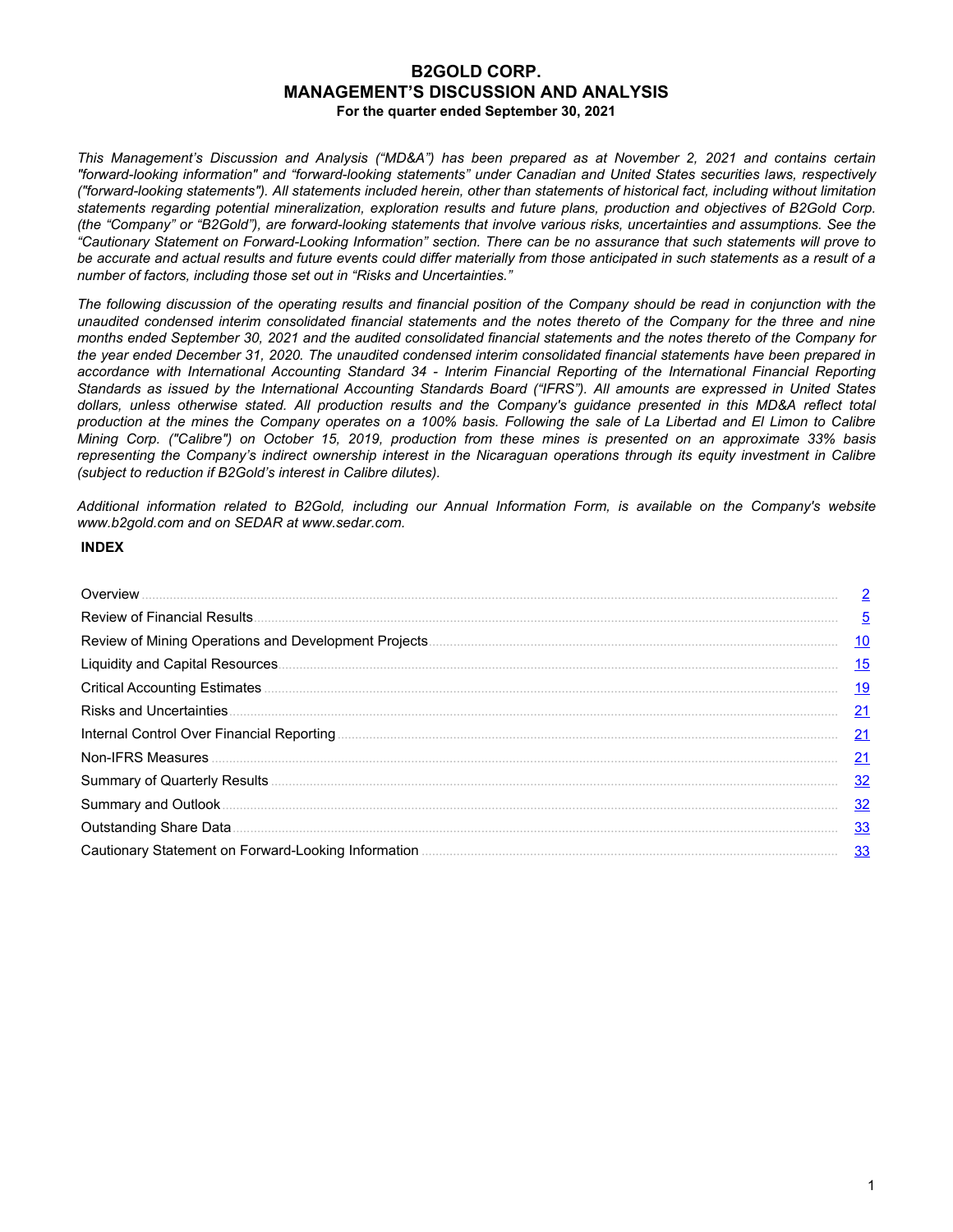## <span id="page-1-0"></span>**OVERVIEW**

B2Gold is a Vancouver-based gold producer with three operating mines: the Fekola Mine in Mali, the Masbate Mine in the Philippines and the Otjikoto Mine in Namibia. The Company also has a 50% interest in the Gramalote Project in Colombia. In addition, the Company has a portfolio of other evaluation and exploration projects in Mali, Namibia, Uzbekistan and Finland.

#### *COVID-19*

The Company continues to address the COVID-19 pandemic and minimize its potential impact at its operations. The Company places the safety and well-being of its workforce and all stakeholders as its highest priority and continues to encourage input from all its stakeholders as the COVID-19 situation evolves. The Company continues to implement measures and precautionary steps to manage and respond to the risks associated with COVID-19 to ensure the safety of the Company's employees, contractors, suppliers and surrounding communities where the Company works while continuing to operate. The Company is continually updating these plans and response measures based on the safety and well-being of its workforce, the severity of the pandemic in areas where it operates, global response measures, government restrictions and extensive community consultation. The Company is working closely with national and local authorities, including labour unions, and continues to closely monitor each site's situation, including public and employee sentiment to ensure that stakeholders are in alignment with continued safe operation of its mines.

#### *Summary*

Consolidated gold revenue for the third quarter of 2021 was \$511 million on sales of 286,650 ounces at an average realized gold price of \$1,782 per ounce, compared to \$487 million on sales of 253,200 ounces at an average realized gold price of \$1,924 per ounce in the third quarter of 2020. The increase in gold revenue of 5% (\$24 million) was 13% attributable to an increase in gold ounces sold (mainly due to the higher gold production and timing of gold shipments), partially offset by an 8% impact from the decrease in the average realized gold price. Consolidated gold revenue for the first nine months of 2021 was \$1.2 billion on sales of 689,051 ounces at an average realized gold price of \$1,794 per ounce compared to \$1.3 billion on sales of 749,800 ounces at an average realized gold price of \$1,746 per ounce in the first nine months of 2020. The decrease in gold revenue of 6% (\$73 million) was attributable to a decrease in gold ounces sold mainly due to the lower gold production and timing of gold shipments.

Total gold production in the third quarter of 2021 was 310,261 ounces (including 14,538 ounces of attributable production from Calibre), above budget by 7% (20,871 ounces) and consolidated gold production from the Company's three operating mines was 295,723 ounces, above budget by 7% (20,083 ounces) as a result of solid performances from the Company's three mines, with each mine exceeding its budgeted production for the third quarter of 2021 (refer to *"Review of Mining Operations and Development Projects"* section below). Both the Fekola and Otjikoto mines achieved record quarterly gold production in the third quarter of 2021. As planned, with increased throughput at the Fekola mill together with the completion of the significant waste stripping campaigns at both the Fekola and Otjikoto mines in the first half of 2021 (Phase 5 and Phase 6 of the Fekola Pit, and Phase 3 of the Wolfshag and Otjikoto pits), consolidated gold production in the third quarter of 2021 increased significantly by 19% (46,990 ounces) compared to the third quarter of 2020 as mining at Fekola reached the higher-grade zones of the Fekola Pit and mining at Otjikoto reached the higher-grade zone at the base of the Wolfshag Pit. Consolidated gold production also increased significantly by 50% (98,343 ounces) over the second quarter of 2021. For the first nine months of 2021, total gold production was 742,517 ounces (including 43,771 ounces of attributable production from Calibre), above budget by 7% (49,682 ounces), and 4% (27,751 ounces) lower than the first nine months of 2020 due to the focus on waste stripping at Fekola and Otjikoto in the first half of 2021. Consolidated gold production from the Company's three operating mines was 698,746 ounces in the first nine months of 2021, above budget by 7% (47,161 ounces).

For the third quarter of 2021, consolidated cash operating costs<sup>1</sup> were \$418 per gold ounce produced (\$456 per gold ounce sold), in-line with both the budget of \$416 per gold ounce produced and the third quarter of 2020 consolidated cash operating cost of \$411 per gold ounce produced. Including estimated attributable results for Calibre, cash operating costs for the third quarter of 2021 were \$445 per gold ounce produced (\$482 per gold ounce sold), in-line with both the budget of \$442 per gold ounce produced and the third quarter of 2020 cash operating cost of \$435 per gold ounce produced. Cash operating costs per ounce produced for the third quarter of 2021 were in-line with budget and the third quarter of 2020 as a result of offsetting factors. The impact of the strong operating results from all of the Company's operations with above budget gold production was offset by higher fuel costs, stronger local currencies and the higher than budgeted processing of lower grade material at the Fekola Mine as Fekola's low-grade stockpiles were used to provide additional unbudgeted mill feed required as a result of higher than budgeted processed tonnes. For the first nine months of 2021, consolidated cash operating costs were \$532 per gold ounce produced (\$544 per gold ounce sold), in-line with the budget of \$545 per gold ounce produced and, as expected, \$144 (37%) per gold ounce produced higher than the first nine months of 2020. Including estimated attributable results for Calibre, cash operating costs for the first nine months of 2021 were \$556 per gold ounce produced (\$568 per gold ounce sold), in-line with the budget of \$570 per gold ounce produced and, as expected, \$151 (37%) per gold ounce produced higher than the first nine months of 2020. Cash operating costs per ounce produced for the first nine months of 2021 were in-line with budget as a result of the offsetting factors described above. Cash operating costs for the first nine months of 2021 were higher than the first nine months of 2020 due to the planned lower production as discussed above and higher input costs in the first nine months of 2021 resulting from higher period stripping activities, higher fuel costs and higher import duties.

<sup>1</sup> *"Cash operating costs" is a non-IFRS measure; for a description of how we calculate this measure and a reconciliation from this measure to the most directly comparable measure specified, defined or determined under IFRS and presented in our financial statements, refer to "Non-IFRS Measures"*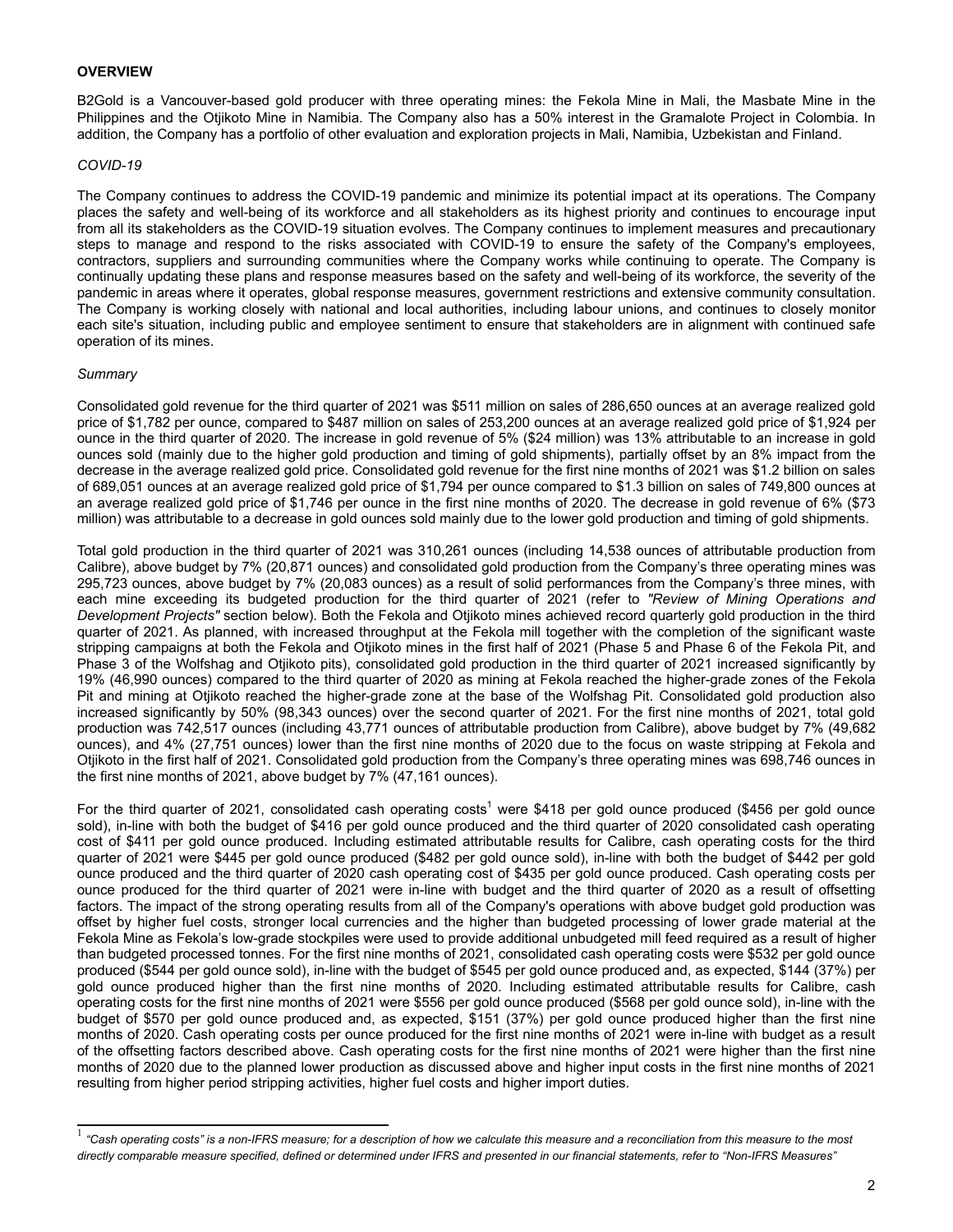The Company is experiencing cost inflation pressure across all sites which is impacting input prices including reagents, fuel and consumables. The Company is actively managing these cost increases through long-term contracts, hedging of fuel and reductions in consumption where possible.

Consolidated all-in sustaining costs<sup>2</sup> for the third quarter of 2021 were \$777 per gold ounce sold compared to budget of \$766 per gold ounce sold and \$766 per gold ounce sold for the third quarter of 2020. Including estimated attributable results for Calibre, all-in sustaining costs for the third quarter of 2021 were \$795 per gold ounce sold compared to budget of \$781 per gold ounce sold and \$785 per gold ounce sold for the third quarter of 2020. Consolidated all-in sustaining costs for the first nine months of 2021 were \$887 per gold ounce sold compared to budget of \$936 per gold ounce sold and \$726 per gold ounce sold for the first nine months of 2020. Including estimated attributable results for Calibre, all-in sustaining costs for the first nine months of 2021 were \$900 per gold ounce sold compared to budget of \$945 per gold ounce sold and \$740 per gold ounce sold for the first nine months of 2020. All-in sustaining costs in the third quarter of 2021 and first nine months of 2021 were in-line with budget and reflect offsetting factors including the cash operating costs described above, higher than budgeted gold ounces sold, higher than budgeted gains on settled fuel derivatives and lower than budgeted sustaining capital expenditures. The lower than budgeted sustaining capital expenditures were primarily the result of timing of expenditures and are expected to be incurred in the fourth quarter of 2021. The Company expects total sustaining capital expenditures for full-year 2021 to be approximately \$10 million higher than budgeted as noted in the *Review of Mining Operations and Development Projects* section below.

For full-year 2021, based on strong production performance in the first nine months of 2021, B2Gold has increased its total gold production guidance to between 1,015,000 and 1,055,000 ounces (including 50,000 to 60,000 attributable ounces projected from Calibre) (original guidance was between 970,000 and 1,030,000 ounces). For full-year 2021, the Company's total consolidated cash operating costs are expected to be in the guidance range of between \$500 and \$540 per ounce and total consolidated all-in sustaining costs are expected to be at the upper end of the guidance range of \$870 to \$910 per ounce. The Company is still forecasting to meet its total consolidated cost per ounce guidance ranges even in the current inflationary cost environment, reflecting how well the Company's operating mines and their management teams have performed and continue to perform in 2021. The Company expects total sustaining and non-sustaining capital expenditures for full-year 2021 to be approximately \$20 million higher than budgeted as noted in the *Review of Mining Operations and Development Projects* section below.

Net income for the third quarter of 2021 was \$135 million compared to \$277 million for the third quarter of 2020. For the third quarter of 2021, the Company generated net income attributable to the shareholders of the Company of \$123 million (\$0.12 per share) compared to \$263 million (\$0.25 per share) in the third quarter of 2020. Adjusted net income attributable to the shareholders of the Company<sup>3</sup> for the third quarter of 2021 was \$123 million (\$0.12 per share) compared to \$161 million (\$0.15 per share) in the third quarter of 2020. For the first nine months of 2021, the Company generated net income of \$308 million compared to a net income of \$498 million in the first nine months of 2020 including net income attributable to the shareholders of the Company of \$283 million (\$0.27 per share) in the first nine months of 2021 compared to \$460 million (\$0.44 per share) in the first nine months of 2020. Adjusted net income attributable to the shareholders of the Company for the first nine months of 2021 was \$272 million (\$0.26 per share) compared to adjusted net income of \$368 million (\$0.35 per share) in the first nine months of 2020.

Cash flow provided by operating activities was \$320 million in the third quarter of 2021 compared to \$300 million in the third quarter of 2020, an increase of \$20 million. The increase was mainly due to higher inflows from value-added tax receivables in the third quarter of 2021. Cash flow provided by operating activities was \$458 million in the first nine months of 2021 compared to \$754 million in the first nine months of 2020, a decrease of \$296 million due mainly to lower revenues of \$73 million, higher production costs of \$81 million and higher non-cash working capital outflows in the first nine months of 2021, most significantly for value-added tax receivables and current income and other taxes payables. Cash income tax payments in the first nine months of 2021 totalled \$234 million, including approximately \$140 million related to 2020 outstanding tax liability obligations (comprised mainly of Fekola outstanding 2020 tax liabilities of \$75 million and Fekola 2020 priority dividend obligations of \$46 million). Based on current assumptions, including an average gold price of \$1,800 per ounce for 2021, the Company is forecasting to make total cash income tax payments in 2021 of approximately \$380 million, including the \$140 million related to 2020 outstanding tax liability obligations discussed above.

B2Gold continues to maintain a strong financial position and liquidity. At September 30, 2021, the Company had cash and cash equivalents of \$547 million (December 31, 2020 - \$480 million) and working capital of \$683 million (December 31, 2020 - \$465 million). At September 30, 2021, the full amount of the Company's \$600 million revolving credit facility ("RCF") was undrawn and available.

On February 23, 2021, the Board declared a cash dividend for the first quarter of 2021 of \$0.04 per common share, which was paid on March 16, 2021 to shareholders of record as of March 8, 2021. On June 11, 2021, the Board declared a cash dividend for the second quarter of 2021 of \$0.04 per common share, which was paid on June 30, 2021 to shareholders of record as of June 22, 2021. On September 10, 2021, the Board declared a cash dividend for the third quarter of 2021 of \$0.04 per common share, which was paid on September 29, 2021 to shareholders of record as of September 22, 2021. The declaration and

<sup>2</sup> *"All-in sustaining costs" is a non-IFRS measure; for a description of how we calculate this measure and a reconciliation from this measure to the most directly comparable measure specified, defined or determined under IFRS and presented in our financial statements, refer to "Non-IFRS Measures"*

<sup>3</sup> *"Adjusted net income attributable to shareholders of the Company" is a non-IFRS measure; for a description of how we calculate this measure and a*  reconciliation from this measure to the most directly comparable measure specified, defined or determined under IFRS and presented in our financial *statements, refer to "Non-IFRS Measures"*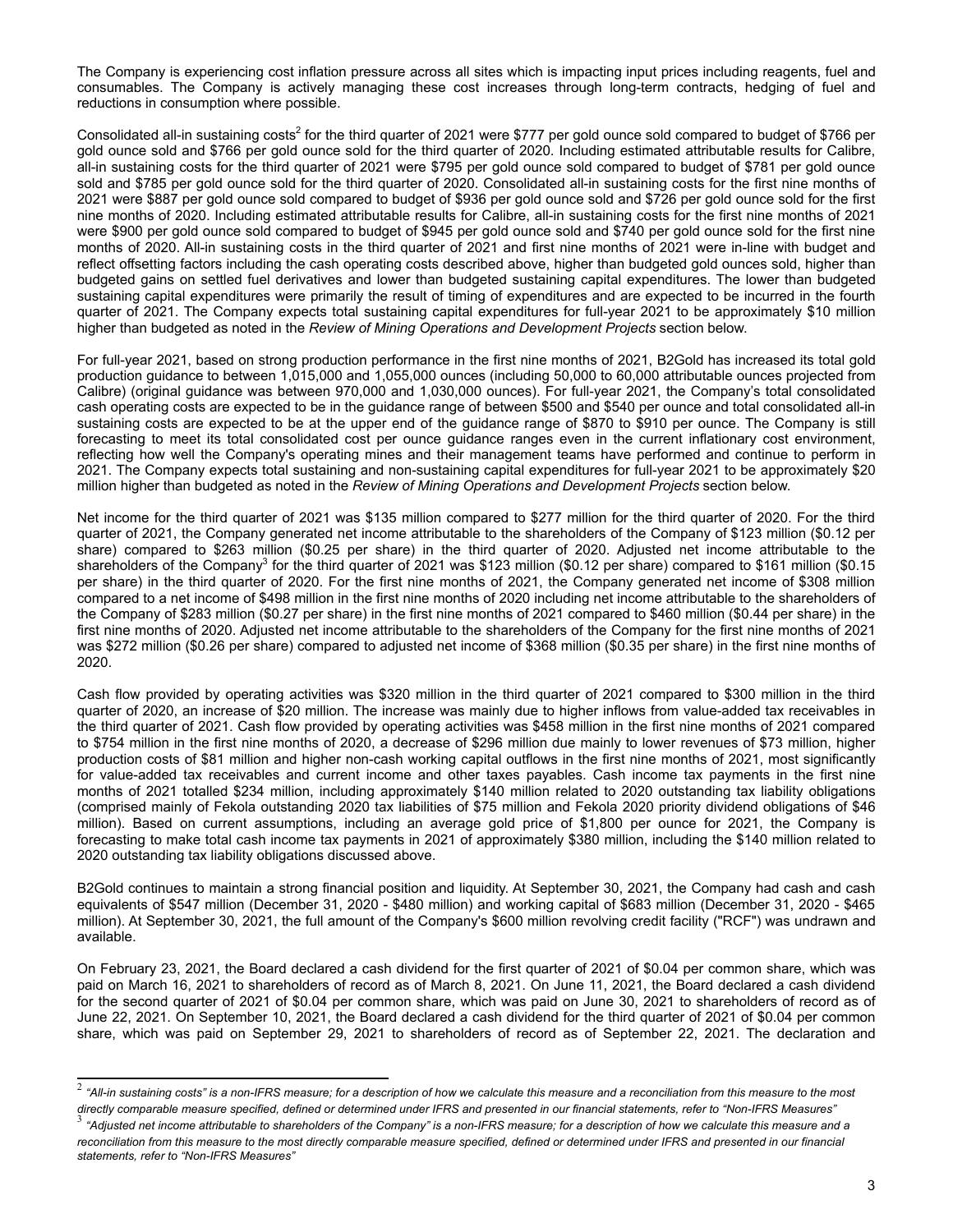payment of future quarterly dividends remains at the discretion of the Board and will depend on the Company's financial results, cash requirements, future prospects and other factors deemed relevant by the Board.

The Company, through its Malian subsidiary Menankoto SARL ("Menankoto"), is currently involved in a dispute with the Malian Government related to renewal of the Menankoto exploration permit (the "Menankoto Permit") which it had applied for a renewal of in early February 2021. The Company strongly believes that Menankoto is entitled to a one-year renewal of the Menankoto Permit under applicable law. After discussions with the Malian Government were not ultimately successful in resolving the situation, on June 24, 2021 the Company announced that it had formally commenced arbitration proceedings against the Republic of Mali. The arbitration has been commenced pursuant to the arbitration clause set out in the Menankoto mining convention (the "Convention") governed by the 2012 Malian Mining Code ("2012 Mining Code"), on the basis that the Republic of Mali breached its obligations under the Convention and under the 2012 Mining Code. Based on the terms of the Convention, the arbitration will be conducted by the International Centre for Settlement of Investment Disputes in Paris, France. In addition to pursuing arbitration under the Convention, the Company may pursue, as required, all other available legal remedies. Notwithstanding the commencement of arbitration proceedings, the Company is committed to continuing its ongoing discussions with the Malian Government to resolve the issue and remains optimistic that the renewal dispute can be resolved over the course of the next few months. Since the Company commenced its investment in Mali, B2Gold has always enjoyed a positive and mutually beneficial relationship with the Government of Mali. Most recently, B2Gold partnered with the Government of Mali to assist the people of Mali facing challenges created by the COVID-19 pandemic, as well as its impact on the mining sector. B2Gold continues to explore additional ways in which it might help the Government and local communities deal with the impact of the pandemic. We believe that continued exploration success in Mali has the potential to deliver significant production upside in both the near term and over the longer term.

The operations at the Fekola Mine, which is situated on a separate mining licence 20 kilometres from the Menankoto Permit and is now projected to produce 560,000 to 570,000 ounces of gold in 2021, continue normally and have not been impacted by the dispute relating to the Menankoto Permit. In addition, the Fekola Mine has not included the Mineral Resources from the Anaconda area (comprised of the Menankoto Permit and the Bantako North permit) in the current Fekola life of mine plan. The Bantako North permit area (wholly owned and which permit was recently renewed for an additional 3-year term) contains a significant portion of the Mamba deposit saprolite material and remains open. Preliminary planning by the Company has demonstrated that a pit situated on the Bantako North permit area could provide saprolite material for at least 1.5 to 2 years to feed the Fekola mill commencing in 2022 subject to obtaining all necessary permits and completion of a final mine plan. This additional feed to the Fekola mill would benefit all stakeholders, including the State of Mali, B2Gold's 20% partner at the Fekola Mine.

On October 25, 2021, the Company announced that it had entered into a binding agreement with West African Resources Limited ("WAF") (the "Kiaka Agreement"), pursuant to which B2Gold has agreed to sell to WAF 100% of the issued and outstanding shares of Volta Resources (Cayman) Inc., the holder of an 81% interest in the Kiaka gold project located in Burkina Faso (the "Kiaka Project"). Under the terms of the Kiaka Agreement, B2Gold will receive the following consideration (the "Kiaka Transaction"):

- cash payment of \$0.45 million paid on execution of the Kiaka Agreement;
- \$45 million payable on closing of the Kiaka Transaction, comprised of 50% cash and 50% in WAF ordinary shares;
- \$45 million payable on the earlier of (i) commencement of construction at the Kiaka Project (provided such date will be a minimum of 6 months from the date of the Kiaka Agreement), (ii) completion of a positive feasibility study at the Kiaka Project, and (iii) October 25, 2022, in cash or WAF ordinary shares, at B2Gold's option but subject to any required WAF shareholder approval to issue WAF ordinary shares; and
- 2.7% net smelter return ("NSR") royalty interest on the first 2.5 million ounces of gold produced at the Kiaka Project, and a 0.45% NSR royalty interest on the next 1.5 million ounces of gold produced at the Kiaka Project.

The closing of the Kiaka Transaction is subject to certain customary conditions, including completion of a transaction between WAF and GAMS-Mining F&I Ltd. ("GAMS") pursuant to which WAF will acquire GAMS' 9% interest in the Kiaka Project, and completion of the transaction under the Amended Toega Agreement (as defined below). The parties expect the Kiaka Transaction to be completed by the end of November 2021.

In addition, B2Gold has entered into an amended and restated purchase agreement with WAF and GAMS (the "Amended Toega Agreement"), pursuant to which B2Gold has now agreed to sell to WAF 100% of the shares of Kiaka Gold SARL, the holder of the Toega gold project located in Burkina Faso (the "Toega Project")(the original transaction was structured as a sale of assets comprising the Toega Project) and GAMS will sell its 10% beneficial interest in the Toega Project. B2Gold holds a 90% beneficial interest in the Toega Project with GAMS holding the remaining 10%. Under the terms of the Amended Toega Agreement, B2Gold will receive a cash payment of \$18 million (\$9 million of which has been received), and on the first 1.5 million ounces of gold produced at the Toega Project, a 2.7% NSR royalty until such time as the royalty payments total \$22.5 million and thereafter a 0.45% NSR royalty interest (the "Toega Transaction"). The closing of the Toega Transaction is subject to certain customary conditions. The parties expect the Toega Transaction to be completed by the end of November 2021.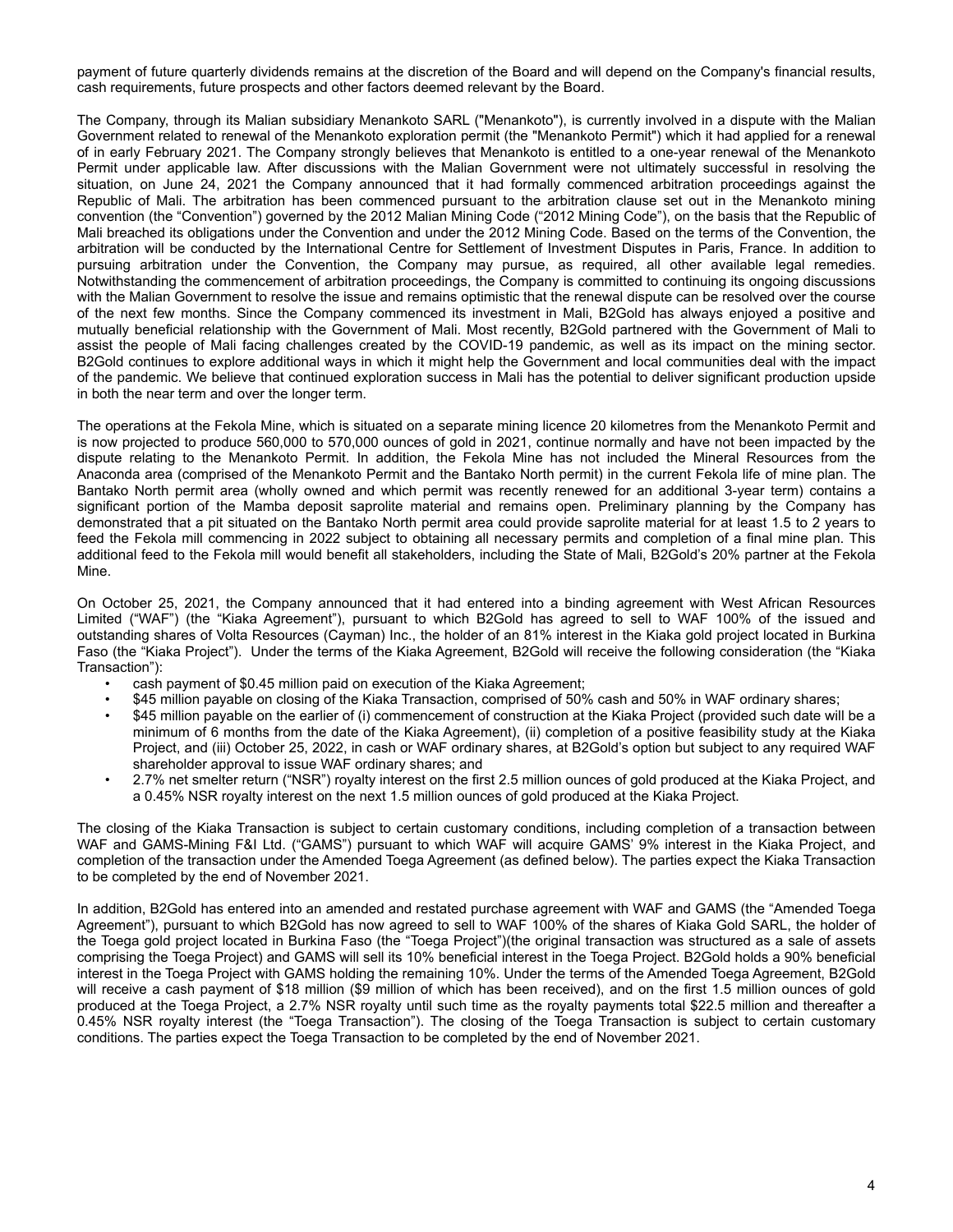## <span id="page-4-0"></span>**REVIEW OF FINANCIAL RESULTS**

#### *Selected Quarterly Financial and Operating Results*

|                                                                      | Three months ended |         | Nine months ended |           |  |
|----------------------------------------------------------------------|--------------------|---------|-------------------|-----------|--|
|                                                                      | September 30,      |         | September 30,     |           |  |
|                                                                      | 2021               | 2020    | 2021              | 2020      |  |
|                                                                      |                    |         |                   |           |  |
| Gold revenue (\$ in thousands)                                       | 510,859            | 487,166 | 1,236,151         | 1,309,403 |  |
| Net income (\$ in thousands)                                         | 134,871            | 277,039 | 307,685           | 498,008   |  |
| Earnings per share – basic <sup>(1)</sup> (\$/ share)                | 0.12               | 0.25    | 0.27              | 0.44      |  |
| Earnings per share – diluted <sup>(1)</sup> (\$/ share)              | 0.12               | 0.25    | 0.27              | 0.44      |  |
| Cash provided by operating activities (\$ thousands)                 | 320,283            | 300,006 | 457,821           | 753,955   |  |
| Average realized gold price (\$/ ounce)                              | 1,782              | 1,924   | 1,794             | 1,746     |  |
| Adjusted net income <sup><math>(1)(2)</math></sup> (\$ in thousands) | 122,750            | 161,183 | 271,606           | 368,162   |  |
| Adjusted earnings per share $(1)(2)$ – basic (\$)                    | 0.12               | 0.15    | 0.26              | 0.35      |  |
| <b>Excluding equity investment in Calibre:</b>                       |                    |         |                   |           |  |
| Gold sold (ounces)                                                   | 286,650            | 253,200 | 689,051           | 749,800   |  |
| Gold produced (ounces)                                               | 295,723            | 248,733 | 698,746           | 738,939   |  |
| Cash operating $costs^{(2)}$ (\$/ gold ounce sold)                   | 456                | 414     | 544               | 391       |  |
| Cash operating costs <sup>(2)</sup> (\$/ gold ounce produced)        | 418                | 411     | 532               | 388       |  |
| Total cash costs <sup><math>(2)</math></sup> (\$/ gold ounce sold)   | 572                | 547     | 666               | 512       |  |
| All-in sustaining $costs^{(2)}$ (\$/ gold ounce sold)                | 777                | 766     | 887               | 726       |  |
| Including equity investment in Calibre:                              |                    |         |                   |           |  |
| Gold sold (ounces)                                                   | 301,153            | 268,539 | 732,986           | 780,991   |  |
| Gold produced (ounces)                                               | 310,261            | 263,813 | 742,517           | 770,268   |  |
| Cash operating costs <sup>(2)</sup> (\$/ gold ounce sold)            | 482                | 437     | 568               | 409       |  |
| Cash operating $costs^{(2)}$ (\$/ gold ounce produced)               | 445                | 435     | 556               | 405       |  |
| Total cash costs <sup>(2)</sup> ( $\sqrt[6]{ }$ gold ounce sold)     | 596                | 567     | 687               | 527       |  |
| All-in sustaining $costs^{(2)}$ (\$/ gold ounce sold)                | 795                | 785     | 900               | 740       |  |

*(1) Attributable to the shareholders of the Company.*

*(2) Non-IFRS measure. For a description of how these measures are calculated and a reconciliation of these measures to the most directly comparable measures specified, defined or determined under IFRS and presented in the Company's financial statements, refer to "Non-IFRS Measures".*

# *Third quarter 2021 and 2020*

#### *Revenue*

Consolidated gold revenue for the third quarter of 2021 was \$511 million on sales of 286,650 ounces at an average realized gold price of \$1,782 per ounce, compared to \$487 million on sales of 253,200 ounces at an average realized gold price of \$1,924 per ounce in the third quarter of 2020. The increase in gold revenue of 5% (\$24 million) was 13% attributable to an increase in gold ounces sold (mainly due to the higher gold production and timing of gold shipments), partially offset by an 8% impact from the decrease in the average realized gold price.

In the third quarter of 2021, the Fekola Mine accounted for \$288 million (third quarter of 2020 - \$309 million) of gold revenue from the sale of 161,550 ounces (third quarter of 2020 - 159,800 ounces), the Masbate Mine accounted for \$118 million (third quarter of 2020 - \$89 million) of gold revenue from the sale of 66,300 ounces (third quarter of 2020 - 46,900 ounces) and the Otjikoto Mine accounted for \$105 million (third quarter of 2020 - \$89 million) of gold revenue from the sale of 58,800 ounces (third quarter of 2020 - 46,500 ounces).

## *Production and operating costs*

Total gold production in the third quarter of 2021 was 310,261 ounces (including 14,538 ounces of attributable production from Calibre), above budget by 7% (20,871 ounces) and consolidated gold production from the Company's three operating mines was 295,723 ounces, above budget by 7% (20,083 ounces) as a result of solid performances from the Company's three mines, with each mine exceeding its budgeted production for the third quarter of 2021 (refer to *"Review of Mining Operations and Development Projects"* section below). Both the Fekola and Otjikoto mines achieved record quarterly gold production in the third quarter of 2021. As planned, with increased throughput at the Fekola mill together with the completion of the significant waste stripping campaigns at both the Fekola and Otjikoto mines in the first half of 2021 (Phase 5 and Phase 6 of the Fekola Pit, and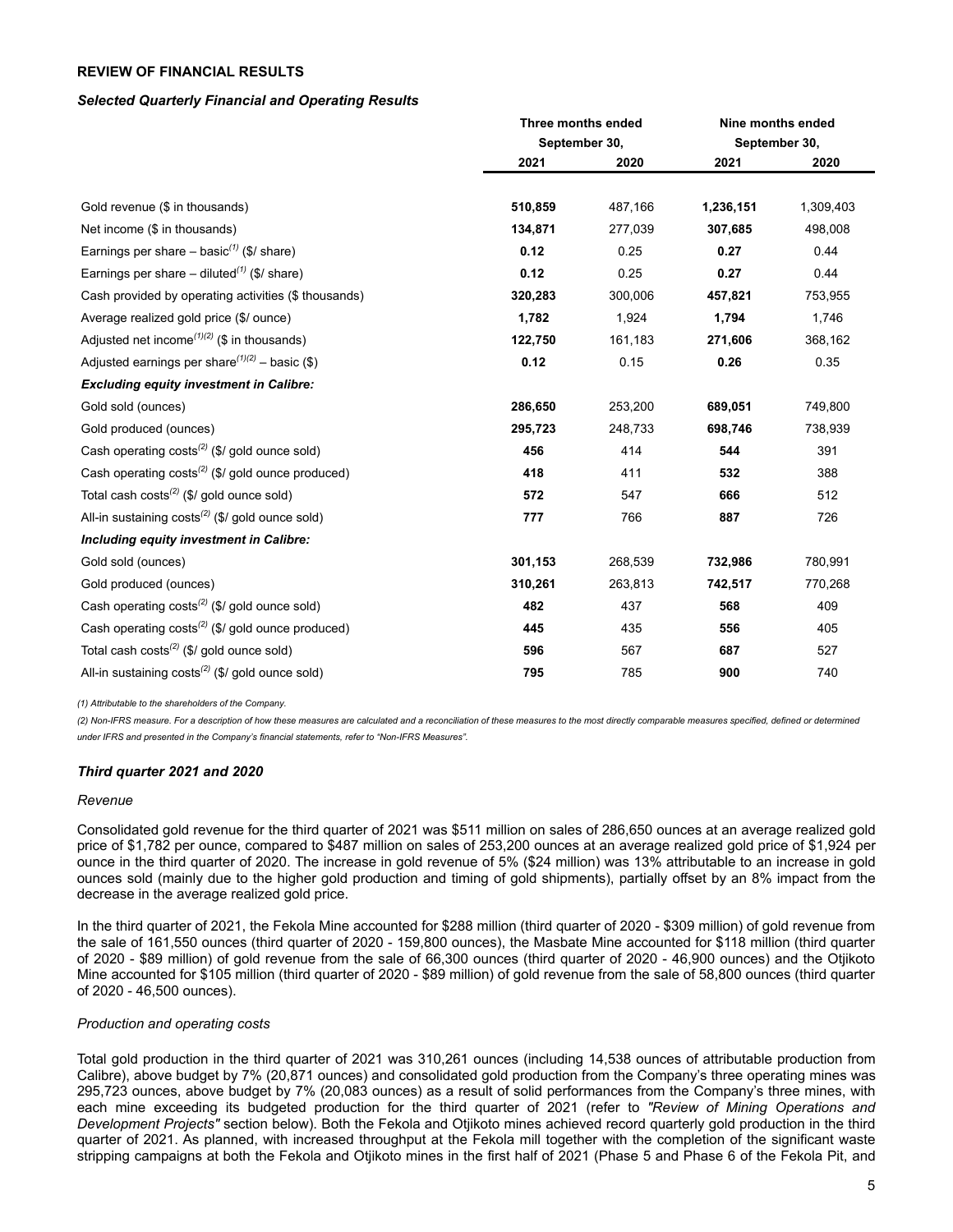Phase 3 of the Wolfshag and Otjikoto pits), consolidated gold production in the third quarter of 2021 increased significantly by 19% (46,990 ounces) compared to the third quarter of 2020 as mining at Fekola reached the higher-grade zones of the Fekola Pit and mining at Otjikoto reached the higher-grade zone at the base of the Wolfshag Pit. Consolidated gold production also increased significantly by 50% (98,343 ounces) over the second quarter of 2021.

For the third quarter of 2021, consolidated cash operating costs (refer to *"Non-IFRS Measures"*) were \$418 per gold ounce produced (\$456 per gold ounce sold), in-line with both the budget of \$416 per gold ounce produced and the third quarter of 2020 consolidated cash operating cost of \$411 per gold ounce produced. Including estimated attributable results for Calibre, cash operating costs for the third quarter of 2021 were \$445 per gold ounce produced (\$482 per gold ounce sold), in-line with both the budget of \$442 per gold ounce produced and the third quarter of 2020 cash operating cost of \$435 per gold ounce produced. Cash operating costs per ounce produced for the third quarter of 2021 were in-line with budget and the third quarter of 2020 as a result of offsetting factors. The impact of the strong operating results from all of the Company's operations with above budget gold production was offset by higher fuel costs, stronger local currencies and the higher than budgeted processing of lower grade material at the Fekola Mine as Fekola's low-grade stockpiles were used to provide additional unbudgeted mill feed required as a result of higher than budgeted processed tonnes.

The Company is experiencing cost inflation pressure across all sites which is impacting input prices including reagents, fuel and consumables. The Company is actively managing these cost increases through long-term contracts, hedging of fuel and reductions in consumption where possible.

Consolidated all-in sustaining costs (refer to *"Non-IFRS Measures"*) for the third quarter of 2021 were \$777 per gold ounce sold compared to budget of \$766 per gold ounce sold and \$766 per gold ounce sold for the third quarter of 2020. Including estimated attributable results for Calibre, all-in sustaining costs for the third quarter of 2021 were \$795 per gold ounce sold compared to budget of \$781 per gold ounce sold and \$785 per gold ounce sold for the third quarter of 2020. All-in sustaining costs in the third quarter of 2021 were in-line with budget and reflect offsetting factors including the cash operating costs described above, higher than budgeted gold ounces sold, higher than budgeted gains on settled fuel derivatives and lower than budgeted sustaining capital expenditures. The lower than budgeted sustaining capital expenditures were primarily the result of timing of expenditures and are expected to be incurred in the fourth quarter of 2021.

# *Depreciation and depletion*

Depreciation and depletion expense included in total cost of sales was \$112 million in the third quarter of 2021 compared to \$77 million in the third quarter of 2020. The 45% increase in depreciation expense was primarily due to a 28% increase in the depreciation charge per ounce of gold sold and a 13% increase in the gold ounces sold. The increase in the depreciation charge per gold ounce sold was a result of the reduction of the depreciable recoverable ounces for the mines and an increase in costs to be depreciated for the Masbate and Fekola mines. The Masbate Mine's depreciable cost base increased due to the impairment reversal recorded at September 30, 2020 while the Fekola Mine's depreciable cost base increased due to the Fekola mill expansion and solar plant.

## *Royalties and production taxes*

Royalties and production taxes included in total cost of sales were \$33 million for the third quarter of 2021 compared to \$34 million for the third quarter of 2020. The 3% decrease in royalties and production taxes compared to the third quarter of 2020 resulted from a 7% decrease in the gold price realized in the third quarter of 2021 partially offset by a 13% increase in gold ounces sold and a higher sales mix in the third quarter of 2021 compared to the third quarter of 2020 from the Masbate and Otjikoto mines which are at a lower royalty rate.

## *Other*

General and administrative ("G&A") costs relate primarily to the Company's head office in Vancouver, the Bamako office in Mali, the Makati office in the Philippines and the Windhoek office in Namibia. G&A for the third quarter of 2021 was \$10 million which was \$2 million higher than the third quarter of 2020. The higher G&A in the third quarter of 2021 resulted from the return to normal levels of activity due to the lifting of COVID-19 restrictions which were in place in the third quarter of 2020 and higher bank charges.

Share-based payment expense for the third quarter of 2021 was \$6 million, which was \$2 million higher than the third quarter of 2020 resulting from the partial vesting of 19 million stock options granted in the second quarter of 2021.

During the third quarter of 2020, the Company identified a higher sustained long-term gold price as an indicator of impairment reversal for the Masbate Mine resulting in a net impairment reversal of \$122 million (pre-tax \$174 million impairment reversal less \$52 million deferred tax expense).

During the third quarter of 2020, the Company wrote off \$11 million of non-core exploration stage properties in Mali, Burkina Faso, Botswana and Ghana as the decision was made not to proceed further with these exploration stage mineral property interests.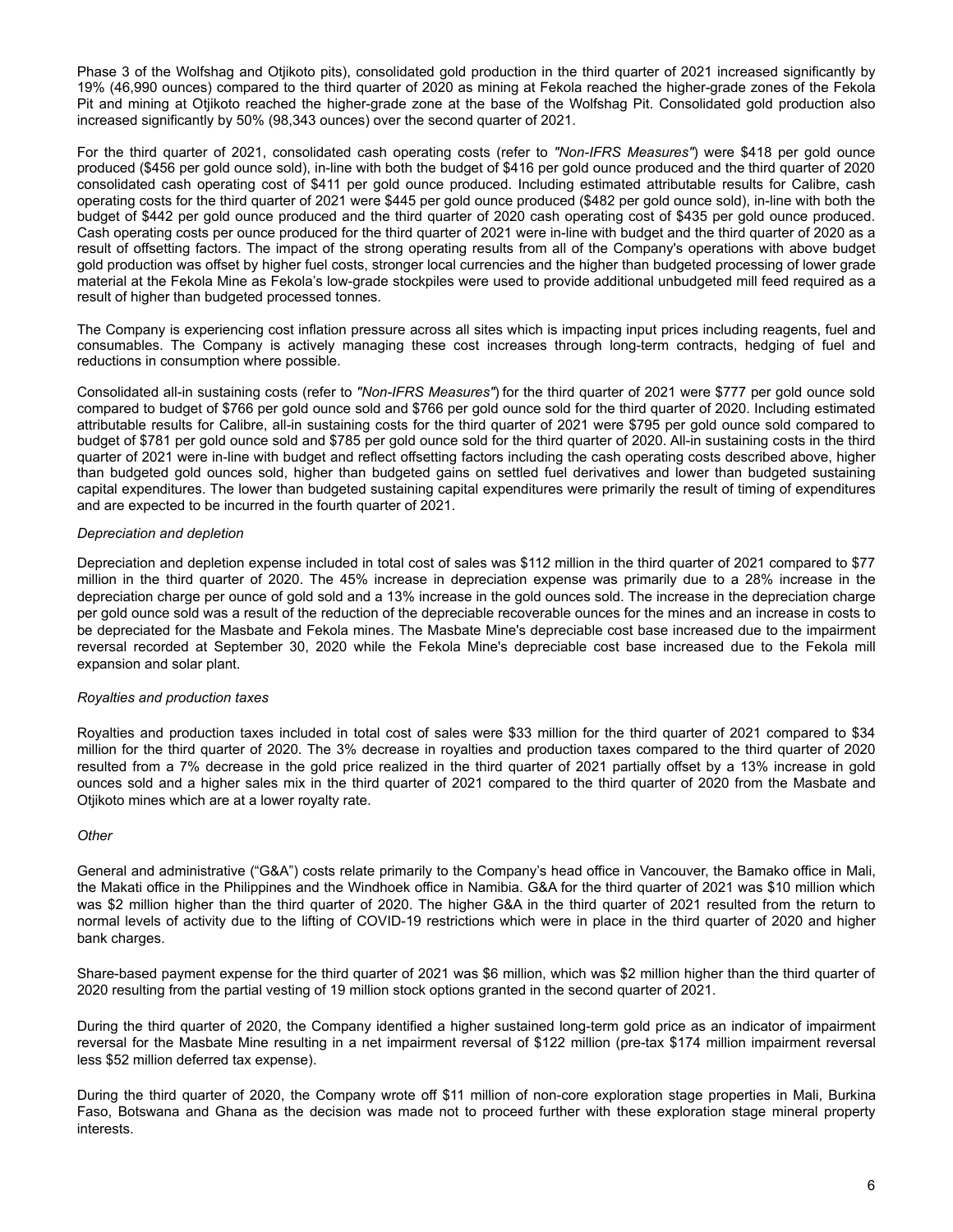For the third quarter of 2021, the Company's estimate of its share of Calibre's net income based on publicly available information was \$4 million. Calibre will report its third quarter of 2021 financial results on November 3, 2021. The Company will update any differences in the fourth quarter of 2021. The Company held approximately 33% of the total issued and outstanding Calibre common shares and the Company's investment in Calibre had a market value of \$118 million at September 30, 2021.

The Company reported \$3 million in foreign exchange losses for the third quarter of 2021 compared to foreign exchange losses of \$4 million for the third quarter of 2020. The foreign exchange losses for the third quarter of 2021 resulted from the strengthening of the local currency in Mali and Namibia versus the US dollar including the impact of foreign currency denominated working capital balances.

The Company reported \$3 million in interest and financing expense during the third quarter of 2021 in-line with the third quarter of 2020.

For the third quarter of 2021, the Company recorded derivative gains of \$5 million compared to losses of \$1 million in the third quarter of 2020. The gains were driven by fuel forward contracts slightly offset by losses from the interest rate swap derivative instruments and consisted of net unrealized gains of \$3 million (Q3 2020 - net unrealized gains of \$1 million) and realized gains of \$2 million (Q3 2020 - realized losses of \$2 million).

For the third quarter of 2021, the Company recorded a net current income and other tax expense of \$83 million compared to \$85 million in the third quarter of 2020, consisting of current income tax of \$69 million (Q3 2020 - \$70 million), the 10% priority dividend to the State of Mali of \$12 million (Q3 2020 - \$15 million) and withholding tax (on intercompany dividends/management fees) of \$2 million (Q3 2020 - \$0 million). The priority dividend is accounted for as an income tax in accordance with IAS 12, *Income Taxes*. Compared to the third quarter of 2020, current tax expense in the third quarter of 2021 was lower mainly as a result of lower taxable income in the third quarter of 2021 as compared to the third quarter of 2020 and a reduction in the corporate tax rate for the Masbate Mine in the third quarter of 2021 compared to the third quarter of 2020. On March 26, 2021, RA No. 11534, otherwise known as the CREATE bill, was signed into law which reduced the corporate income tax rate to 25% beginning July 1, 2020 for domestic corporations and resident foreign corporations while January 1, 2021 for non-resident foreign corporations. Withholding tax for the third quarter of 2021 increased \$2 million compared to the third quarter of 2020 due to the declaration of intercompany dividends in the third quarter of 2021. For the third quarter of 2021, the Company recorded a deferred income tax expense of \$3 million compared to a deferred income tax expense of \$62 million in the third quarter of 2020. The lower deferred income tax expense in the third quarter of 2021 compared to the third quarter of 2020 resulted from a \$52 million deferred tax expense recorded in connection with impairment reversal for the Masbate Mine in the third quarter of 2020. The deferred income tax expense in the third quarter of 2021 compared to the third quarter of 2020 reflected a weakening of the local currencies in Mali and Namibia in 2021 which was offset by reduced deferred income tax expense in 2021 from future withholding taxes.

Net income for the third quarter of 2021 was \$135 million compared to \$277 million for the third quarter of 2020. For the third quarter of 2021, the Company generated net income attributable to the shareholders of the Company of \$123 million (\$0.12 per share) compared to \$263 million (\$0.25 per share) in the third quarter of 2020. Adjusted net income attributable to the shareholders of the Company (refer to "*Non-IFRS Measures"*) for the third quarter of 2021 was \$123 million (\$0.12 per share) compared to \$161 million (\$0.15 per share) in the third quarter of 2020. Adjusted net income in the third quarter of 2021 excluded unrealized gains on derivative instruments of \$3 million and a deferred income tax expense of \$2 million.

Cash flow provided by operating activities was \$320 million in the third quarter of 2021 compared to \$300 million in the third quarter of 2020, an increase of \$20 million. The increase was mainly due to higher inflows of value added tax receivables in the third quarter of 2021. Based on current assumptions, including an average gold price of \$1,800 per ounce for 2021, the Company is forecasting to make total cash income tax payments in 2021 of approximately \$380 million, including the \$140 million related to 2020 outstanding tax liability obligations discussed above.

B2Gold continues to maintain a strong financial position and liquidity. At September 30, 2021, the Company had cash and cash equivalents of \$547 million (December 31, 2020 - \$480 million) and working capital of \$683 million (December 31, 2020 - \$465 million). At September 30, 2021, the full amount of the Company's \$600 million RCF was undrawn and available.

## *Year to date results*

#### *Revenue*

Consolidated gold revenue for the first nine months of 2021 was \$1.2 billion on sales of 689,051 ounces at an average realized gold price of \$1,794 per ounce compared to \$1.3 billion on sales of 749,800 ounces at an average realized gold price of \$1,746 per ounce in the first nine months of 2020. The decrease in gold revenue of 6% (\$73 million) was attributable to a decrease in gold ounces sold mainly due to the lower gold production and timing of gold shipments.

In the first nine months of 2021, the Fekola Mine accounted for \$712 million (first nine months of 2020 - \$835 million) of gold revenue from the sale of 396,750 ounces (first nine months of 2020 - 477,300 ounces), the Masbate Mine accounted for \$326 million (first nine months of 2020 - \$239 million) of gold revenue from the sale of 181,641 ounces (first nine months of 2020 - 137,300 ounces) and the Otjikoto Mine accounted for \$198 million (first nine months of 2020 - \$236 million) of gold revenue from the sale of 110,660 ounces (first nine months of 2020 - 135,200 ounces).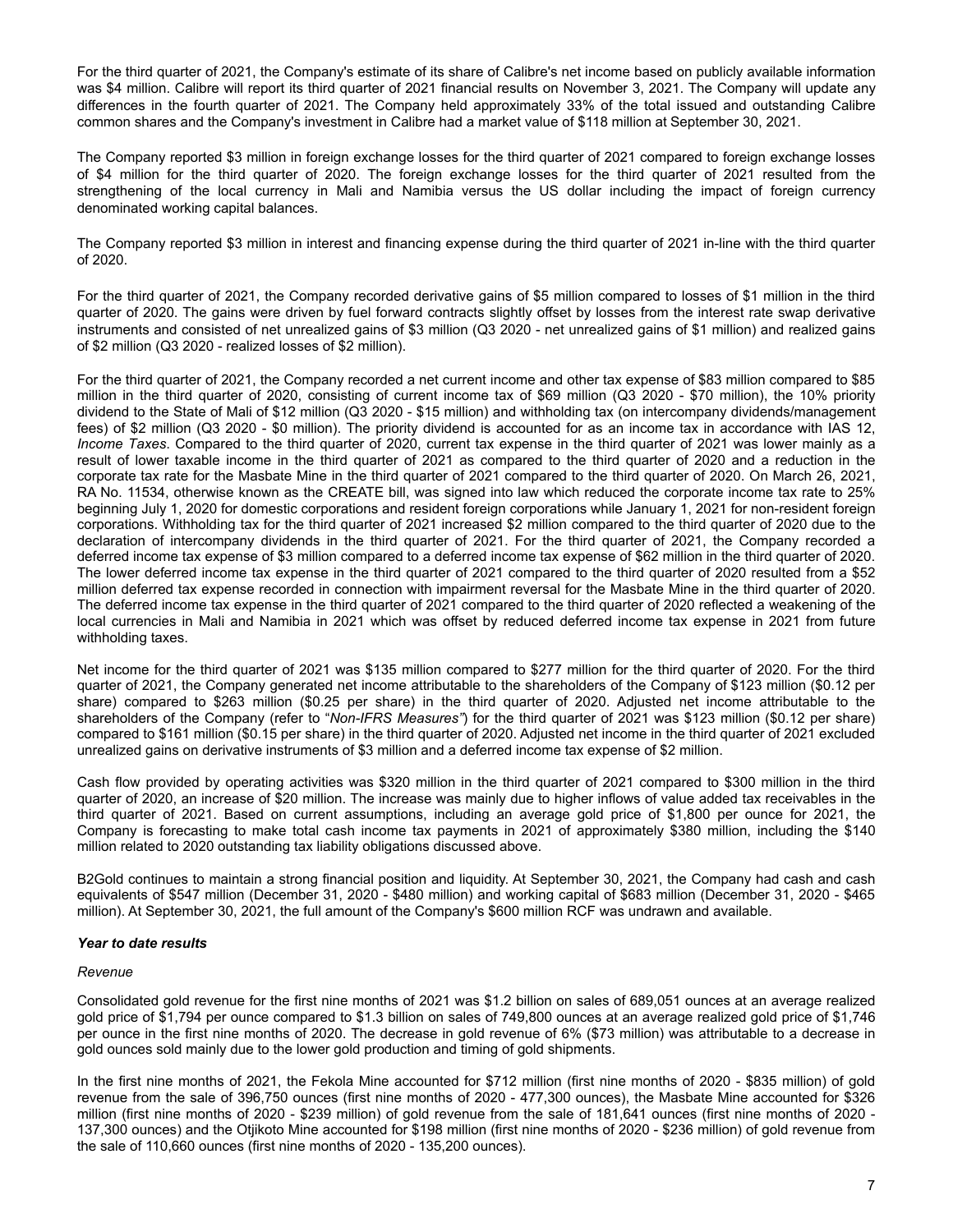#### *Production and operating costs*

For the first nine months of 2021, total gold production was 742,517 ounces (including 43,771 ounces of attributable production from Calibre), above budget by 7% (49,682 ounces), and 4% (27,751 ounces) lower than the first nine months of 2020 due to the focus on waste stripping at Fekola and Otjikoto in the first half of 2021. Consolidated gold production from the Company's three operating mines was 698,746 ounces in the first nine months of 2021, above budget by 7% (47,161 ounces).

For the first nine months of 2021, consolidated cash operating costs were \$532 per gold ounce produced (\$544 per gold ounce sold), in-line with the budget of \$545 per gold ounce produced and, as expected, \$144 (37%) per gold ounce produced higher than the first nine months of 2020. Including estimated attributable results for Calibre, cash operating costs for the first nine months of 2021 were \$556 per gold ounce produced (\$568 per gold ounce sold), in-line with the budget of \$570 per gold ounce produced and, as expected, \$151 (37%) per gold ounce produced higher than the first nine months of 2020. Cash operating costs per ounce produced for the first nine months of 2021 were in-line with budget as a result of the offsetting factors described above. Cash operating costs for the first nine months of 2021 were higher than the first nine months of 2020 due to the planned lower production as discussed above and higher input costs in the first nine months of 2021 resulting from higher period stripping activities, higher fuel costs and higher import duties.

The Company is experiencing cost inflation pressure across all sites which is impacting input prices including reagents, fuel and consumables. The Company is actively managing these cost increases through long-term contracts, hedging of fuel and reductions in consumption where possible.

Consolidated all-in sustaining costs (refer to *"Non-IFRS Measures"*) for the first nine months of 2021 were \$887 per gold ounce sold compared to budget of \$936 per gold ounce sold and \$726 per gold ounce sold for the first nine months of 2020. Including estimated attributable results for Calibre, all-in sustaining costs for the first nine months of 2021 were \$900 per gold ounce sold compared to budget of \$945 per gold ounce sold and \$740 per gold ounce sold for the first nine months of 2020. All-in sustaining costs for the first nine months of 2021 were in-line with budget and reflect offsetting factors including the cash operating costs described above, higher than budgeted gold ounces sold, higher than budgeted gains on settled fuel derivatives and lower than budgeted sustaining capital expenditures. The lower than budgeted sustaining capital expenditures were primarily the result of timing of expenditures and are expected to be incurred in the fourth quarter of 2021. The Company expects total sustaining capital expenditures for full-year 2021 to be approximately \$10 million higher than budgeted as noted in the *Review of Mining Operations and Development Projects* section below.

## *Depreciation and depletion*

Depreciation and depletion expense included in total cost of sales was \$256 million for the first nine months of 2021 compared to \$223 million in the first nine months of 2020. The 15% increase in depreciation expense was due to a 25% increase in the depreciation charge per gold ounce sold partially offset by an 8% decrease in the gold ounces sold. The increase in the depreciation charge per gold ounce sold was a result of the reduction of the depreciable recoverable ounces for the mines and an increase in costs to be depreciated for the Masbate and Fekola mines. The Masbate Mine's depreciable cost base increased due to the impairment reversal recorded at September 30, 2020 while the Fekola Mine's depreciable cost base increased due to the Fekola mill expansion and solar plant.

## *Royalties and production taxes*

Royalties and production taxes included in total cost of sales were \$84 million for the first nine months of 2021 compared to \$91 million in the first nine months of 2020. The 7% decrease in royalties and production taxes resulted mainly from an 8% decrease in gold ounces sold partially offset by a 3% increase in the gold price realized in the first nine months of 2021 compared to the first nine months of 2020.

#### *Other*

G&A for the first nine months of 2021 was \$31 million, which was \$4 million higher than the first nine months of 2020. The higher G&A in the first nine months of 2021 resulted from higher insurance premiums and bank charges in the first nine months of 2021 and the return to normal levels of activity due to the lifting of COVID-19 restrictions.

Share-based payment expense for the first nine months of 2021 was \$16 million, which was in-line with the first nine months of 2020.

During the first nine months of 2020, the Company identified a higher sustained long-term gold price as an indicator of impairment reversal for the Masbate Mine resulting in a net impairment reversal of \$122 million (pre-tax \$174 million impairment reversal less \$52 million deferred tax expense).

During the first nine months of 2020, the Company wrote off \$11 million of non-core exploration stage properties in Mali, Burkina Faso, Botswana and Ghana following decisions not to proceed further with these exploration stage mineral property interests.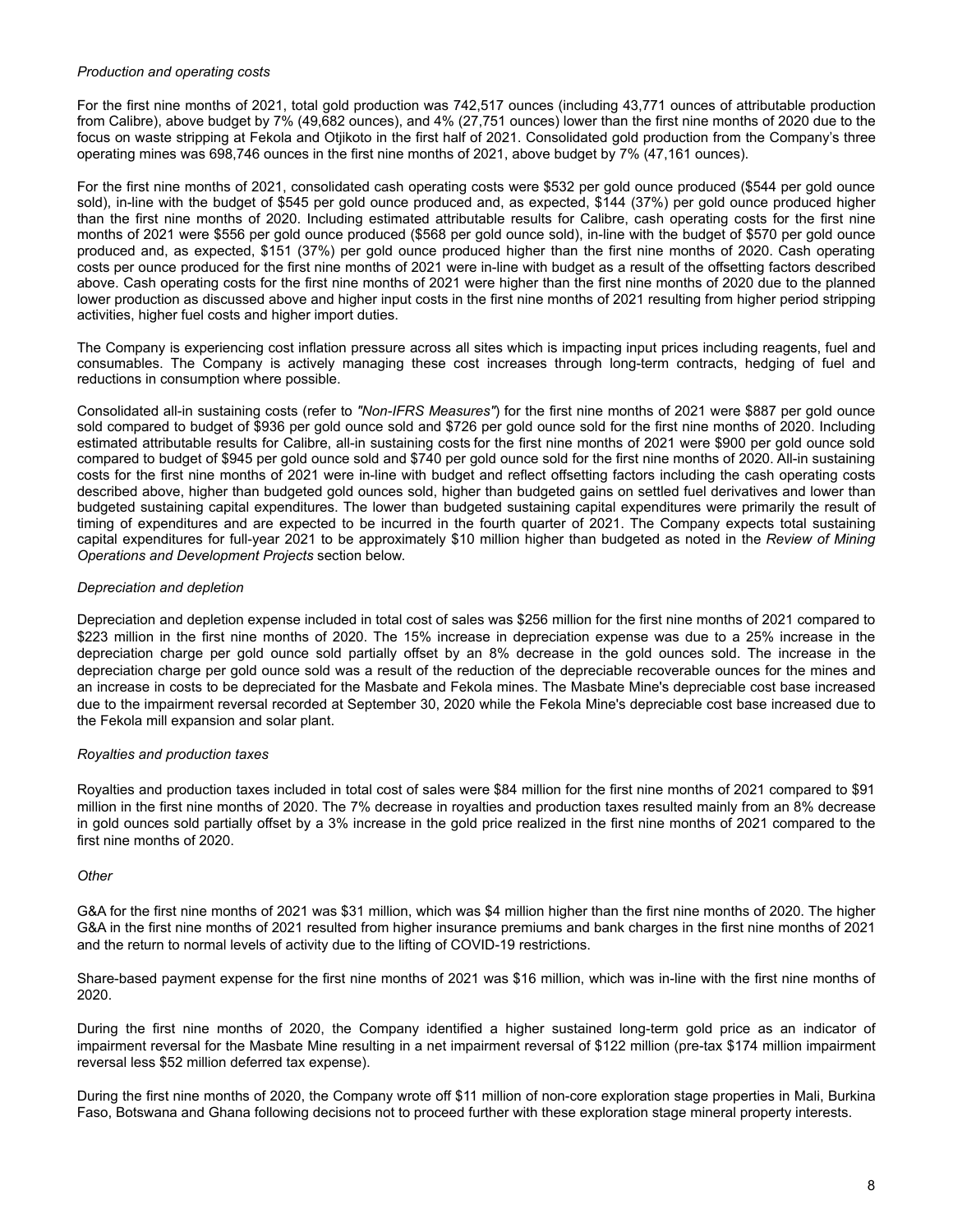Community relations expense for the first nine months of 2021 was \$2 million, which was \$3 million lower than the first nine months of 2020 when two significant donations were made including a \$1 million commitment to the Mali School of Mines and \$2 million for the Rhino Gold Bar initiative.

For the nine months of 2021, the Company's estimate of its share of Calibre's net income based on publicly available information was \$13 million. Calibre will report its third quarter of 2021 financial results on November 3, 2021. The Company will update any differences in the fourth quarter of 2021.

Other operating expenses for the first nine months of 2021 were \$4 million, mainly consisting of \$2 million for the write-off of Fekola solar panels damaged by a fire in the storage yard during the first quarter of 2021.

The Company reported \$9 million in interest and financing expense during the first nine months of 2021 compared to \$13 million in the first nine months of 2020. The lower interest and financing expense resulted from lower debt balances in the first nine months of 2021 compared to the first nine months of 2020.

For the first nine months of 2021, the Company recorded derivative gains of \$23 million compared to derivative losses of \$12 million in the first nine months of 2020. The gains were driven by fuel forward contracts partially offset by losses from the interest rate swap derivative instruments and consisted of net unrealized gains of \$17 million (first nine months of 2020 - net unrealized losses of \$3 million) and realized gains of \$6 million (first nine months of 2020 - realized losses of \$9 million).

For the first nine months of 2021, the Company recorded a net current income and other tax expense of \$175 million compared to \$230 million in the first nine months of 2020, consisting of current income tax of \$129 million (first nine months of 2020 - \$189 million), the 10% priority dividend to the State of Mali of \$25 million (first nine months of 2020 - \$38 million) and withholding tax (on intercompany dividends/management fees) of \$21 million (first nine months of 2020 - \$3 million). The priority dividend is accounted for as an income tax in accordance with IAS 12, *Income Taxes.* Compared to the first nine months of 2020, current tax expense for the first nine months of 2021 was lower mainly as a result of lower taxable income and a reduction in the corporate tax rate for the Masbate Mine in the first nine months of 2021 compared to the first nine months of 2020. In addition, under the CREATE bill, the change in rate in the Philippines was applied retrospectively to July 1, 2020, which resulted in a reduction of current income tax expense of \$3 million relating to 2020 current income taxes in the first nine months of 2021. Withholding tax for the first nine months of 2021 increased \$18 million compared to the first nine months of 2020 due to the repatriation of funds from Mali and Namibia through intercompany dividends in the first nine months of 2021 which attract withholding taxes. For the first nine months of 2021, the Company recorded a deferred income tax expense of \$9 million compared to a deferred income tax expense of \$66 million in the first nine months of 2020. The decrease in deferred income tax expense for the first nine months of 2021 compared to the first nine months of 2020 is mainly attributable to the reversal of the impairment with respect to the Masbate Mine which resulted in a deferred income tax expense of \$52 million in 2020 and decreased deferred taxes related to future withholding taxes in 2021. In addition, increased deferred income tax expense from weakening of foreign currencies was partially offset by a deferred tax recovery from the reduction in the corporate tax rate for the Masbate Mine in the first nine months of 2021.

For the first nine months of 2021, the Company generated net income of \$308 million compared to a net income of \$498 million in the first nine months of 2020 including net income attributable to the shareholders of the Company of \$283 million (\$0.27 per share) in the first nine months of 2021 compared to \$460 million (\$0.44 per share) in the first nine months of 2020. Adjusted net income attributable to the shareholders of the Company (refer to "*Non-IFRS Measures"*) for the first nine months of 2021 was \$272 million (\$0.26 per share) compared to adjusted net income of \$368 million (\$0.35 per share) in the first nine months of 2020. Adjusted net income in the first nine months of 2021 excluded unrealized gains on derivative instruments of \$17 million and a deferred income tax expense of \$6 million.

Cash flow provided by operating activities was \$458 million in the first nine months of 2021 compared to \$754 million in the first nine months of 2020, a decrease of \$296 million due mainly to lower revenues of \$73 million, higher production costs of \$81 million and higher non-cash working capital outflows in the first nine months of 2021, most significantly for value-added tax receivables and current income and other taxes payables. Current income tax payments in the first nine months of 2021 included approximately \$140 million related to 2020 outstanding tax liability obligations (comprised mainly of Fekola outstanding 2020 tax liabilities of \$75 million and Fekola 2020 priority dividend obligations of \$46 million). Based on current assumptions, including an average gold price of \$1,800 per ounce for 2021, the Company is forecasting to make total cash income tax payments in 2021 of approximately \$380 million, including the \$140 million related to 2020 outstanding tax liability obligations discussed above.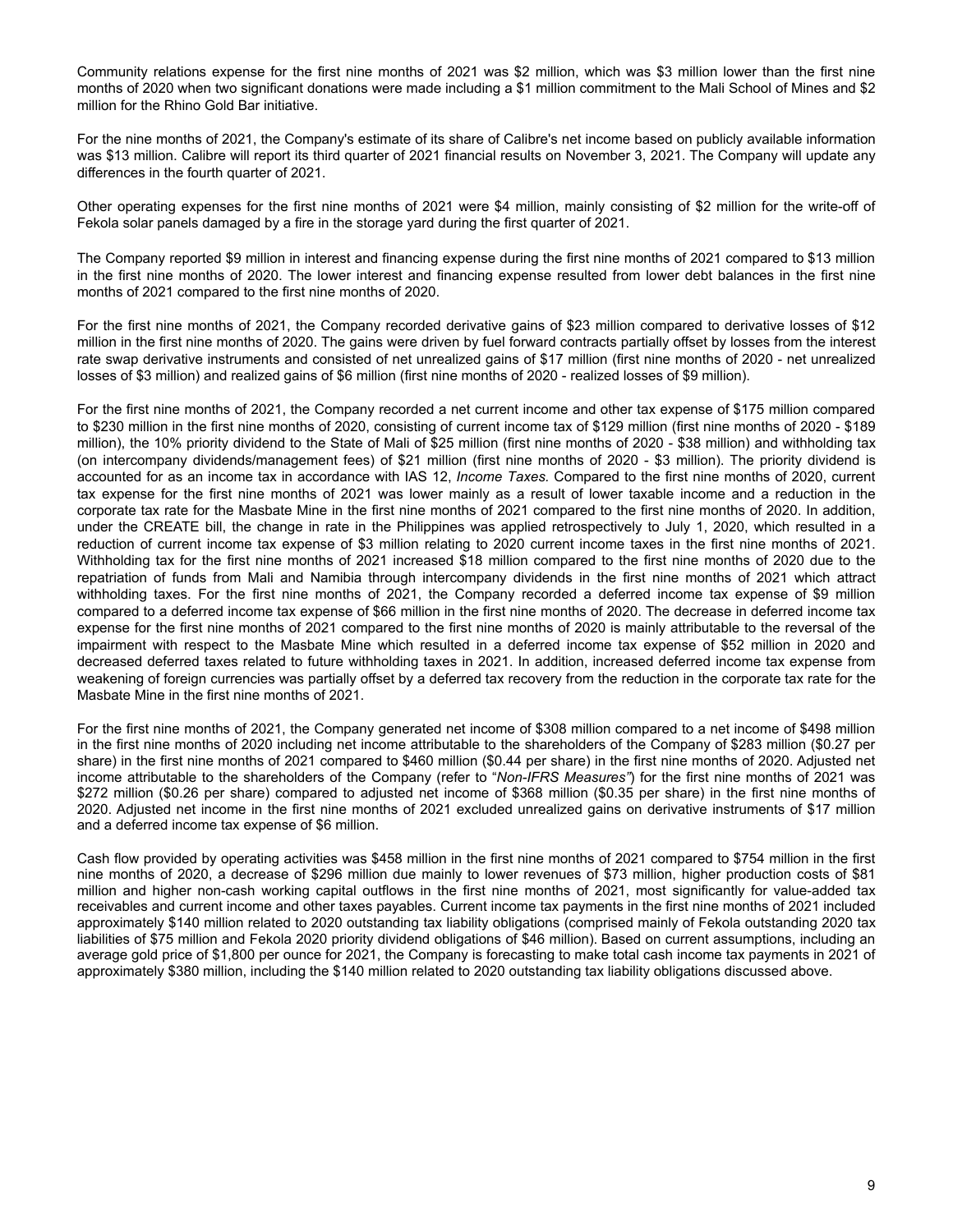## <span id="page-9-0"></span>**REVIEW OF MINING OPERATIONS AND DEVELOPMENT PROJECTS**

#### *Fekola Mine - Mali*

|                                                        | Three months ended |           |           | Nine months ended |
|--------------------------------------------------------|--------------------|-----------|-----------|-------------------|
|                                                        | September 30,      |           |           | September 30,     |
|                                                        | 2021               | 2020      | 2021      | 2020              |
|                                                        |                    |           |           |                   |
| Gold revenue (\$ in thousands)                         | 288,306            | 309,147   | 712,302   | 834,553           |
| Gold sold (ounces)                                     | 161,550            | 159,800   | 396,750   | 477,300           |
| Average realized gold price (\$/ ounce)                | 1,785              | 1,935     | 1,795     | 1,748             |
| Tonnes of ore milled                                   | 2,361,042          | 1,559,857 | 6,730,332 | 4,866,546         |
| Grade (grams/ tonne)                                   | 2.30               | 3.22      | 1.98      | 3.14              |
| Recovery (%)                                           | 94.8               | 94.6      | 94.2      | 94.3              |
| Gold production (ounces)                               | 165,557            | 152,535   | 404,256   | 463,970           |
| Cash operating $costs^{(1)}$ (\$/ gold ounce sold)     | 424                | 341       | 494       | 299               |
| Cash operating $costs^{(1)}$ (\$/ gold ounce produced) | 363                | 333       | 478       | 294               |
| Total cash costs $(1)$ (\$/ gold ounce sold)           | 563                | 497       | 640       | 440               |
| All-in sustaining $costs^{(1)}$ (\$/ gold ounce sold)  | 716                | 584       | 772       | 556               |
| Capital expenditures (\$ in thousands)                 | 27,961             | 29,186    | 54,078    | 155,659           |
| Exploration (\$ in thousands)                          | 2,096              | 4,113     | 9,323     | 9,154             |

*(1) Non-IFRS measure. For a description of how these measures are calculated and a reconciliation of these measures to the most directly comparable measures specified, defined or determined under IFRS and presented in the Company's financial statements, refer to "Non-IFRS Measures".*

The Fekola Mine in Mali (owned 80% by the Company and 20% by the State of Mali) continued its strong operational performance through the third quarter of 2021, with record quarterly gold production of 165,557 ounces, 6% (9,557 ounces) above budget, and 9% (13,022 ounces) higher compared to the third quarter of 2020. The increase was due to higher mill throughput, partially offset by lower processed grade, as Fekola's low-grade stockpiles were used to supplement the additional unbudgeted mill feed required as a result of higher than budgeted processed tonnes. As planned, with the completion of the waste stripping campaign relating to the development of Phases 5 and 6 of the Fekola Pit in the first half of 2021, Fekola's gold production increased significantly by 46% (51,946 ounces) over the second quarter of 2021, as mining reached the higher-grade zones in Phase 5 of the Fekola Pit in the third quarter of 2021. For the third quarter of 2021, mill feed grade was 2.30 grams per tonne ("g/t") compared to budget of 2.71 g/t and 3.22 g/t in the third quarter of 2020; mill throughput was 2.36 million tonnes compared to budget of 1.91 million tonnes and 1.56 million tonnes in the third quarter of 2020; and gold recovery averaged 94.8% compared to budget of 94.0% and 94.6% in the third quarter of 2020. Fekola's processing facilities continued to outperform in the third quarter of 2021 (following the successful completion of the Fekola mill expansion in September 2020) with record quarterly throughput of 2.36 million tonnes, 24% above budget and 51% higher than the third quarter of 2020. The higher than budgeted mill throughput was due to favourable ore fragmentation and hardness, as well as optimization of the grinding circuit. For the first nine months of 2021, the Fekola Mine produced 404,256 ounces of gold, above budget by 6% (21,256 ounces) for the reasons outlined above. As expected, compared to the first nine months of 2020, gold production was lower by 13% (59,714 ounces) as a result of the higher planned waste stripping and lower mined ore grades in the first half of 2021, as Phases 5 and 6 of the Fekola Pit were developed. For the first nine months of 2021, mill feed grade was 1.98 g/t compared to budget of 2.19 g/t and 3.14 g/t in the first nine months of 2020; mill throughput was 6.73 million tonnes compared to budget of 5.79 million tonnes and 4.87 million tonnes in the first nine months of 2020; and gold recovery averaged 94.2% compared to budget of 94.0% and 94.3% in the first nine months of 2020. Based on the positive results noted to date through to the third quarter of 2021, Fekola's annualized throughput rate is now expected to average 8.3 million tonnes per annum ("Mtpa") for 2021 and average approximately 9.0 Mtpa (over the long-term), based on an ore blend including fresh rock and weathered material (saprolite).

After review of an Environmental and Social Impact Assessment by the Malian authorities, the existing Medinandi (Fekola) permit has been updated to include the Cardinal zone, located within 500 metres of the current Fekola resource pit (the initial Inferred Mineral Resource estimate for Cardinal is 640,000 ounces of gold in 13.0 million tonnes of ore at 1.54 g/t gold). Exploration drilling at Cardinal is ongoing and recent drill results have returned good gold grades over significant widths below the current resource which remains open at depth and along strike. Initial mining operations at Cardinal have commenced and will continue to ramp up. To September 30, 2021, 95,489 tonnes at an average grade of 1.45 g/t have been mined at Cardinal. The Company is in the process of updating the Fekola Mine Plan to include production from Cardinal which has the potential to add an average of approximately 60,000 ounces per year over the next 6 to 8 years (based on Cardinal's inferred resource only) to Fekola's annual gold production. Grade control drilling at Cardinal is ongoing to upgrade a portion of the Mineral Resource estimate to the Indicated category for 2022 production budget purposes.

The Fekola Mine's cash operating costs (refer to *"Non-IFRS Measures"*) for the third quarter of 2021 were \$363 per ounce produced (\$424 per gold ounce sold) compared to a budget of \$349 per ounce produced and \$333 per ounce produced for the third quarter of 2020. The Fekola Mine's cash operating costs for the first nine months of 2021 were \$478 per ounce produced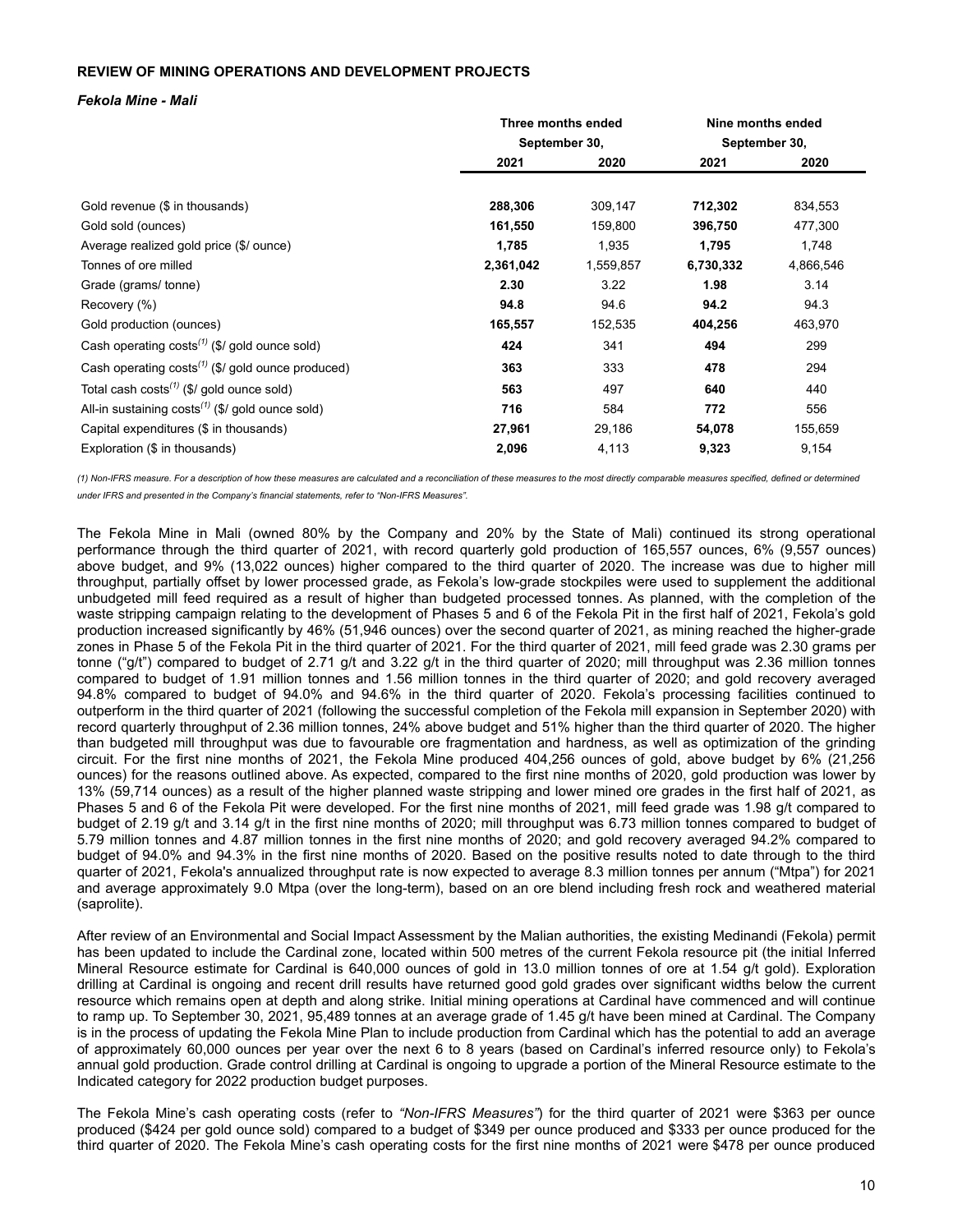(\$494 per gold ounce sold) compared to a budget of \$469 per ounce produced and \$294 per ounce produced for the first nine months of 2020. Cash operating costs per ounce produced for the third quarter of 2021 and the first nine months of 2021 overall were approximately in-line with budget as a result of the higher than budgeted production discussed above, offset by higher than budgeted costs arising from fuel and consumables increases, less capitalized waste stripping than budget and higher site general and camp costs related to COVID-19 mitigation measures. Cash operating costs per ounce sold for the third quarter of 2021 and the first nine months of 2021 were 21% and 5% higher than budget, respectively, as a result of higher cost inventory produced in the prior quarter being sold in the current period. Compared to the first nine months of 2020, cash operating costs for the first nine months of 2021 were higher, as expected, due to the planned lower production as discussed above, higher fuel and consumable costs, import duties and ongoing COVID-19 related labour and medical costs in Mali.

All-in sustaining costs (refer to *"Non-IFRS Measures"*) for the third quarter of 2021 for the Fekola Mine were \$716 per gold ounce sold compared to a budget of \$688 per gold ounce sold and \$584 per gold ounce sold in the third quarter of 2020. All-in sustaining costs for the third quarter of 2021 were in-line with budget as higher than budgeted gold ounces sold, higher than budgeted realized gains on fuel derivatives and lower sustaining capital expenditures (mainly due to lower than budgeted prestripping costs) were offset by the higher cash operating costs per gold ounce sold. All-in sustaining costs for the first nine months of 2021 for the Fekola Mine were \$772 per gold ounce sold compared to a budget of \$797 per gold ounce sold and \$556 per gold ounce sold in the first nine months of 2020. All-in sustaining costs for the first nine months of 2021 were in-line with budget for the reasons outlined above. The lower than budgeted sustaining capital expenditures were primarily a result of timing of expenditures and are expected to be incurred in the fourth quarter of 2021. The Company expects total sustaining capital expenditures for the Fekola Mine for full-year 2021 to be approximately \$5 million higher than budget. The Company also expects non-sustaining capital expenditures for the Fekola Mine for full-year 2021 to be approximately \$11 million higher than budget mostly relating to Cardinal Pit development.

Capital expenditures in the third quarter of 2021 totalled \$28 million primarily consisting of \$15 million for prestripping, \$5 million for mobile equipment purchases and rebuilds, \$2 million for the development of Cardinal, \$3 million for tailings storage facility expansion and equipment and \$1 million for the solar plant. Capital expenditures in the first nine months of 2021 totalled \$54 million primarily consisting of \$22 million for prestripping, \$9 million for the solar plant, \$7 million for mobile equipment purchases and rebuilds, \$4 million for the development of Cardinal and \$3 million for tailings storage facility expansion and equipment. Due to the high processing throughput rates achieved with a blend of fresh rock and saprolite ore, expansion of Fekola's existing tailings storage facility is required one year ahead of schedule and commenced in the third quarter of 2021. Design and planning for a new tailings storage facility is also underway, with construction commencing as early as in the fourth quarter of 2022.

Based on Fekola's strong year-to-date performance, the Company has increased Fekola's annual production guidance range to between 560,000 to 570,000 ounces of gold (original guidance range was between 530,000 to 560,000 ounces). Cash operating costs for the year are expected to be at the upper end of Fekola's guidance range of between \$405 and \$445 per ounce and allin sustaining costs are also expected to be at the upper end of Fekola's guidance range of between \$745 and \$785 per ounce.

## *Fekola Solar Plant*

Construction of the Fekola solar plant is now complete. It is expected to reduce Fekola's HFO consumption by over 13 million litres per year and lower carbon dioxide emissions by an estimated 39,000 tonnes per year. During the third quarter of 2021 17.4% of total electricity on site was produced by the solar plant, reducing fuel consumption by over 3.1 million liters of fuel and reducing CO2 emissions by 8,713 tonnes.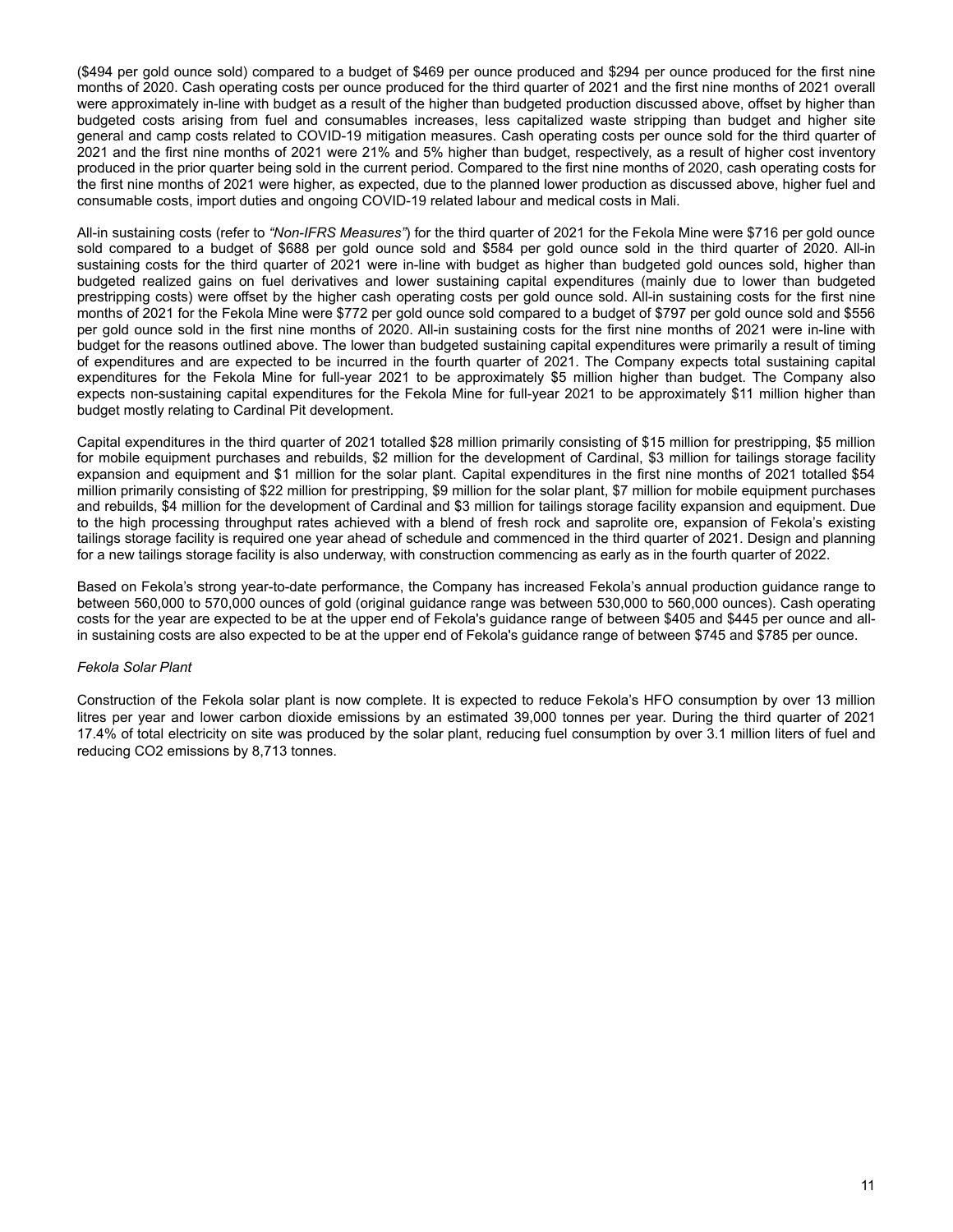## *Masbate Mine – Philippines*

|                                                                    | Three months ended |           |           | Nine months ended |
|--------------------------------------------------------------------|--------------------|-----------|-----------|-------------------|
|                                                                    | September 30,      |           |           | September 30,     |
|                                                                    | 2021               | 2020      | 2021      | 2020              |
|                                                                    |                    |           |           |                   |
| Gold revenue (\$ in thousands)                                     | 117,795            | 89,154    | 325,627   | 239,148           |
| Gold sold (ounces)                                                 | 66,300             | 46,900    | 181,641   | 137,300           |
| Average realized gold price (\$/ ounce)                            | 1,777              | 1,901     | 1,793     | 1,742             |
| Tonnes of ore milled                                               | 1,840,379          | 1,970,965 | 5,652,091 | 5,831,086         |
| Grade (grams/ tonne)                                               | 1.24               | 1.05      | 1.17      | 0.96              |
| Recovery (%)                                                       | 81.6               | 81.1      | 82.5      | 81.7              |
| Gold production (ounces)                                           | 61,207             | 53,607    | 175,598   | 147,133           |
| Cash operating $costs^{(1)}$ (\$/ gold ounce sold)                 | 546                | 655       | 597       | 684               |
| Cash operating costs <sup>(1)</sup> (\$/ gold ounce produced)      | 609                | 615       | 611       | 646               |
| Total cash costs <sup><math>(1)</math></sup> (\$/ gold ounce sold) | 643                | 765       | 698       | 787               |
| All-in sustaining $costs^{(1)}$ (\$/ gold ounce sold)              | 751                | 1,072     | 820       | 1,012             |
| Capital expenditures (\$ in thousands)                             | 7,023              | 10,132    | 20,365    | 19,422            |
| Exploration (\$ in thousands)                                      | 1,446              | 2,217     | 3,871     | 5,845             |

*(1) Non-IFRS measure. For a description of how these measures are calculated and a reconciliation of these measures to the most directly comparable measures specified, defined or determined under IFRS and presented in the Company's financial statements, refer to "Non-IFRS Measures".*

The Masbate Mine in the Philippines also continued its strong operational performance with third quarter of 2021 gold production of 61,207 ounces, well above budget by 16% (8,236 ounces), as grade and recovery both exceeded budget, and 14% (7,600 ounces) higher compared to the third quarter of 2020, due to higher grade. For the third quarter of 2021, mill feed grade was 1.24 g/t compared to budget of 1.12 g/t and 1.05 g/t in the third quarter of 2020; mill throughput was 1.84 million tonnes compared to budget of 2.05 million tonnes and 1.97 million tonnes in the third quarter of 2020; and gold recovery averaged 81.6% compared to budget of 71.9% and 81.1% in the third quarter of 2020. In the third quarter of 2021, Masbate's mill recoveries continued to outperform the recovery model and high-grade ore mined from both the Main Vein and Montana pits produced higher tonnage compared to the reserve model. In addition, high grade zones of the Main Vein Pit, originally scheduled to be mined in the fourth quarter of 2021, were mined and processed in the third quarter of 2021, bringing gold production forward from the fourth quarter of 2021. Masbate's mill throughput was below budget in the third quarter of 2021 as the Company took the opportunity to accelerate mill maintenance activities due to the positive variances on mill feed grade and recoveries which benefited Masbate's gold production in the third quarter. For the first nine months of 2021, the Masbate Mine produced 175,598 ounces of gold, well above budget by 12% (19,478 ounces) for the reasons outlined above, and 19% (28,465 ounces) higher than the first nine months of 2020, mainly due to higher mined ore grades as a result of mining through higher-grade zones of the Main Vein and Montana pits in the first nine months of 2021. For the first nine months of 2021, mill feed grade was 1.17 g/t compared to budget of 1.09 g/t and 0.96 g/t in the first nine months of 2020; mill throughput was 5.65 million tonnes compared to budget of 6.02 million tonnes and 5.83 million tonnes in the first nine months of 2020; and gold recovery averaged 82.5% compared to budget of 73.9% and 81.7% in the first nine months of 2020.

Cash operating costs (refer to *"Non-IFRS Measures"*) for the third quarter of 2021 were \$609 per ounce produced (\$546 per gold ounce sold) compared to a budget of \$644 per ounce produced and \$615 per ounce produced for the third quarter of 2020. Cash operating costs for the first nine months of 2021 were \$611 per ounce produced (\$597 per gold ounce sold) compared to a budget of \$677 per ounce produced and \$646 per ounce produced for the first nine months of 2020. Cash operating costs per ounce produced for the third quarter of 2021 and first nine months of 2021 were lower than budget by 5% and 10%, respectively, as a result of the higher than budgeted production discussed above and generally on budget operating costs partially offset by higher than budgeted fuel prices. Cash operating costs per ounce for the third quarter of 2021 and the first nine months of 2021 were in-line with cash operating costs per ounce in the third quarter of 2020 and the first nine months of 2020.

All-in sustaining costs (refer to *"Non-IFRS Measures"*) for the third quarter of 2021 were \$751 per ounce sold compared to a budget of \$949 per gold ounce sold and \$1,072 per gold ounce sold in the third quarter of 2020. All-in sustaining costs for the first nine months of 2021 were \$820 per ounce sold compared to a budget of \$982 per gold ounce sold and \$1,012 per gold ounce sold in the first nine months of 2020. All-in sustaining costs for the third quarter of 2021 and the first nine months of 2021 were lower than budget by 21% and 16%, respectively, as a result of the lower than budgeted cash operating costs described above, higher than budgeted gold ounces sold, higher than budgeted realized gains on fuel derivatives and lower sustaining capital expenditures. The lower than budgeted sustaining capital expenditures were primarily a result of timing of expenditures and are expected to be incurred either in the fourth quarter of 2021 or in 2022.

Capital expenditures for the third quarter of 2021 totalled \$7 million, including \$2 million for tailings storage facility projects, \$1 million for power plant equipment, \$1 million for mobile equipment purchases and rebuilds, and \$1 million for process plant equipment. Capital expenditures in the first nine months of 2021 totalled \$20 million, including tailings storage facility projects totalling \$6 million, mobile equipment purchases and rebuilds totalling \$5 million, prestripping costs of \$3 million and \$3 million for process plant.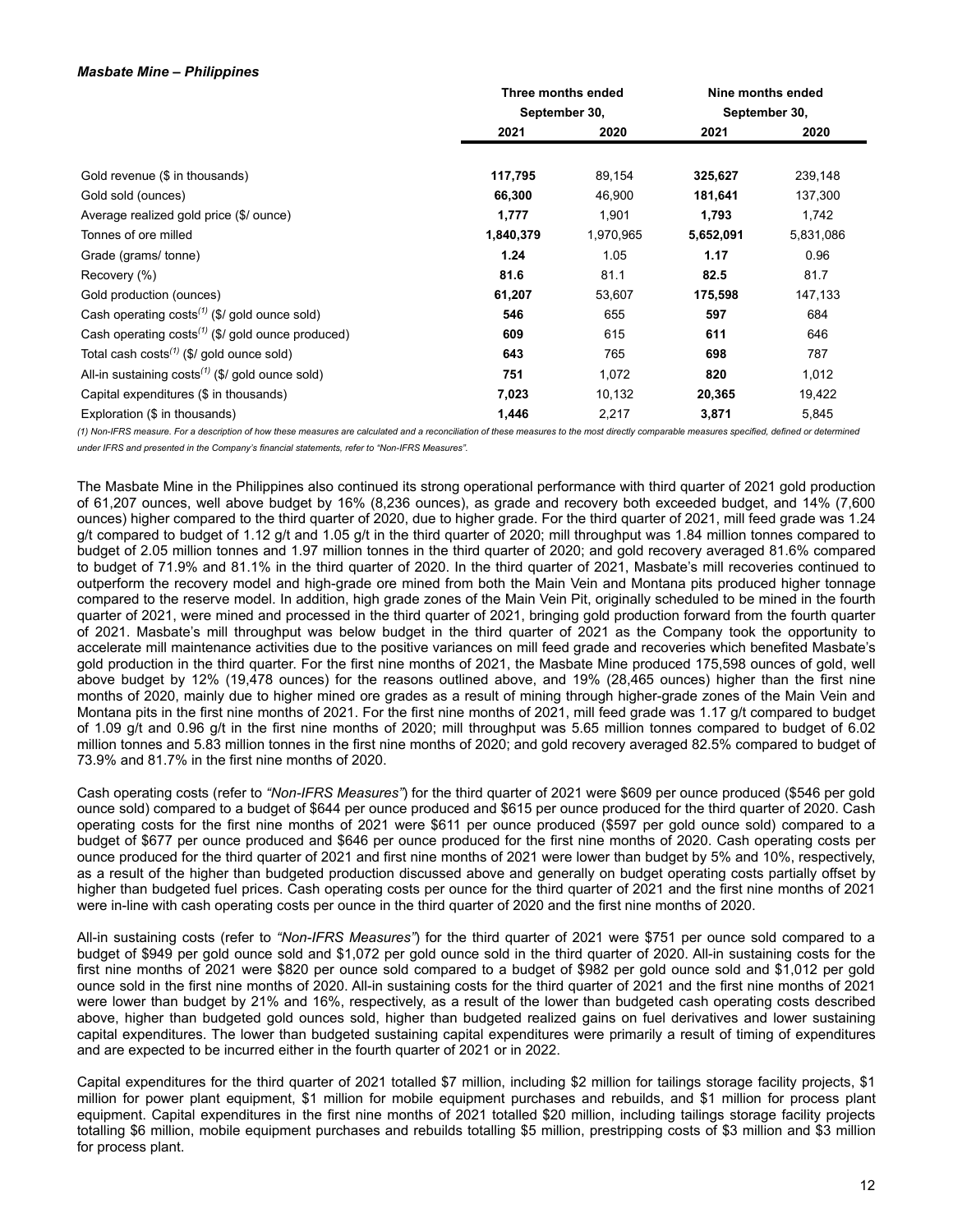Based on Masbate's strong year-to-date performance, the Company has increased Masbate's annual production guidance range to between 215,000 to 225,000 ounces of gold (original guidance range was between 200,000 to 210,000 ounces). In the fourth quarter of 2021, Masbate's gold production is expected to be approximately 45,000 ounces, reflecting the fact that a portion of its budgeted fourth quarter production was rescheduled and mined in the third quarter of 2021. Cash operating costs for the year are expected to be within the guidance range of between \$650 and \$690 per ounce and all-in sustaining costs are expected to be at or below the low end of Masbate's guidance range of between \$955 and \$995 per ounce.

#### *Otjikoto Mine - Namibia*

|                                                        | Three months ended |         | Nine months ended |           |
|--------------------------------------------------------|--------------------|---------|-------------------|-----------|
|                                                        | September 30,      |         | September 30,     |           |
|                                                        | 2021               | 2020    | 2021              | 2020      |
|                                                        |                    |         |                   |           |
| Gold revenue (\$ in thousands)                         | 104,758            | 88,865  | 198,222           | 235,702   |
| Gold sold (ounces)                                     | 58,800             | 46,500  | 110,660           | 135,200   |
| Average realized gold price (\$/ ounce)                | 1,782              | 1,911   | 1,791             | 1,743     |
| Tonnes of ore milled                                   | 901,216            | 882,668 | 2,656,367         | 2,607,066 |
| Grade (grams/ tonne)                                   | 2.41               | 1.53    | 1.42              | 1.55      |
| Recovery (%)                                           | 98.7               | 98.2    | 98.3              | 98.4      |
| Gold production (ounces)                               | 68,959             | 42,591  | 118,892           | 127,836   |
| Cash operating $costs^{(1)}$ (\$/ gold ounce sold)     | 443                | 423     | 635               | 419       |
| Cash operating $costs^{(1)}$ (\$/ gold ounce produced) | 382                | 435     | 597               | 432       |
| Total cash costs $(1)$ (\$/ gold ounce sold)           | 515                | 499     | 707               | 489       |
| All-in sustaining $costs^{(1)}$ (\$/ gold ounce sold)  | 781                | 917     | 1,137             | 841       |
| Capital expenditures (\$ in thousands)                 | 19,371             | 19,044  | 59,337            | 41,696    |
| Exploration (\$ in thousands)                          | 1,257              | 698     | 2,846             | 1,721     |

*(1) Non-IFRS measure. For a description of how these measures are calculated and a reconciliation of these measures to the most directly comparable measures specified, defined or determined under IFRS and presented in the Company's financial statements, refer to "Non-IFRS Measures".*

The Otjikoto Mine in Namibia, in which the Company holds a 90% interest, had a strong third quarter with record quarterly gold production of 68,959 ounces of gold, above budget by 3% (2,290 ounces), mainly due to higher than budgeted throughput. As planned, with the completion of the waste stripping campaigns at the Wolfshag and Otjikoto pits in the first half of 2021, Otjikoto's gold production increased significantly by 62% (26,368 ounces) compared to the third quarter of 2020, as mining reached the higher-grade zone at the base of the Wolfshag Pit in the third quarter of 2021. Otjikoto's gold production also increased significantly by 156% (42,068 ounces) over the second quarter of 2021. For the third quarter of 2021, mill feed grade was 2.41 g/ t compared to budget of 2.46 g/t and 1.53 g/t in the third quarter of 2020; mill throughput was 0.90 million tonnes compared to budget of 0.86 million tonnes and 0.88 million tonnes in the third quarter of 2020; and gold recovery averaged 98.7% compared to budget of 98.3% and 98.2% in the third quarter of 2020. For the first nine months of 2021, the Otjikoto Mine produced 118,892 ounces of gold, above budget by 6% (6,427 ounces), mainly due to higher than budgeted throughput, and 7% (8,944 ounces) lower than the first nine months of 2020 due to the focus on waste stripping in the first half of 2021. For the first nine months of 2021, mill feed grade was 1.42 g/t compared to budget of 1.40 g/t and 1.55 g/t in the first nine months of 2020; mill throughput was 2.66 million tonnes compared to budget of 2.54 million tonnes and 2.61 million tonnes in the first nine months of 2020; and gold recovery averaged 98.3% compared to budget of 97.9% and 98.4% in the first nine months of 2020.

Development of the Wolfshag underground mine continues to progress with stope ore production expected to commence in early 2022. The initial underground Mineral Reserve estimate for the down-plunge extension of the Wolfshag deposit included 210,000 ounces of gold in 1.2 million tonnes of ore at 5.57 g/t gold.

Cash operating costs (refer to *"Non-IFRS Measures"*) for the third quarter of 2021 were \$382 per gold ounce produced (\$443 per ounce gold sold), compared to a budget of \$389 per ounce produced and \$435 per ounce produced for the third quarter of 2020. Cash operating costs for the first nine months of 2021 were \$597 per gold ounce produced (\$635 per ounce gold sold), compared to a budget of \$622 per ounce produced and \$432 per ounce produced for the first nine months of 2020. Cash operating costs per ounce for the third quarter of 2021 and first nine months of 2021 were in-line with budget as a result of the higher than budgeted production discussed above and on budget operating costs. Operating costs were impacted by higher fuel prices and a stronger Namibian dollar but were offset by higher than budgeted capitalized prestripping resulting in overall cost per ounce which was in-line with budget. Cash operating costs for the third quarter of 2021 were 12% lower than the third quarter of 2020 mainly as a result of higher ounces produced in the third quarter of 2021. As expected, cash operating costs for the first nine months of 2021 were higher than the first nine months of 2020 due to the planned lower production as discussed above, higher fuel prices and a stronger Namibian dollar.

All-in sustaining costs (refer to *"Non-IFRS Measures"*) for the third quarter of 2021 were \$781 per gold ounce sold compared to a budget of \$652 per gold ounce sold and \$917 per gold ounce sold in the third quarter of 2020. All-in sustaining costs for the third quarter of 2021 were 20% higher than budget as a result of higher than budgeted sustaining capital expenditures (higher than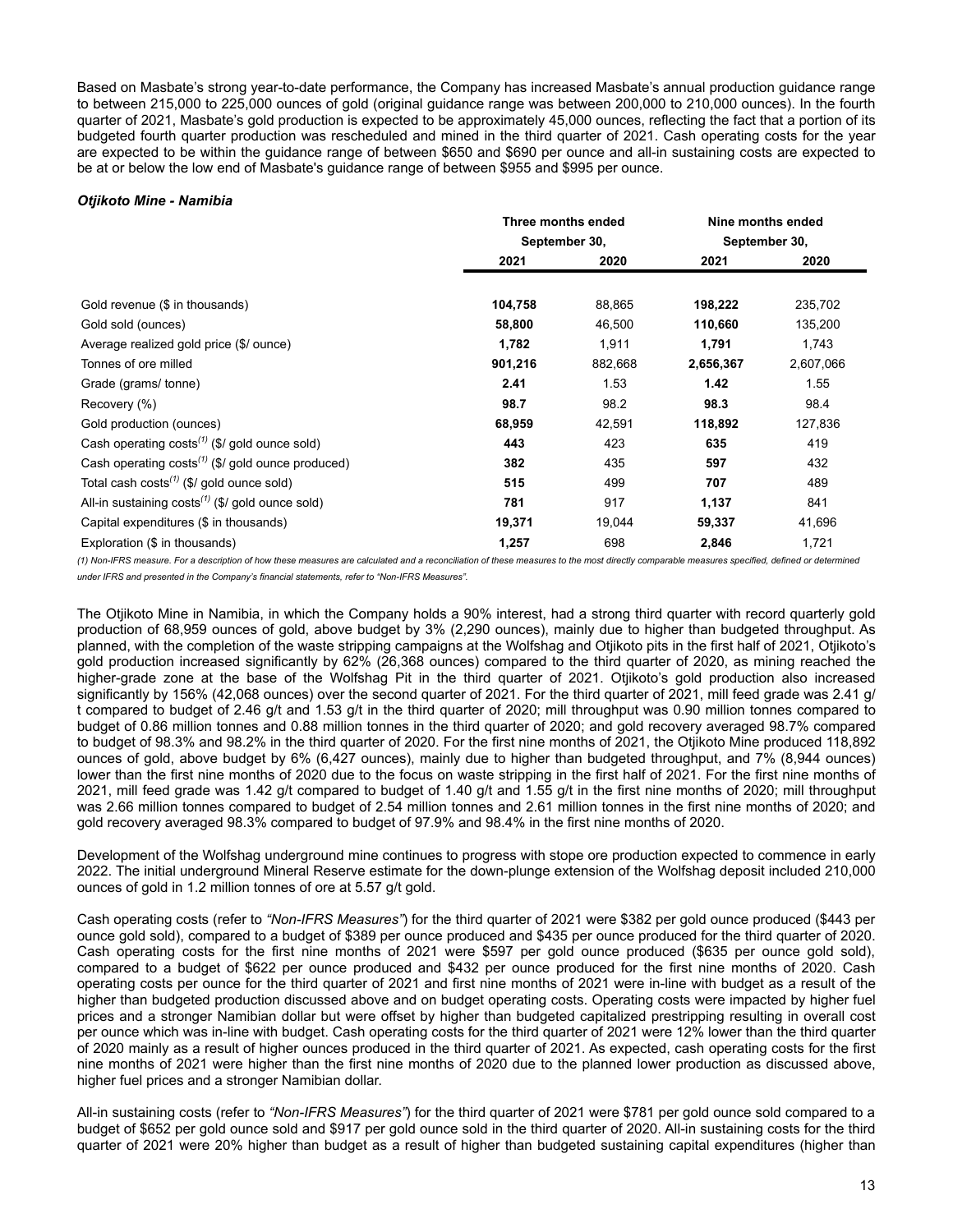budgeted prestripping costs as development of the Otjikoto pit continues due to fuel price increases and an increase in total waste tonnes capitalized) and lower than budgeted gold ounces sold (versus produced) for the third quarter of 2021. All-in sustaining costs for the first nine months of 2021 were \$1,137 per gold ounce sold compared to a budget of \$1,048 per gold ounce sold and \$841 per gold ounce sold in the first nine months of 2020. All-in sustaining costs for the first nine months of 2021 were 8% higher than budget as a result of higher than budgeted sustaining capital costs (prestripping costs as development of the Otjikoto and Wolfshag pits continues coupled with higher than budgeted equipment rebuild costs). The higher than budgeted prestripping costs of \$6 million for the first nine months of 2021 are expected to be a permanent variance.

Capital expenditures for the third quarter of 2021 totalled \$19 million, primarily consisting of \$10 million for prestripping in the Otjikoto pit, \$5 million for Wolfshag underground project development, \$3 million for mobile equipment rebuilds and replacements, and \$1 million for the national power grid connection line. Capital expenditures for the first nine months of 2021 totalled \$59 million, primarily consisting of \$33 million for prestripping in the Otjikoto and Wolfshag pits, \$14 million for Wolfshag underground project development, \$7 million for mobile equipment rebuilds and replacements and \$3 million for the national power grid connection line.

For full-year 2021, the Otjikoto Mine remains on track to produce between 190,000 and 200,000 ounces of gold, as high-grade ore is scheduled to be sourced from Phase 3 of the Wolfshag Pit in the second half of 2021. Otjikoto's cash operating costs are expected to be within the guidance range of between \$480 and \$520 per ounce and all-in sustaining costs are now expected to be at or above the upper end of Otjikoto's guidance range of \$830 to \$870 per ounce.

On average, Otjikoto's higher 2021 gold production level of between 190,000 and 200,000 ounces is expected to continue through to 2024, with production from Wolfshag underground expected to commence in early 2022 to supplement ore from the Otjikoto Pit as well as existing medium and low-grade stockpiles for approximately three years based on current estimates.

## *Investment in Calibre*

At September 30, 2021, B2Gold held approximately 33% of the total issued and outstanding Calibre common shares and equity accounts for this ownership interest. The market value of the Company's 33% common shareholding of Calibre at September 30, 2021 was \$118 million. For the third quarter of 2021 and the first nine months of 2021, the Company's estimate of its share of Calibre's net income based on publicly available information was approximately \$4 million and \$13 million, respectively. Calibre will report its third quarter of 2021 financial results on November 3, 2021. The Company will update any differences in the fourth quarter of 2021.

#### *Attributable share of Calibre production and costs*

Based on Calibre's production press release dated October 6, 2021, consolidated production of Calibre for the third quarter of 2021 was 44,579 ounces of which the Company's attributable share was 14,538 ounces. The Limon mill processed 120,724 tonnes at a grade of 4.73 g/t and a recovery of 90.3% producing 15,649 ounces. The Libertad mill processed 376,783 tonnes at a grade of 2.71 g/t and a recovery of 93.3%, producing 28,930 ounces. Consolidated production of Calibre for the first nine months of 2021 was 133,537 ounces of which the Company's attributable share was 43,771 ounces.

The Company has assumed that the consolidated cash operating costs per ounce produced and all-in sustaining costs for Calibre for the first nine months of 2021 will be at the mid-point of the guidance ranges of approximately \$920 to \$1,020 per ounce and \$1,040 to \$1,140 per ounce, respectively. Consolidated cash operating costs per ounce produced and all-in sustaining costs for Calibre for the third quarter of 2021 reflect the adjustment for actual first half of 2021 results.

## *Gramalote Project - Colombia*

The Gramalote Project, owned 50% B2Gold/50% AngloGold Ashanti Limited ("AngloGold") is located in central Colombia, northeast of Medellin, in the Province of Antioquia. Following on the positive results of the Gramalote preliminary economic assessment in January 2020 (the "Gramalote PEA"), B2Gold commenced the Gramalote feasibility study to evaluate recovery of gold from an open-pit mining operation with 11.0 Mtpa processing plant that includes crushing, grinding, flotation and a carbonin-pulp recovery process to produce doré bullion. The Gramalote feasibility study approach focused solely on a production scenario based on the Indicated Mineral Resource estimate from the Gramalote Ridge deposit of 173,400,000 tonnes grading 0.73 g/t gold for a total of 4,060,000 ounces of gold. The feasibility study approach to date has not included any potential production from the nearby Trinidad deposit, which has a current Inferred Mineral Resource estimate, and the Monjas West zone.

As a continuation of the Gramalote PEA, the feasibility study approach to date has also focused on applying most of the same assumptions and parameters, with the material changes being the updated Indicated Mineral Resource estimate, as well as updated cost assumptions for fuel, electricity, labour, equipment, and construction materials. By design, there is no material change to the project construction or operating parameters apart from refinement of the designs to feasibility levels of confidence.

Based on the feasibility study work completed by B2Gold as operator of the Gramalote Project to date, and assuming an effective date of January 1, 2021, and a gold price of \$1,500 per ounce, the project economic highlights include (100% basis):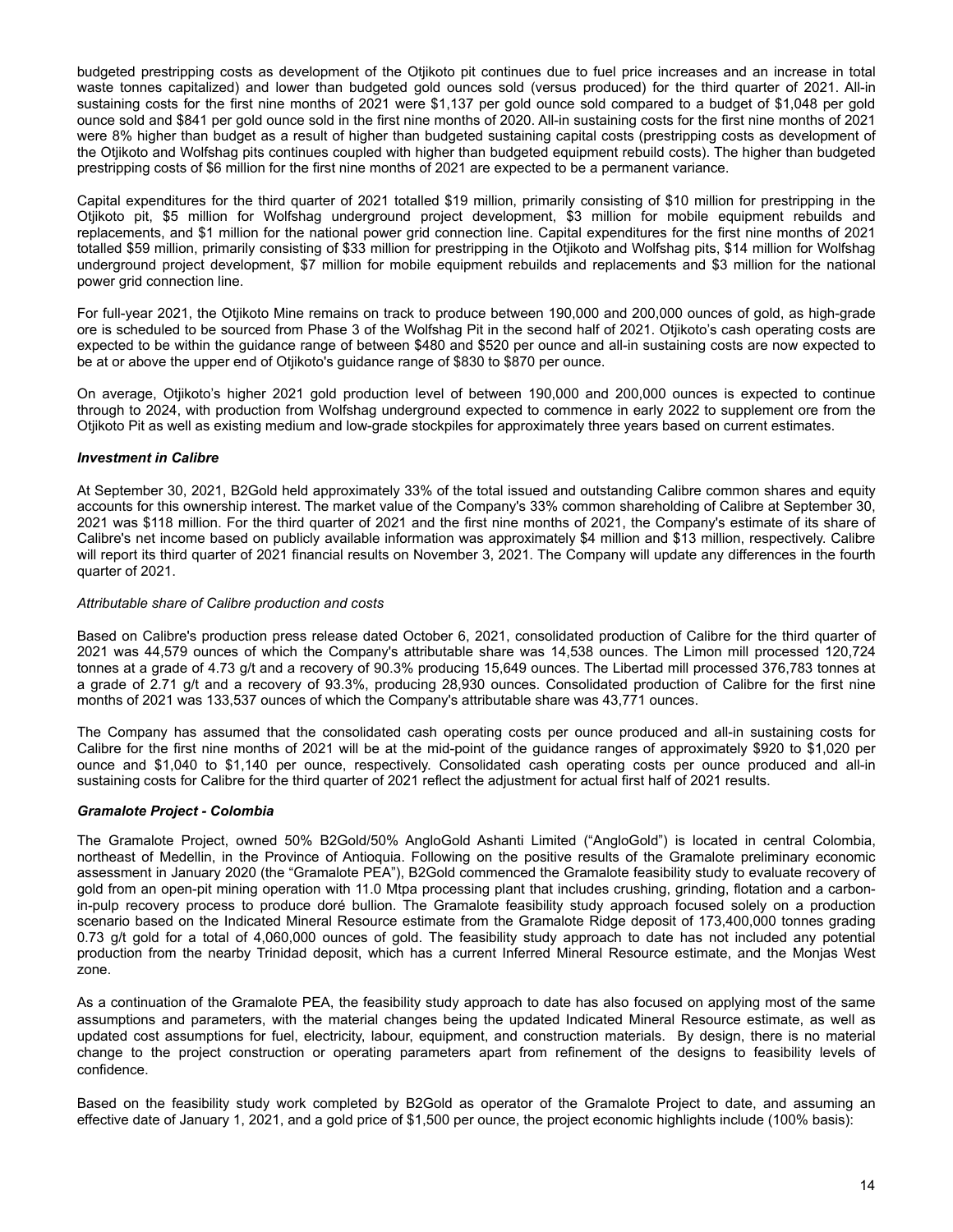- <span id="page-14-0"></span>• Open-pit gold mine with an initial life of mine ("LoM") of 10.6 years based on current Indicated Mineral Resources (for Gramalote Ridge only)
- LoM gold production of 2.97 million ounces and average annual gold production of 347,000 ounces per year for the first five full years of production
- Average annual gold production LoM of 281,000 ounces per year at cash operating costs of \$514 per ounce of gold and all-in sustaining cost of \$744 per ounce of gold
- Average LoM gold recovery of 95.4% from conventional milling, flotation and cyanide leach of the flotation concentrate
- Estimated pre-production capital cost of \$925 million (includes approximately \$160 million for mining equipment)
- LoM pre-tax net cash flow of \$1,444 million, and after-tax net cash flow of \$948 million
- Post-tax NPV at a 5% discount rate of \$483 million.
- After-tax internal rate of return ("IRR") of 15% at the project construction decision date with a project payback (including construction capital) of 3.5 years

Following a review of Gramalote's feasibility study work to date, B2Gold believes that there is strong potential to improve the economics of the project, which could be developed by revisiting the original Gramalote Project design parameters included in the existing mining permit (as applied in the Gramalote PEA in January 2020 and historical AngloGold studies) and further optimizing project design. Review of the updated Gramalote Ridge Mineral Resource also shows that further value can be created through additional drilling of the Inferred portions of the Mineral Resource area, both within and adjacent to the designed pit, with at least 25,000 metres of drilling planned and progressing in 2021 and a mineral resource update expected in early 2022. In addition, drilling is being carried out at the Trinidad deposit during the remainder of 2021.

The Gramalote Project team is advancing work on different project optimization opportunities to potentially reduce capital and operating costs, as well as improve operability and sustainability of the Gramalote Project. Those activities include road optimization and layout, pit design and phasing, blast design optimization, river deviation changes, improved infrastructure layout, and further optimization of plant design. As noted, optimization efforts also include continuing exploration drilling at the Gramalote deposit with additional drilling at the Trinidad deposit, continuing to implement the Resettlement Action Plan, advancing the purchase of key properties required for project development, entering into a development agreement with a power company to commence studies to bring power to the Gramalote mill site, continuing the process of formalization and removal of artisanal miners to outside of the industrial area, and completing environmental and social studies necessary to support the permit modifications that are identified as part of the optimization process.

As the evaluation of the different optimization opportunities advances, B2Gold is reviewing what changes in the design could require minor and major permit amendments of the approved Environmental and Social Impact Assessment (ESIA). The supporting environmental and social studies continue to move forward as planned. B2Gold expects that any minor or major permit amendments required could potentially impact the development timeline and delivery of the final feasibility study for the Gramalote Project which is now expected in the second quarter of 2022. Completion of the feasibility study is now scheduled for the second quarter of 2022 as a result of an increase in planned drilling and the impact of ongoing COVID-19 restrictions. The revised 2021 budget of \$69 million represents an increase of \$17 million (Company's share \$8.5 million) over the initial announced 2021 Gramalote Project budget of \$52 million. If the final economics of the feasibility study are positive and B2Gold and AngloGold make the decision to develop Gramalote as an open-pit gold mine (decision date expected mid-2022), B2Gold would utilize its proven internal mine construction team to build the mine and mill facilities and operate the mine on behalf of the Gramalote Project.

The Gramalote Project continues to benefit from strong federal and local government support as well as continuing support from local communities.

# **LIQUIDITY AND CAPITAL RESOURCES**

B2Gold continues to maintain a strong financial position and liquidity. At September 30, 2021, the Company had cash and cash equivalents of \$547 million (December 31, 2020 - \$480 million) and working capital of \$683 million (December 31, 2020 - \$465 million). At September 30, 2021, the full amount of the Company's \$600 million RCF was undrawn and available.

The Company has an RCF with a syndicate of international banks for an aggregate amount of \$600 million. The RCF also allows for an accordion feature whereby upon receipt of additional binding commitments, the facility may be increased to \$800 million any time prior to the maturity date of May 9, 2023. As at September 30, 2021, the Company had available undrawn capacity of \$600 million. The RCF bears interest on a sliding scale of between LIBOR plus 2.125% to 2.75% based on the Company's consolidated net leverage ratio. Commitment fees for the undrawn portion of the facility are also on a similar sliding scale basis of between 0.48% and 0.62%. The Company has provided security on the RCF in the form of a general security interest over the Company's assets and pledges creating a charge over the shares of certain of the Company's direct and indirect subsidiaries. In connection with the RCF, the Company must also maintain certain ratios for leverage and interest coverage. As at September 30, 2021, the Company was in compliance with these debt covenants.

For the third quarter of 2021, capital expenditures totalled \$77 million. The most significant capital expenditures were on the Fekola Mine with capital expenditures of \$28 million, the Masbate Mine had capital expenditures of \$7 million, the Otjikoto Mine had capital expenditures of \$19 million and the Gramalote Project had capital expenditures of \$9 million. Other exploration and development costs for the third quarter of 2021 totalled \$14 million. For the first nine months of 2021, capital expenditures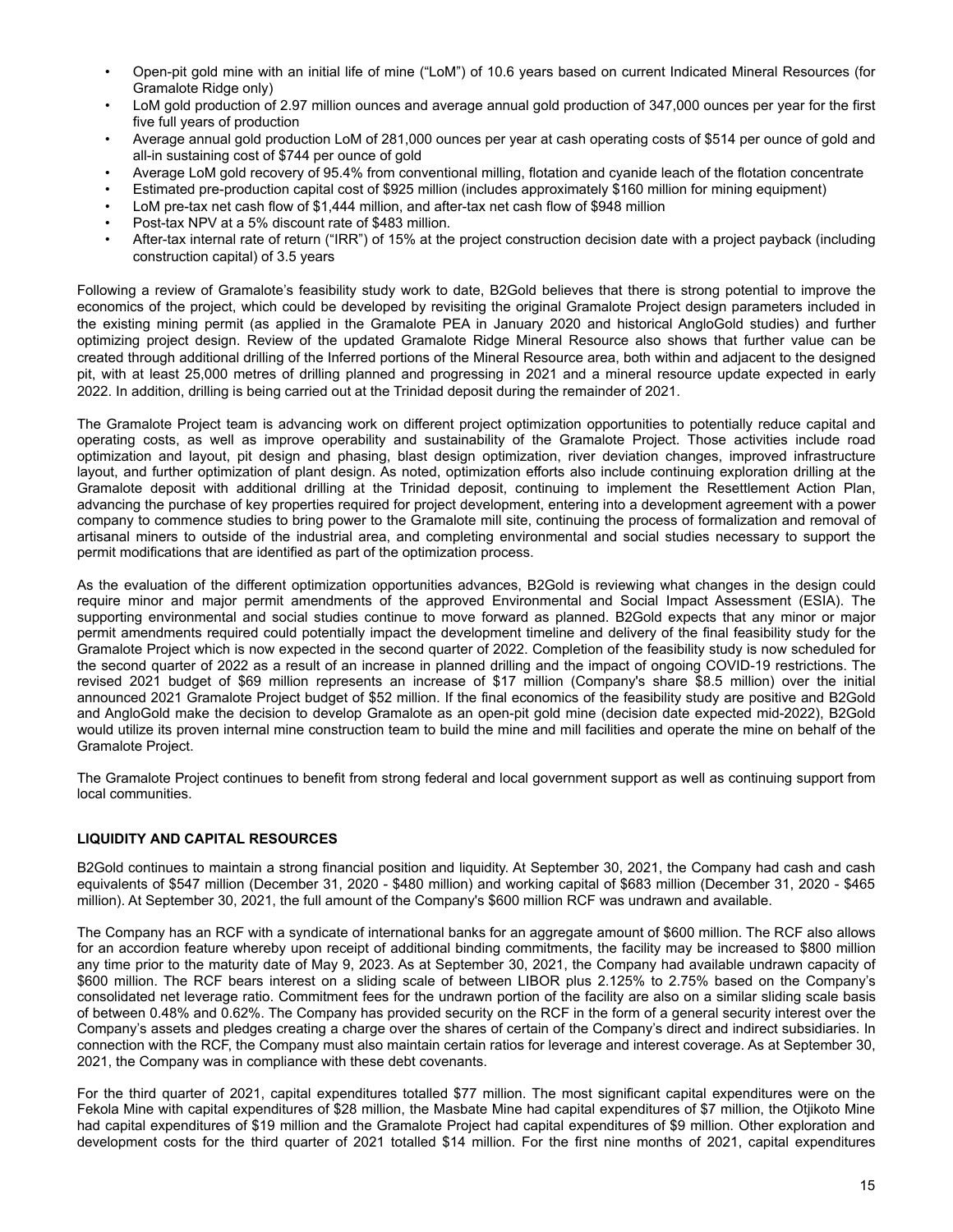totalled \$190 million. The most significant capital expenditures were on the Fekola Mine with capital expenditures of \$54 million, the Masbate Mine had capital expenditures of \$20 million, the Otjikoto Mine had capital expenditures of \$59 million and the Gramalote Project had capital expenditures of \$17 million. Other exploration and development costs for the first nine months of 2021 totalled \$39 million.

As at September 30, 2021, the Company had the following commitments (in addition to those disclosed elsewhere in the MD&A):

- For payments at the Fekola Mine of \$7 million related mobile equipment, \$5 million for major overhauls, \$2 million related to the tailings facility expansion and \$1 million for other capital projects, all of which is expected to be incurred in 2021.
- For payments at the Masbate Mine of \$1 million related to tailings facility upgrades, \$1 million for access to new areas in the mine plan and \$1 million for other processing projects, all of which is expected to be incurred in 2021.
- For payments of \$44 million for the Wolfshag underground project at the Otjikoto Mine, of which \$7 million is expected to be incurred in 2021, \$33 million in 2022 and \$4 million in 2023. In addition, payments of \$9 million for the Nampower grid connection of which \$4 million is expected to be incurred in 2021 and \$5 million in 2022.
- For payments at the Gramalote Project of \$4 million for the Company's share of development costs, \$3 million of which is expected to be incurred in 2021 and \$1 million which is expected to be incurred in 2022.

#### *Derivative financial instruments*

## *Forward contracts - fuel oil, gas oil, diesel*

The Company uses forward contracts for fuel oil, gas oil and diesel to manage the risk of volatility in the Company's future operating costs. The Company reviews the open positions and the potential for additional forward contracts on an ongoing basis. During the first nine months of 2021, the Company entered into additional forward contracts for the purchase of 26,895,000 litres of fuel oil and 25,122,000 litres of gas oil with settlements scheduled between February 2022 and July 2023. These derivative instruments were not designated as hedges by the Company and are being recorded at fair value through profit and loss ("FVTPL").

The following is a summary, by maturity dates, of the Company's fuel derivative contracts outstanding as at September 30, 2021:

|                       | 2021            | 2022                     |     | 2023      |     | <b>Total</b> |
|-----------------------|-----------------|--------------------------|-----|-----------|-----|--------------|
| Forward - fuel oil:   |                 |                          |     |           |     |              |
| Litres (thousands)    | 12,671          | 43,882                   |     | 15,265    |     | 71,818       |
| Average strike price  | \$<br>$0.27$ \$ | $0.30$ \$                |     | $0.34$ \$ |     | 0.30         |
| Forward - gas oil:    |                 |                          |     |           |     |              |
| Litres (thousands)    | 12,258          | 40,171                   |     | 14,938    |     | 67,367       |
| Average strike price  | \$<br>$0.33$ \$ | $0.37$ \$                |     | $0.43$ \$ |     | 0.38         |
| Collars - fuel oil:   |                 |                          |     |           |     |              |
| Litres (thousand)     | 1,010           |                          |     |           |     | 1,010        |
| Average ceiling price | \$<br>$0.26$ \$ |                          | -\$ | — \$      |     | 0.26         |
| Average floor price   | \$<br>$0.39$ \$ |                          | -\$ | — \$      |     | 0.39         |
| Collars - gas oil:    |                 |                          |     |           |     |              |
| Litres (thousand)     | 715             |                          |     |           |     | 715          |
| Average ceiling price | \$<br>0.40~\$   |                          | \$  |           | -\$ | 0.40         |
| Average floor price   | \$<br>$0.57$ \$ | $\overline{\phantom{m}}$ | \$  |           | \$  | 0.57         |

The unrealized fair value of these contracts at September 30, 2021 was \$20 million.

#### *Interest rate swaps*

On January 24, 2019, the Company entered into a series of interest swaps with a notional amount of \$125 million with settlements scheduled between April 2019 and July 2021. Under these contracts, the Company received a floating rate equal to the 3 month United States dollar LIBOR rate and paid a fixed rate of between 2.36% and 2.67%. These derivative instruments were not designated as hedges by the Company and were recorded at FVTPL. At September 30, 2021, all of these contracts had been settled and there were no further contracts outstanding.

## *Operating activities*

Cash flow provided by operating activities was \$320 million in the third quarter of 2021 compared to \$300 million in the third quarter of 2020, an increase of \$20 million. The increase was mainly due to higher inflows from value added tax receivables in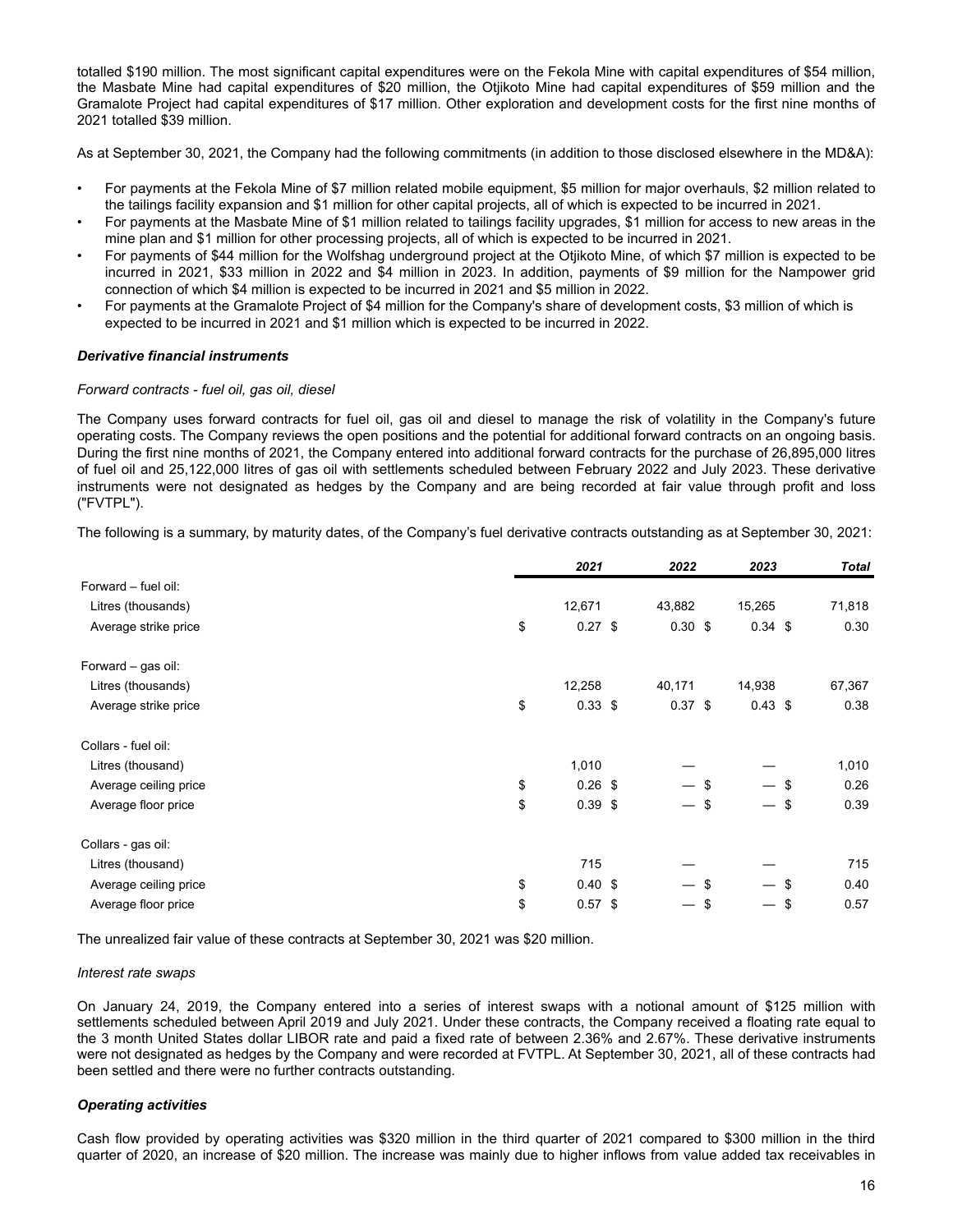the third quarter of 2021. Cash flow provided by operating activities was \$458 million in the first nine months of 2021 compared to \$754 million in the first nine months of 2020, a decrease of \$296 million due mainly to lower revenues of \$73 million, higher production costs of \$81 million and higher non-cash working capital outflows in the first nine months of 2021, most significantly for value-added tax receivables and current income and other taxes payables. Current income tax payments in the first nine months of 2021 included approximately \$140 million related to 2020 outstanding tax liability obligations (comprised mainly of Fekola outstanding 2020 tax liabilities of \$75 million and Fekola 2020 priority dividend obligations of \$46 million). Based on current assumptions, including an average gold price of \$1,800 per ounce for 2021, the Company is forecasting to make total cash income tax payments in 2021 of approximately \$380 million, including the \$140 million related to 2020 outstanding tax liability obligations discussed above.

## *Financing activities*

The Company's cash used by financing activities for the third quarter of 2021 was a net outflow of \$76 million. During the third quarter of 2021, the Company received proceeds from the exercise of stock options of \$2 million, made equipment loan facility repayments of \$7 million, made interest and commitment fee payments of \$4 million, paid dividends of \$42 million and distributed \$23 million to non-controlling interests.

The Company's cash used by financing activities for the first nine months of 2021 was a net outflow of \$184 million. During the first nine months of 2021, the Company received proceeds from the exercise of stock options of \$4 million, made equipment loan facility repayments of \$22 million, made interest and commitment fee payments of \$6 million, paid dividends of \$126 million and distributed \$32 million to non-controlling interests.

On February 23, 2021, the Board declared a cash dividend for the first quarter of 2021 of \$0.04 per common share, which was paid on March 16, 2021 to shareholders of record as of March 8, 2021 in the amount of \$42 million.

On June 11, 2021, the Board declared a cash dividend for the second quarter of 2021 of \$0.04 per common share, which was paid on June 30, 2021 to shareholders of record as of June 22, 2021 in the amount of \$42 million.

On September 10, 2021, the Board declared a cash dividend for the third quarter of 2021 of \$0.04 per common share, which was paid on September 29, 2021 to shareholders of record as of September 22, 2021 in the amount of \$42 million.

As part of the long-term strategy to maximize shareholder value, B2Gold expects to declare future quarterly dividends at the same level of \$0.04 per common share (\$0.16 per share on an annualized basis). This dividend is designated as an "eligible dividend" for the purposes of the Income Tax Act (Canada). Dividends paid by B2Gold to shareholders outside Canada (nonresident investors) will be subject to Canadian non-resident withholding taxes.

The declaration and payment of future dividends and the amount of any such dividends will be subject to the determination of the Board, in its sole and absolute discretion, taking into account, among other things, economic conditions, business performance, financial condition, growth plans, expected capital requirements, compliance with the Company's constating documents, all applicable laws, including the rules and policies of any applicable stock exchange, as well as any contractual restrictions on such dividends, including any agreements entered into with lenders to the Company, and any other factors that the Board deems appropriate at the relevant time. There can be no assurance that any dividends will be paid at the intended rate or at all in the future.

## *Investing activities*

For the third quarter of 2021, capital expenditures totalled \$77 million. The most significant capital expenditures were on the Fekola Mine with capital expenditures of \$28 million, the Masbate Mine had capital expenditures of \$7 million, the Otjikoto Mine had capital expenditures of \$19 million and the Gramalote Project had capital expenditures of \$9 million (refer to *"Review of Mining Operations and Development Projects"* section for additional details of capital expenditures). Other exploration and development costs for the third quarter of 2021 totalled \$14 million. For the first nine months of 2021, capital expenditures totalled \$190 million. The most significant capital expenditures were on the Fekola Mine with capital expenditures of \$54 million, the Masbate Mine had capital expenditures of \$20 million, the Otjikoto Mine had capital expenditures of \$59 million and the Gramalote Project had capital expenditures of \$17 million. Other exploration and development costs for the first nine months of 2021 totalled \$39 million.

In the first nine months of 2021, the Company purchased an additional 17,045,455 common shares of BeMetals Corp. ("BeMetals") at C\$0.44 per share or \$6 million. As at September 30, 2021, the Company owned approximately 19% of BeMetals outstanding common shares.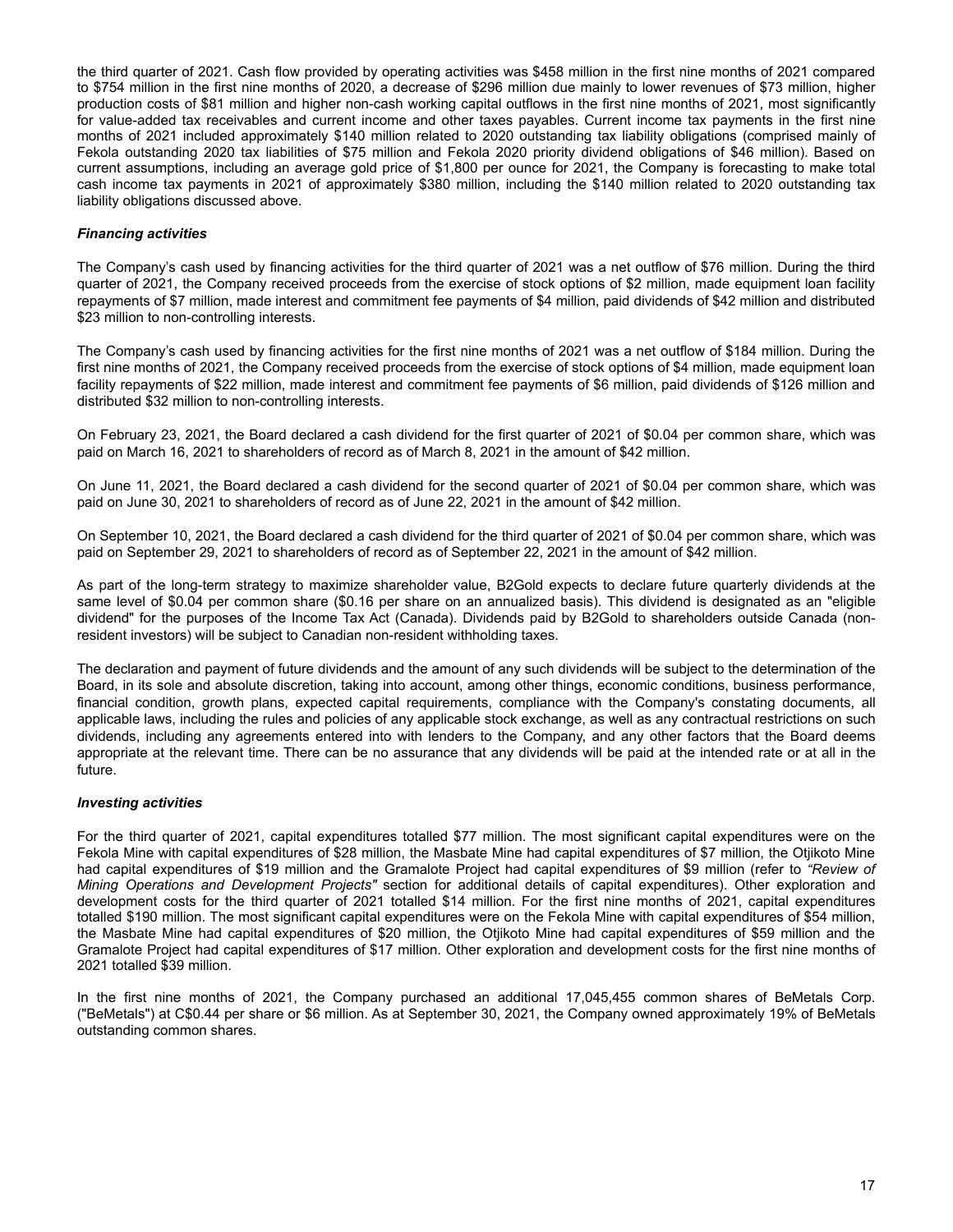# *Exploration*

Resource property expenditures on exploration and development are disclosed in the table below.

|                                 | For the three<br>months ended<br>September 30.<br>2021 | For the three<br>months ended<br>September 30,<br>2020 | For the nine<br>months ended<br>September 30,<br>2021 | For the nine<br>months ended<br>September 30,<br>2020 |
|---------------------------------|--------------------------------------------------------|--------------------------------------------------------|-------------------------------------------------------|-------------------------------------------------------|
|                                 | \$                                                     | \$                                                     | \$                                                    | \$                                                    |
|                                 | (000's)                                                | (000's)                                                | (000's)                                               | (000's)                                               |
| Fekola Mine, exploration        | 2,096                                                  | 4,113                                                  | 9,323                                                 | 9,154                                                 |
| Masbate Mine, exploration       | 1,446                                                  | 2,217                                                  | 3,871                                                 | 5,845                                                 |
| Otjikoto Mine, exploration      | 1,257                                                  | 698                                                    | 2,846                                                 | 1,721                                                 |
| Kiaka Project, exploration      | 588                                                    | 1,243                                                  | 3,639                                                 | 2,598                                                 |
| Menankoto, exploration          | 1,123                                                  | 275                                                    | 4,087                                                 | 3,438                                                 |
| Bantako Nord, exploration       | 2,934                                                  | 460                                                    | 6,568                                                 | 2,624                                                 |
| Ondundu Project, exploration    | 44                                                     | 430                                                    | 144                                                   | 773                                                   |
| Finland Properties, exploration | 938                                                    | 643                                                    | 1,696                                                 | 1,441                                                 |
| Uzbekistan, exploration         | 1,156                                                  | 15                                                     | 2,624                                                 | 1,050                                                 |
| Other                           | 2,362                                                  | 1,180                                                  | 4,570                                                 | 3,877                                                 |
|                                 | 13,944                                                 | 11,274                                                 | 39,368                                                | 32,521                                                |

Following a very successful year for exploration in 2020, B2Gold is conducting another year of aggressive exploration in 2021 with a budget of approximately \$66 million (excludes drilling included in the Gramalote Project budget). Exploration is focused predominantly in Mali, with a total country budget of \$27 million, other operating mine sites in Namibia and the Philippines, as well as expanded focus on grassroots targets around the world. Many years of target generation and pursuing opportunities in prospective gold regions have culminated in the Company allocating a record \$25 million in 2021 to high quality targets for its grassroots exploration programs, including a number of new regions.

# *Fekola Mine*

In 2021, approximately \$8 million is budgeted to be spent on exploration around the Fekola Mine, including Fekola North and Cardinal/FMZ. A total of approximately 49,000 metres of diamond and reverse circulation drilling is planned with drilling at Cardinal and FMZ having been prioritized and accelerated in the first nine months of 2021. Grade control drilling is underway at a portion of the Cardinal deposit to enable it to be mined for processing at the Fekola plant. An Environmental and Social Impact Assessment has been completed and submitted to the Malian authorities. The Company is in the process of updating the Fekola Mine Plan to include production from Cardinal which commenced in the third quarter of 2021. The potential upside from Cardinal has not been included in the 2021 Fekola production guidance. Ongoing exploration drilling will also focus on infilling the highgrade portions of the Cardinal zone and extend these down plunge. Drilling at Fekola North will also continue to track the main Fekola structure north of the existing open pit.

## *Anaconda Area*

In 2021, approximately \$12.7 million is budgeted to be spent on exploration in the Anaconda area, including \$6.2 million for the Menankoto Permit and \$6.5 million for the Bantako Nord permit. A total of approximately 57,000 meters of diamond and reverse circulation drilling is planned. Drilling on the Anaconda area has been focused in the Bantako Nord permit in the third quarter of 2021.

The Bantako North permit area (wholly owned and which permit was recently renewed for an additional 3 year term) contains a significant portion of the Mamba deposit saprolite material and remains open. Preliminary planning by the Company has demonstrated that a pit situated on the Bantako North permit area could provide saprolite material for at least 1.5 to 2 years to feed the Fekola mill commencing in 2022 subject to obtaining all necessary permits and completion of a final mine plan. This additional feed to the Fekola mill would benefit all stakeholders, including the State of Mali, B2Gold's 20% partner at the Fekola Mine. No drilling activity is currently being taken on the Menankoto Permit, pending resolution of the Menankoto Licence dispute.

## *Other West African Exploration*

A total of \$2.5 million is planned in other areas of West Africa, leveraging off the considerable geological experience gained at Fekola. This budget includes establishing an exploration presence and pursuing opportunities in the highly prospective and under-explored country of Cote d'Ivoire. The Company was granted two exploration licences in Cote d'Ivoire in the third quarter of 2021.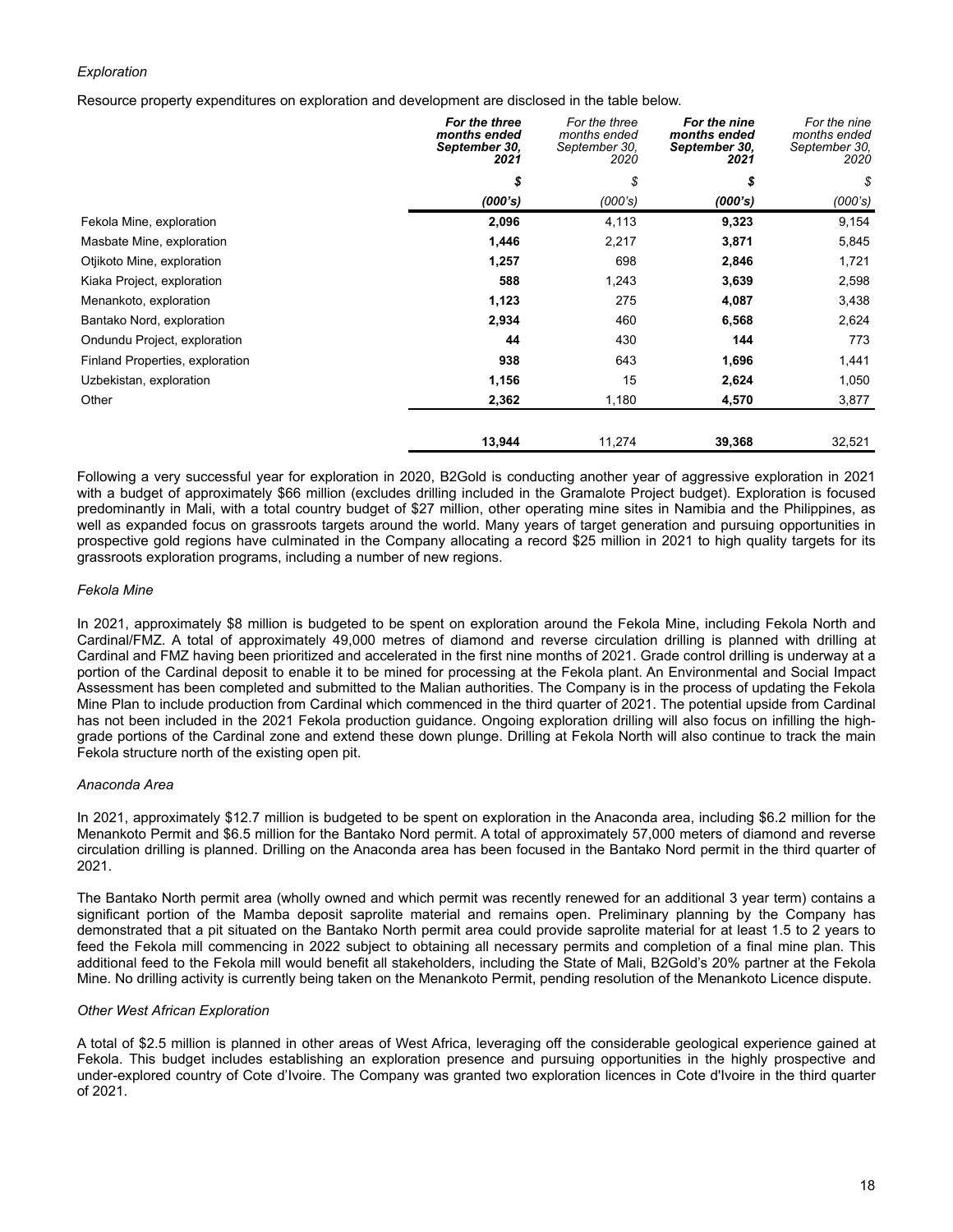## <span id="page-18-0"></span>*Masbate Mine*

The Masbate exploration budget for 2021 is approximately \$6.3 million, including approximately 15,000 metres of drilling. The 2021 exploration program will follow up where 2020 drilling intersected higher grades in previously low-grade areas that had been sparsely drilled. It will also focus on drill testing the most prospective Inferred Mineral Resource areas below existing design pits to determine if existing open pits can be expanded as a result of higher gold prices. Several grassroot greenfield targets will be further tested as well.

#### *Otjikoto Mine and Regional Exploration*

The total exploration budget for Namibia in 2021 is approximately \$4.8 million. Exploration in 2021 will include 25,000 metres of diamond drilling and 3,200 metres of RAB drilling. The majority of the diamond drilling will target the extension of the existing Wolfshag underground resource area and a lone drillhole intersection more than 700 metres down plunge. Several new zones located parallel to and east of Wolfshag with the potential to enhance the underground project are being tested. In addition, drilling commenced in the third quarter of 2021 to test mineralization to the south of the main Otjikoto open pit. Regional exploration has included drilling geophysical targets on permits adjacent to the Otjikoto Mine permit.

#### *Other Greenfield Exploration*

Given B2Gold's exploration team's successful discovery history, in 2021, B2Gold has allocated approximately \$25 million to high quality targets for its grassroots exploration programs, including Finland, Uzbekistan and a number of new regions.

In Finland, the Company has allocated \$4.8 million to the Central Lapland joint venture with Aurion Resources Ltd. Most significantly, the westward extension of Rupert Resources' Ikkari discovery trends directly onto the joint venture ground. This trend coincides with B2Gold's base-of-till (BOT) drilling and the same interpreted structure as defined by airborne geophysics. Diamond drilling on this target is currently ongoing.

In Uzbekistan, the Company has allocated \$5 million to advance exploration on the ground acquired in proximity to the world class Muruntau Mine which is one of the largest open-pit gold mines in the world. Exploration in 2020, mapping, RAB drilling and trenching identified multiple targets on structures and lithologies that have the same alteration and geochemical characteristics as Muruntau. Reverse circulation and diamond drilling are underway on these targets.

In addition, the Company has allocated approximately \$15 million for several other greenfield targets currently being pursued.

## **CRITICAL ACCOUNTING ESTIMATES**

Full disclosure of the Company's accounting policies and significant accounting judgments and estimation uncertainties in accordance with IFRS can be found in Notes 3 and 4 of its audited consolidated financial statements for the year ended December 31, 2020. Management considers the following estimates to be the most critical in understanding the judgments involved in preparing the Company's interim consolidated financial statements and the uncertainties that could impact its results of operations, financial condition and cash flows:

## *COVID-19 estimation uncertainty*

A global pandemic related to COVID-19 was declared in March 2020 by the World Health Organization. The current and expected impacts on global commerce have been and are anticipated to continue to be far-reaching. To date, globally, there has been significant volatility in commodity prices and foreign exchange rates, restrictions on the conduct of business in many jurisdictions, including travel restrictions, and supply chain disruptions. There is significant ongoing global uncertainty surrounding COVID-19 and the extent and duration of the impact that it may have.

The areas of judgement and estimation uncertainty for the Company which may be impacted include estimates used to determine recoverable reserves and resources, estimates used to determine the recoverable amounts of long-lived assets, estimates used to determine the recoverable amounts of value-added tax receivables and estimates regarding deferred income taxes and valuation allowances. The impact of COVID-19 on the global economic environment, and the local jurisdictions in which the Company operates, could result in further changes to the way the Company runs its mines. These changes could result in revenues or costs being different from the Company's expectations. This impact could be material.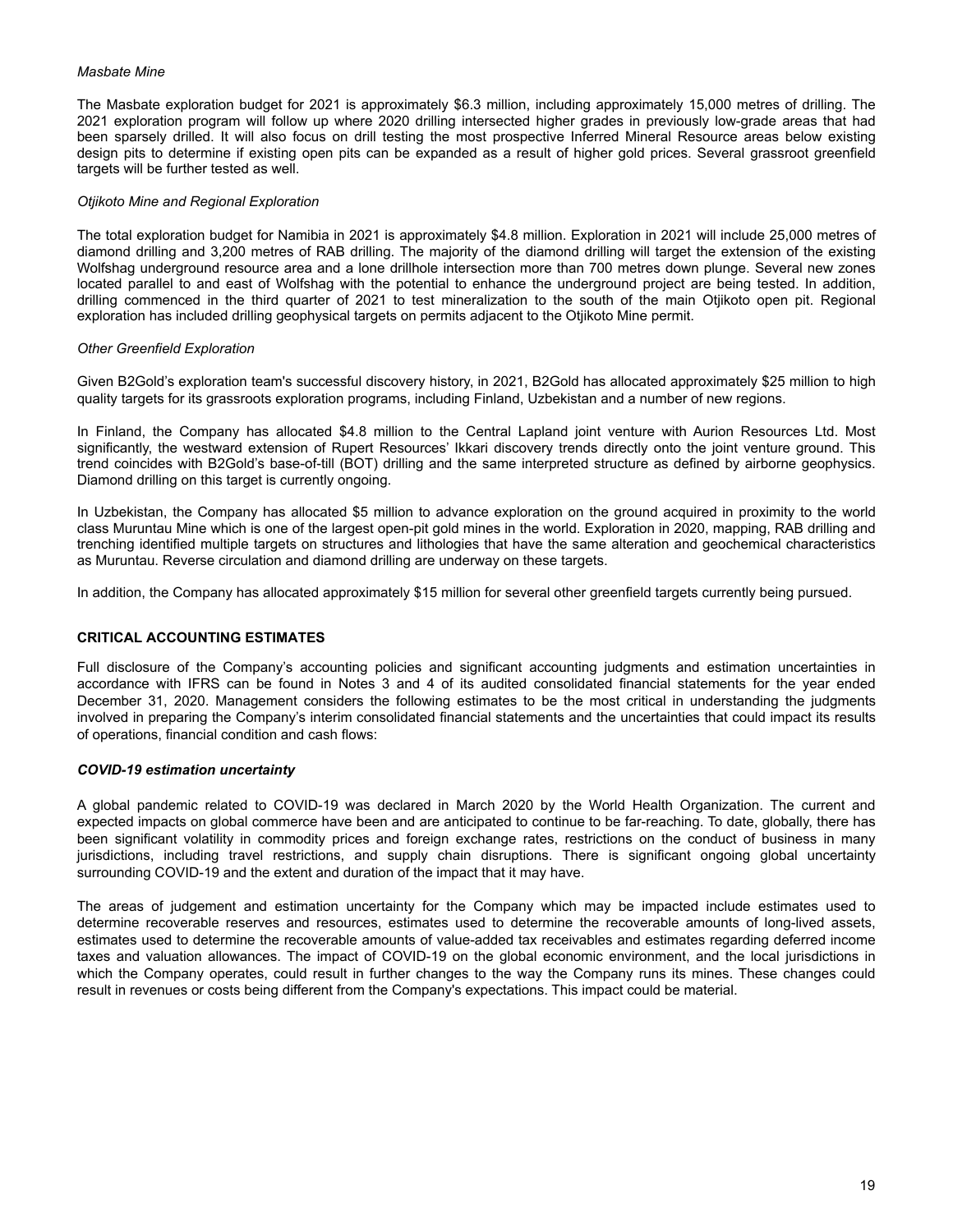#### *Mineral reserve and resource estimates*

Mineral reserves are estimates of the amount of ore that can be economically and legally extracted from the Company's mining properties. The Company estimates its mineral reserves and mineral resources based on information compiled by appropriately qualified persons relating to the geological data on the size, depth and shape of the ore body, and requires complex geological judgments to interpret the data. The estimation of recoverable reserves is based upon factors such as estimates of foreign exchange rates, commodity prices, future capital requirements, metallurgical recoveries, permitting and production costs along with geological assumptions and judgments made in estimating the size, and grade of the ore body. Changes in the reserve or resource estimates may impact the carrying value of mining interests, mine restoration provisions, recognition of deferred tax assets, depreciation and amortization charges and royalties receivable.

#### *Impairment of long-lived assets*

Long-lived assets are tested for impairment, or reversal of a previous impairment, if there is an indicator of impairment or a subsequent reversal. Calculating the estimated recoverable amount of cash generating units for long-lived assets requires management to make estimates and assumptions that include such factors as reserves and resources, future production levels, metallurgical recovery estimates, operating and capital costs, future metal prices and discount rates. Changes in any of these assumptions or estimates used in determining the recoverable amount could impact the analysis. Such changes could be material.

#### *Menankoto*

The Company, through its Malian subsidiary Menankoto, is currently involved in a dispute with the Malian Government related to renewal of the Menankoto Permit which it had applied for a renewal of in early February 2021. The Company strongly believes that Menankoto is entitled to a one-year renewal of the Menankoto Permit under applicable law. After ongoing discussions with the Malian Government were not ultimately successful in resolving the situation, on June 24, 2021 the Company announced that it had formally commenced arbitration proceedings against the Republic of Mali. The arbitration has been commenced pursuant to the arbitration clause set out in the Convention governed by the 2012 Mining Code, on the basis that the Republic of Mali breached its obligations under the Convention and under the 2012 Mining Code. Based on the terms of the Convention, the arbitration will be conducted by the International Centre for Settlement of Investment Disputes in Paris, France. In addition to pursuing arbitration under the Convention, the Company may pursue, as required, all other available legal remedies.

The Company considered the non-renewal of the Menankoto Permit to be an indicator of impairment for its Anaconda Regional Property which had a carrying value of \$33 million. The Company conducted an impairment analysis whereby the carrying value of the Menankoto Permit was compared to an estimate of its recoverable amount which was determined to be its fair value less costs of disposal ("FVLCD"). FVLCD was determined based on the weighted-average probabilities of successful return of the Menankoto Permit through available legal remedies applied to a value of the property based on recent market transactions. The Company's analysis concluded that the carrying value of the Anaconda Regional exploration property was not impaired.

#### *Value-added tax receivables*

The Company incurs indirect taxes, including value-added tax, on purchases of goods and services at its operating mines and development projects. Indirect tax balances are recorded at their estimated recoverable amounts within current or long-term assets, net of provisions, and reflect the Company's best estimate of their recoverability under existing tax rules in the respective jurisdictions in which they arise. Management's assessment of recoverability considers the probable outcomes of claimed deductions and/or disputes. The provisions and balance sheet classifications made to date may be subject to change and such change may be material.

## *Uncertain tax positions*

The Company's operations involve the application of complex tax regulations in multiple international jurisdictions. Determining the tax treatment of a transaction requires the Company to apply judgement in its interpretation of the applicable tax law. These positions are not final until accepted by the relevant tax authority. The tax treatment may change based on the result of assessments or audits by the tax authorities often years after the initial filing.

The Company recognizes and records potential liabilities for uncertain tax positions based on its assessment of the amount, or range of amounts of tax that will be due. The Company adjusts these accruals as new information becomes available. Due to the complexity and uncertainty associated with certain tax treatments, the ultimate resolution could result in a payment that is materially different from the Company's current estimate of the tax liabilities.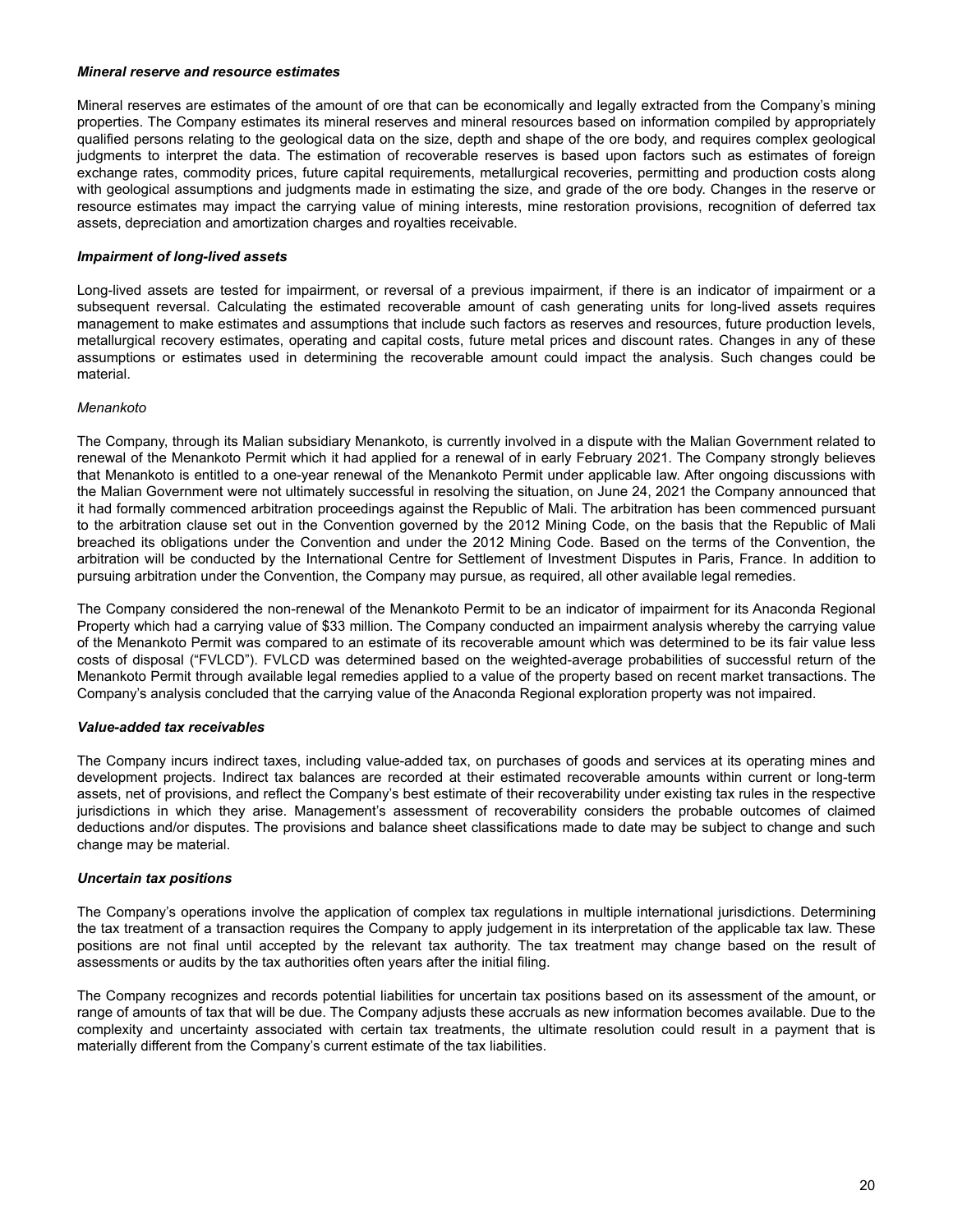#### <span id="page-20-0"></span>*Current and deferred income taxes*

The Company is periodically required to estimate the tax basis of assets and liabilities. Where applicable tax laws and regulations are either unclear or subject to varying interpretations, it is possible that changes in these estimates could occur that materially affect the amounts of deferred income tax assets and liabilities recorded in the financial statements. Changes in deferred tax assets and liabilities generally have a direct impact on earnings in the period that the changes occur.

Each period, the Company evaluates the likelihood of whether some portion or all of each deferred tax asset will not be realized. This evaluation is based on historic and future expected levels of taxable income and the associated repatriation of retained earnings, the pattern and timing of reversals of taxable temporary timing differences that give rise to deferred tax liabilities, and tax planning initiatives. Levels of future taxable income are affected by, among other things, market gold prices, production costs, quantities of proven and probable gold reserves, interest rates and foreign currency exchange rates. The availability of retained earnings for distribution depends on future levels of taxable income as well as future reclamation expenditures, capital expenditures, dividends and other uses of available cash flow.

## **RISKS AND UNCERTAINTIES**

The exploration and development of natural resources are highly speculative in nature and the Company's business operations, investments and prospects are subject to significant risks. For details of these risks, please refer to the risk factors set forth in the Company's current Annual Information Form, which can be found under the Company's corporate profile on SEDAR at www.sedar.com, the Company's current Form 40-F Annual Report, which can be found on EDGAR at www.sec.gov, and the Company's other filings and submissions with securities regulators on SEDAR and EDGAR, which could materially affect the Company's business, operations, investments and prospects and could cause actual events to differ materially from those described in forward-looking statements relating to the Company. Additional risks and uncertainties not presently known to the Company or that the Company currently considers immaterial may also impair the business, operations, investments and prospects of the Company. If any of the risks actually occur, the business of the Company may be harmed and its financial condition and results of operations may suffer significantly.

## **INTERNAL CONTROL OVER FINANCIAL REPORTING**

The Company's management, with the participation of the Company's Chief Executive Officer and Chief Financial Officer, are responsible for establishing and maintaining adequate internal control over financial reporting. The Company's internal control over financial reporting is a process designed to provide reasonable assurance regarding the reliability of financial reporting and the preparation of financial statements for external purposes in accordance with IFRS. Any system of internal control over financial reporting, no matter how well designed, has inherent limitations. As a result, even those systems determined to be effective can only provide reasonable assurance regarding the preparation of financial statements.

The Company's management has determined that there have been no significant changes in the Company's internal control over financial reporting during the three months ended September 30, 2021, that have materially affected, or are reasonably likely to materially affect, the Company's internal control over financial reporting.

# **NON-IFRS MEASURES**

## *Cash operating costs per gold ounce sold and total cash costs per gold ounce sold*

''Cash operating costs per gold ounce'' and "total cash costs per gold ounce" are common financial performance measures in the gold mining industry but, as non-IFRS measures, they do not have a standardized meaning under IFRS and therefore may not be comparable to similar measures presented by other issuers. Management believes that, in addition to conventional measures prepared in accordance with IFRS, certain investors use this information to evaluate our performance and ability to generate cash flow. Accordingly, these measures are intended to provide additional information and should not be considered in isolation or as a substitute for measures of performance prepared in accordance with IFRS. The measures, along with sales, are considered to be a key indicator of the Company's ability to generate earnings and cash flow from its mining operations.

Cash cost figures are calculated on a sales basis in accordance with a standard developed by The Gold Institute, which was a worldwide association of suppliers of gold and gold products and included leading North American gold producers. The Gold Institute ceased operations in 2002, but the standard is the accepted standard of reporting cash cost of production in North America. Adoption of the standard is voluntary and the cost measures presented may not be comparable to other similarly titled measures of other companies. Other companies may calculate these measures differently. Cash operating costs and total cash costs per gold ounce sold are derived from amounts included in the statement of operations and include mine site operating costs such as mining, processing, smelting, refining, transportation costs, royalties and production taxes, less silver by-product credits. The tables below show a reconciliation of cash operating costs per gold ounce sold and total cash costs per gold ounce sold to production costs as extracted from the unaudited condensed interim consolidated financial statements on a consolidated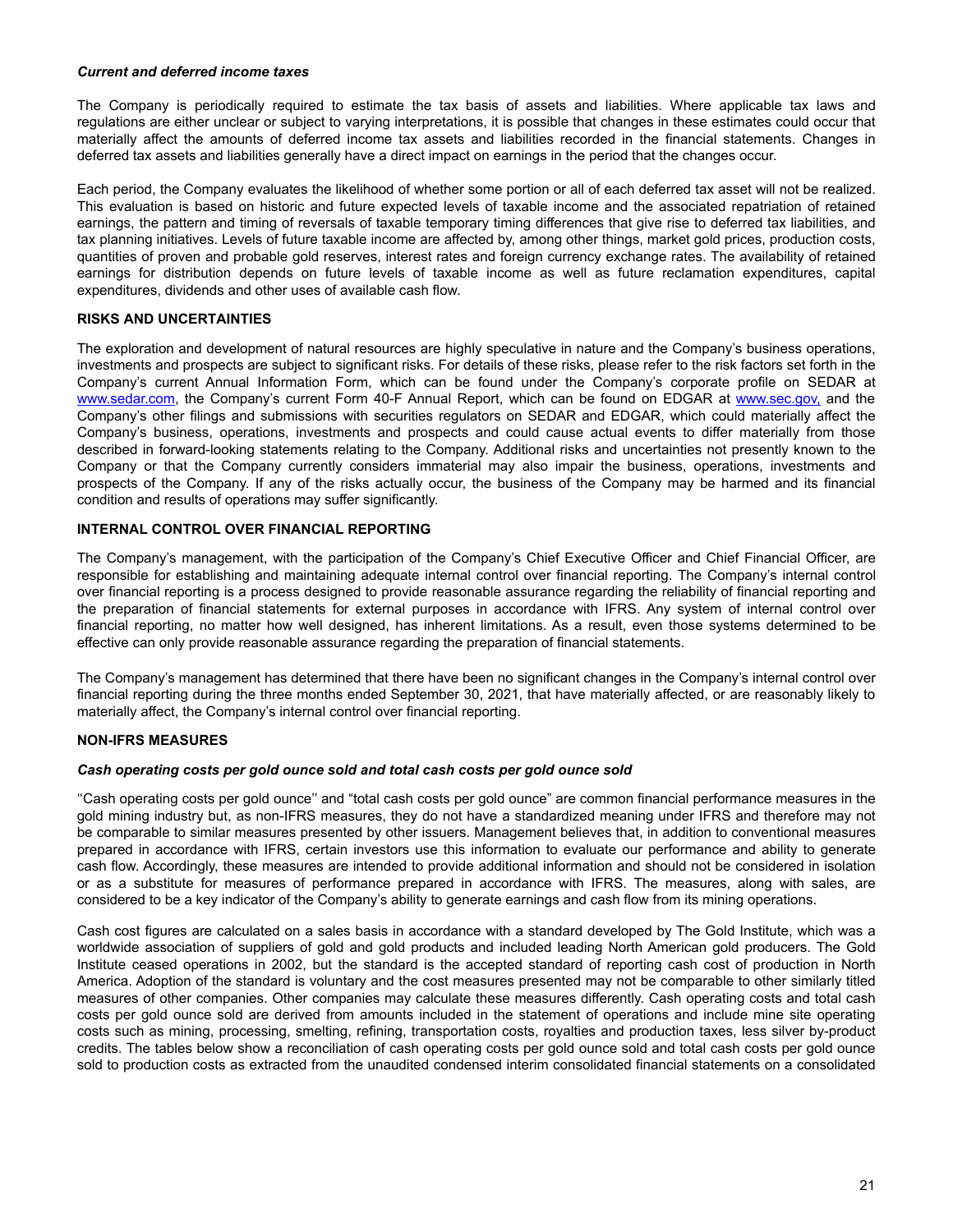# and a mine-by-mine basis:

# **For the three months ended September 30, 2021**

|                                                      | Fekola<br>Mine | <b>Masbate</b><br>Mine | Otjikoto<br>Mine | Total   | Calibre<br>equity<br>investment | Grand<br>Total |
|------------------------------------------------------|----------------|------------------------|------------------|---------|---------------------------------|----------------|
|                                                      | \$             | \$                     | \$               | \$      | \$                              | \$             |
|                                                      |                |                        |                  |         |                                 |                |
| Production costs                                     | 68,525         | 36,177                 | 26,068           | 130,770 | 14,372                          | 145,142        |
| Royalties and production taxes                       | 22,453         | 6,472                  | 4,229            | 33,154  | 1,069                           | 34,223         |
|                                                      |                |                        |                  |         |                                 |                |
| Total cash costs                                     | 90,978         | 42,649                 | 30,297           | 163,924 | 15,441                          | 179,365        |
|                                                      |                |                        |                  |         |                                 |                |
| Gold sold (ounces)                                   | 161,550        | 66,300                 | 58,800           | 286,650 | 14,503                          | 301,153        |
|                                                      |                |                        |                  |         |                                 |                |
| Cash operating costs per ounce (\$/ gold ounce sold) | 424            | 546                    | 443              | 456     | 991                             | 482            |
|                                                      |                |                        |                  |         |                                 |                |
| Total cash costs per ounce (\$/ gold ounce sold)     | 563            | 643                    | 515              | 572     | 1,065                           | 596            |

|                                                      | For the three months ended September 30, 2020 |                 |                  |         |                                 |                |  |
|------------------------------------------------------|-----------------------------------------------|-----------------|------------------|---------|---------------------------------|----------------|--|
|                                                      | Fekola<br>Mine                                | Masbate<br>Mine | Otjikoto<br>Mine | Total   | Calibre<br>equity<br>investment | Grand<br>Total |  |
|                                                      | \$                                            | \$              | \$               | \$      | \$                              | \$             |  |
| Production costs                                     | 54,531                                        | 30,698          | 19,663           | 104,892 | 12,531                          | 117,423        |  |
| Royalties and production taxes                       | 24,830                                        | 5,162           | 3,553            | 33,545  | 1,180                           | 34,725         |  |
| Total cash costs                                     | 79,361                                        | 35,860          | 23,216           | 138,437 | 13,711                          | 152,148        |  |
| Gold sold (ounces)                                   | 159,800                                       | 46,900          | 46,500           | 253,200 | 15,339                          | 268,539        |  |
| Cash operating costs per ounce (\$/ gold ounce sold) | 341                                           | 655             | 423              | 414     | 817                             | 437            |  |
| Total cash costs per ounce (\$/ gold ounce sold)     | 497                                           | 765             | 499              | 547     | 894                             | 567            |  |

|                                                      | For the nine months ended September 30, 2021 |                        |                  |              |                                 |                |
|------------------------------------------------------|----------------------------------------------|------------------------|------------------|--------------|---------------------------------|----------------|
|                                                      | Fekola<br>Mine                               | <b>Masbate</b><br>Mine | Otjikoto<br>Mine | <b>Total</b> | Calibre<br>equity<br>investment | Grand<br>Total |
|                                                      | \$                                           | \$                     | \$               | \$           |                                 | \$             |
| Production costs                                     | 195,873                                      | 108,510                | 70,312           | 374,695      | 41,534                          | 416,229        |
| Royalties and production taxes                       | 58,027                                       | 18,348                 | 7,976            | 84,351       | 3,147                           | 87,498         |
| Total cash costs                                     | 253,900                                      | 126,858                | 78,288           | 459,046      | 44,681                          | 503,727        |
| Gold sold (ounces)                                   | 396,750                                      | 181,641                | 110,660          | 689,051      | 43,935                          | 732,986        |
| Cash operating costs per ounce (\$/ gold ounce sold) | 494                                          | 597                    | 635              | 544          | 945                             | 568            |
| Total cash costs per ounce (\$/ gold ounce sold)     | 640                                          | 698                    | 707              | 666          | 1,017                           | 687            |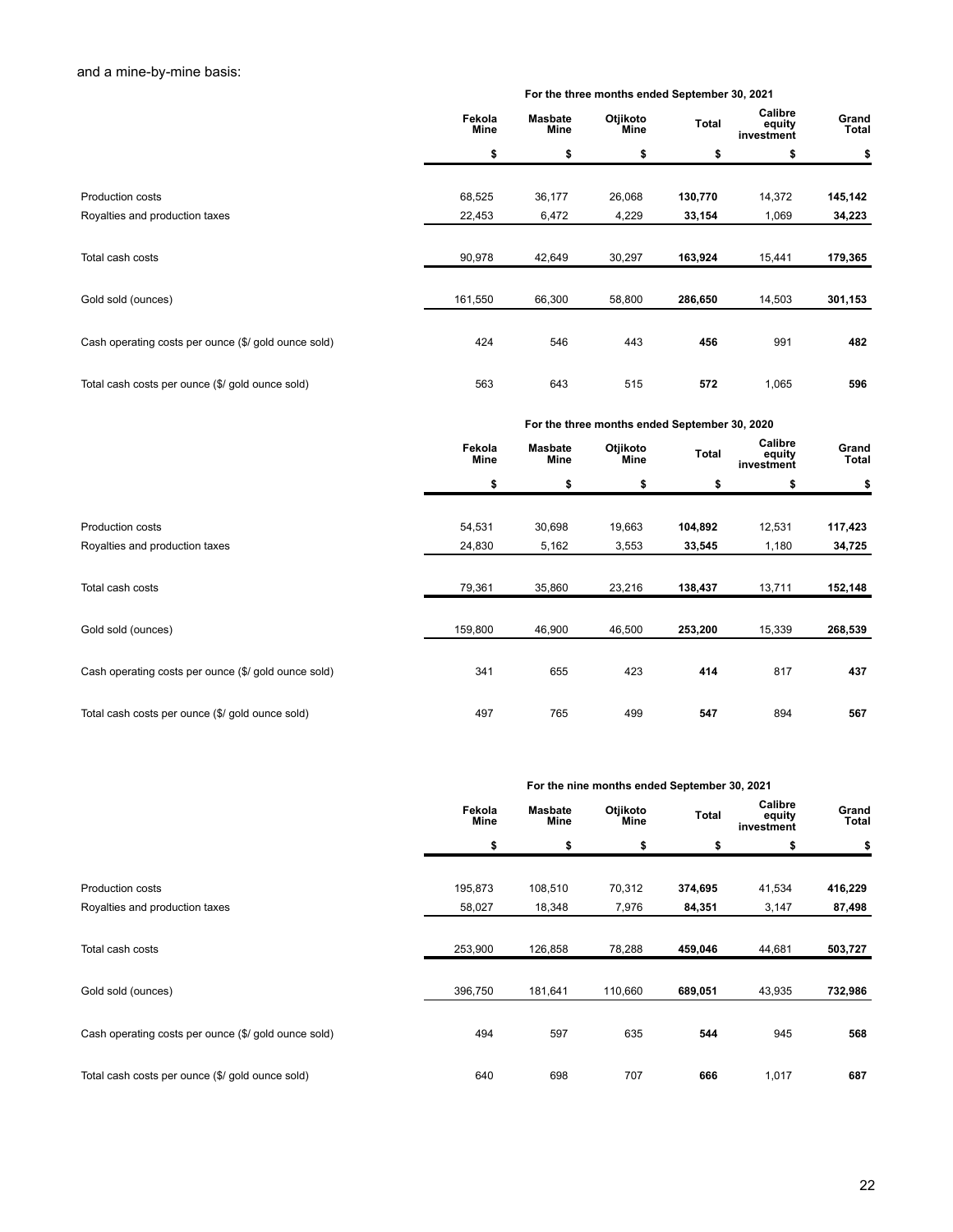|                                                      |                |                        | For the nine months ended September 30, 2020 |         |                                 |                       |
|------------------------------------------------------|----------------|------------------------|----------------------------------------------|---------|---------------------------------|-----------------------|
|                                                      | Fekola<br>Mine | <b>Masbate</b><br>Mine | Otjikoto<br>Mine                             | Total   | Calibre<br>equity<br>investment | Grand<br><b>Total</b> |
|                                                      | \$             | \$                     | \$                                           | \$      | \$                              | \$                    |
| Production costs                                     | 142,852        | 93,909                 | 56,674                                       | 293,435 | 25,645                          | 319,080               |
| Royalties and production taxes                       | 66,923         | 14,133                 | 9,454                                        | 90,510  | 2,182                           | 92,692                |
| Total cash costs                                     | 209,775        | 108,042                | 66,128                                       | 383,945 | 27,827                          | 411,772               |
| Gold sold (ounces)                                   | 477,300        | 137,300                | 135,200                                      | 749,800 | 31,191                          | 780,991               |
| Cash operating costs per ounce (\$/ gold ounce sold) | 299            | 684                    | 419                                          | 391     | 822                             | 409                   |
| Total cash costs per ounce (\$/ gold ounce sold)     | 440            | 787                    | 489                                          | 512     | 892                             | 527                   |

# *Cash operating costs per gold ounce produced*

In addition to cash operating costs on a per gold ounce sold basis, the Company also presents cash operating costs on a per gold ounce produced basis. Cash operating costs per gold ounce produced is derived from amounts included in the statement of operations and include mine site operating costs such as mining, processing, smelting, refining, transportation costs, less silver by-product credits. The tables below show a reconciliation of cash operating costs per gold ounce produced to production costs as extracted from the unaudited condensed interim consolidated financial statements on a consolidated and a mine-by-mine basis:

|                                                          |                       | For the three months ended September 30, 2021 |                                               |              |                                 |                |
|----------------------------------------------------------|-----------------------|-----------------------------------------------|-----------------------------------------------|--------------|---------------------------------|----------------|
|                                                          | Fekola<br><b>Mine</b> | <b>Masbate</b><br><b>Mine</b>                 | Otjikoto<br>Mine                              | <b>Total</b> | Calibre<br>equity<br>investment | Grand<br>Total |
|                                                          | \$                    | \$                                            | \$                                            | \$           | \$                              | \$             |
| Production costs                                         | 68,525                | 36,177                                        | 26,068                                        | 130,770      | 14,372                          | 145,142        |
| Inventory sales adjustment                               | (8,372)               | 1,081                                         | 254                                           | (7,037)      |                                 | (7, 037)       |
| Cash operating costs                                     | 60,153                | 37,258                                        | 26,322                                        | 123,733      | 14,372                          | 138,105        |
| Gold produced (ounces)                                   | 165,557               | 61,207                                        | 68,959                                        | 295,723      | 14,538                          | 310,261        |
| Cash operating costs per ounce (\$/ gold ounce produced) | 363                   | 609                                           | 382                                           | 418          | 989                             | 445            |
|                                                          |                       |                                               | For the three months ended September 30, 2020 |              |                                 |                |
|                                                          | Fekola                | <b>Masbate</b>                                | Otjikoto                                      | Tatal.       | Calibre<br>aanitu.              | Grand          |

|                                                          | <b>I</b> GNUID<br><b>Mine</b> | masualt<br>Mine | <b>OUINULU</b><br>Mine | Total   | equity<br>investment | vialiu<br><b>Total</b> |
|----------------------------------------------------------|-------------------------------|-----------------|------------------------|---------|----------------------|------------------------|
|                                                          | \$                            | \$              | \$                     | \$      |                      |                        |
| Production costs                                         | 54,531                        | 30,698          | 19,663                 | 104,892 | 12,531               | 117,423                |
| Inventory sales adjustment                               | (3,727)                       | 2,276           | (1, 141)               | (2,592) |                      | (2, 592)               |
| Cash operating costs                                     | 50,804                        | 32,974          | 18,522                 | 102,300 | 12,531               | 114,831                |
| Gold produced (ounces)                                   | 152,535                       | 53,607          | 42,591                 | 248,733 | 15,080               | 263,813                |
| Cash operating costs per ounce (\$/ gold ounce produced) | 333                           | 615             | 435                    | 411     | 831                  | 435                    |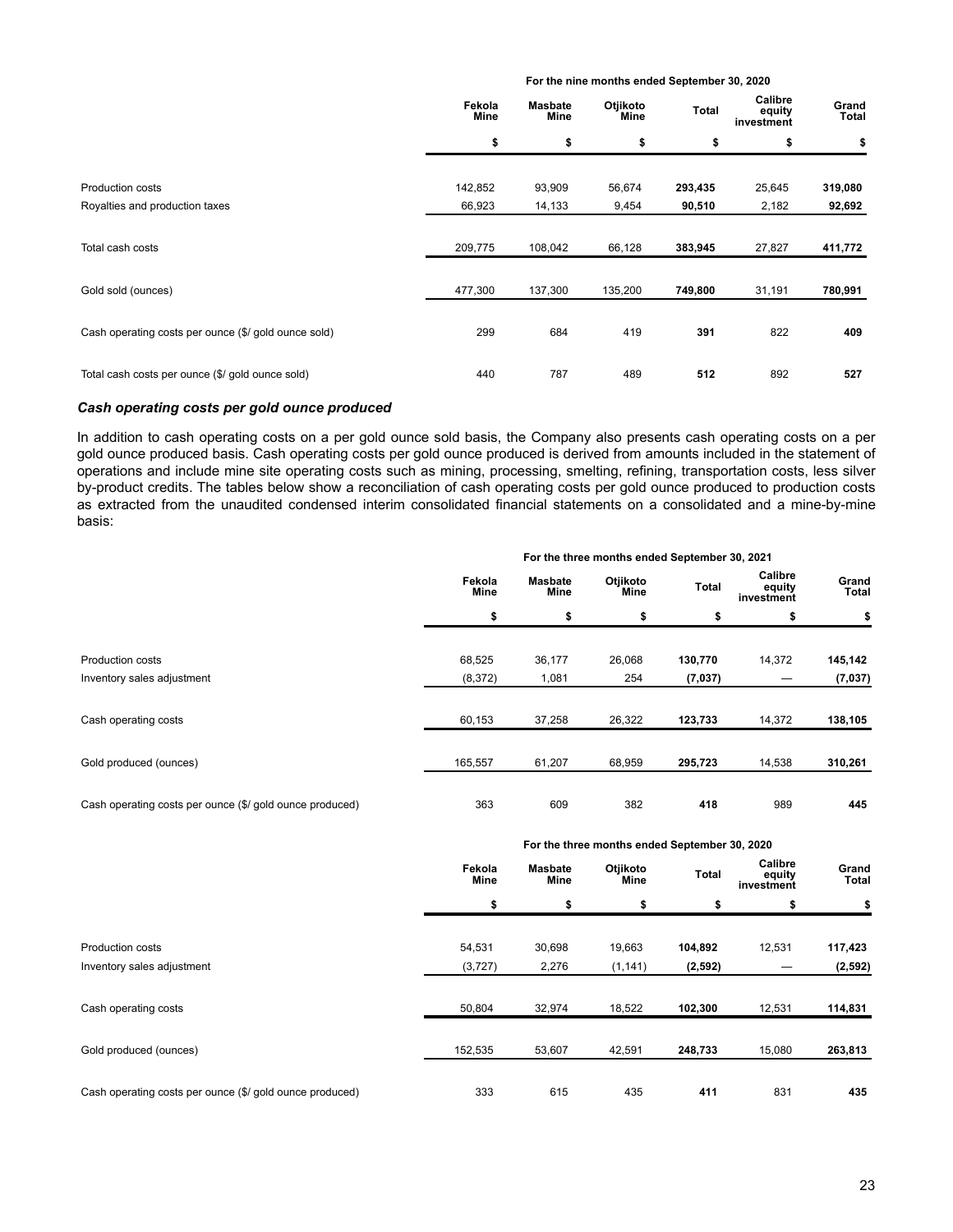**For the nine months ended September 30, 2021**

|                                                          | Fekola<br>Mine | <b>Masbate</b><br>Mine | Otjikoto<br>Mine | <b>Total</b> | Calibre<br>equity<br>investment | Grand<br><b>Total</b> |
|----------------------------------------------------------|----------------|------------------------|------------------|--------------|---------------------------------|-----------------------|
|                                                          | \$             | \$                     | \$               | \$           | \$                              | \$                    |
| Production costs                                         | 195,873        | 108,510                | 70,312           | 374,695      | 41,534                          | 416,229               |
| Inventory sales adjustment                               | (2,675)        | (1,235)                | 625              | (3, 285)     |                                 | (3, 285)              |
| Cash operating costs                                     | 193,198        | 107,275                | 70,937           | 371,410      | 41,534                          | 412,944               |
| Gold produced (ounces)                                   | 404,256        | 175,598                | 118,892          | 698,746      | 43,771                          | 742,517               |
| Cash operating costs per ounce (\$/ gold ounce produced) | 478            | 611                    | 597              | 532          | 949                             | 556                   |

|                                                          | For the nine months ended September 30, 2020 |                               |                  |              |                                 |                       |  |  |  |
|----------------------------------------------------------|----------------------------------------------|-------------------------------|------------------|--------------|---------------------------------|-----------------------|--|--|--|
|                                                          | Fekola<br><b>Mine</b>                        | <b>Masbate</b><br><b>Mine</b> | Otjikoto<br>Mine | <b>Total</b> | Calibre<br>equity<br>investment | Grand<br><b>Total</b> |  |  |  |
|                                                          | \$                                           | \$                            | \$               | \$           | \$                              | \$                    |  |  |  |
| Production costs                                         | 142,852                                      | 93,909                        | 56,674           | 293,435      | 25,645                          | 319,080               |  |  |  |
| Inventory sales adjustment                               | (6,600)                                      | 1,132                         | (1, 411)         | (6, 879)     |                                 | (6, 879)              |  |  |  |
| Cash operating costs                                     | 136,252                                      | 95,041                        | 55,263           | 286,556      | 25,645                          | 312,201               |  |  |  |
| Gold produced (ounces)                                   | 463,970                                      | 147,133                       | 127,836          | 738,939      | 31,329                          | 770,268               |  |  |  |
| Cash operating costs per ounce (\$/ gold ounce produced) | 294                                          | 646                           | 432              | 388          | 819                             | 405                   |  |  |  |

#### *All-in sustaining costs per gold ounce*

In June 2013, the World Gold Council, a non-regulatory association of the world's leading gold mining companies established to promote the use of gold to industry, consumers and investors, provided guidance for the calculation of the measure "all-in sustaining costs per gold ounce", but as a non-IFRS measure, it does not have a standardized meaning under IFRS and therefore may not be comparable to similar measures presented by other issuers. The World Gold Council standard became effective January 1, 2014. On November 16, 2018, the World Council announced an update to its Guidance Note on all-in sustaining costs with application effective starting January 1, 2019. This update provides additional transparency about the costs of gold production and support further consistency of application of the Guidance Note. The major updates to the Guidance Note include providing a more specific definition of non-sustaining costs as those costs incurred at 'new operations' and costs related to 'major projects at existing operations' where these projects will materially benefit the operation in the future. The Guidance Note has defined 'material benefit' as an increase of at least 10% in annual or life of mine production, net present value or reserves compared to the remaining life of the operation. In addition, the Guidance Note has been updated to clarify that production phase capitalized stripping only meets the definition of non-sustaining if the stripping is expected to take at least 12 months and the subsequent ore production phase is expected to be more than 5 years. The Company adopted the updates to the Guidance Note, effective January 1, 2019.

Management believes that the all-in sustaining costs per gold ounce measure provides additional insight into the costs of producing gold by capturing all of the expenditures required for the discovery, development and sustaining of gold production and allows the Company to assess its ability to support capital expenditures to sustain future production from the generation of operating cash flows. Management believes that, in addition to conventional measures prepared in accordance with IFRS, certain investors use this information to evaluate the Company's performance and ability to generate cash flow. Accordingly, it is intended to provide additional information and should not be considered in isolation or as a substitute for measures of performance prepared in accordance with IFRS. Adoption of the standard is voluntary and the cost measures presented may not be comparable to other similarly titled measures of other companies. The Company has applied the principles of the World Gold Council recommendations and has reported all-in sustaining costs on a sales basis. Other companies may calculate these measures differently.

B2Gold defines all-in sustaining costs per ounce as the sum of cash operating costs, royalties and production taxes, capital expenditures and exploration costs that are sustaining in nature, sustaining lease expenditures, corporate general and administrative costs, share-based payment expenses related to RSUs/DSUs/PSUs, community relations expenditures,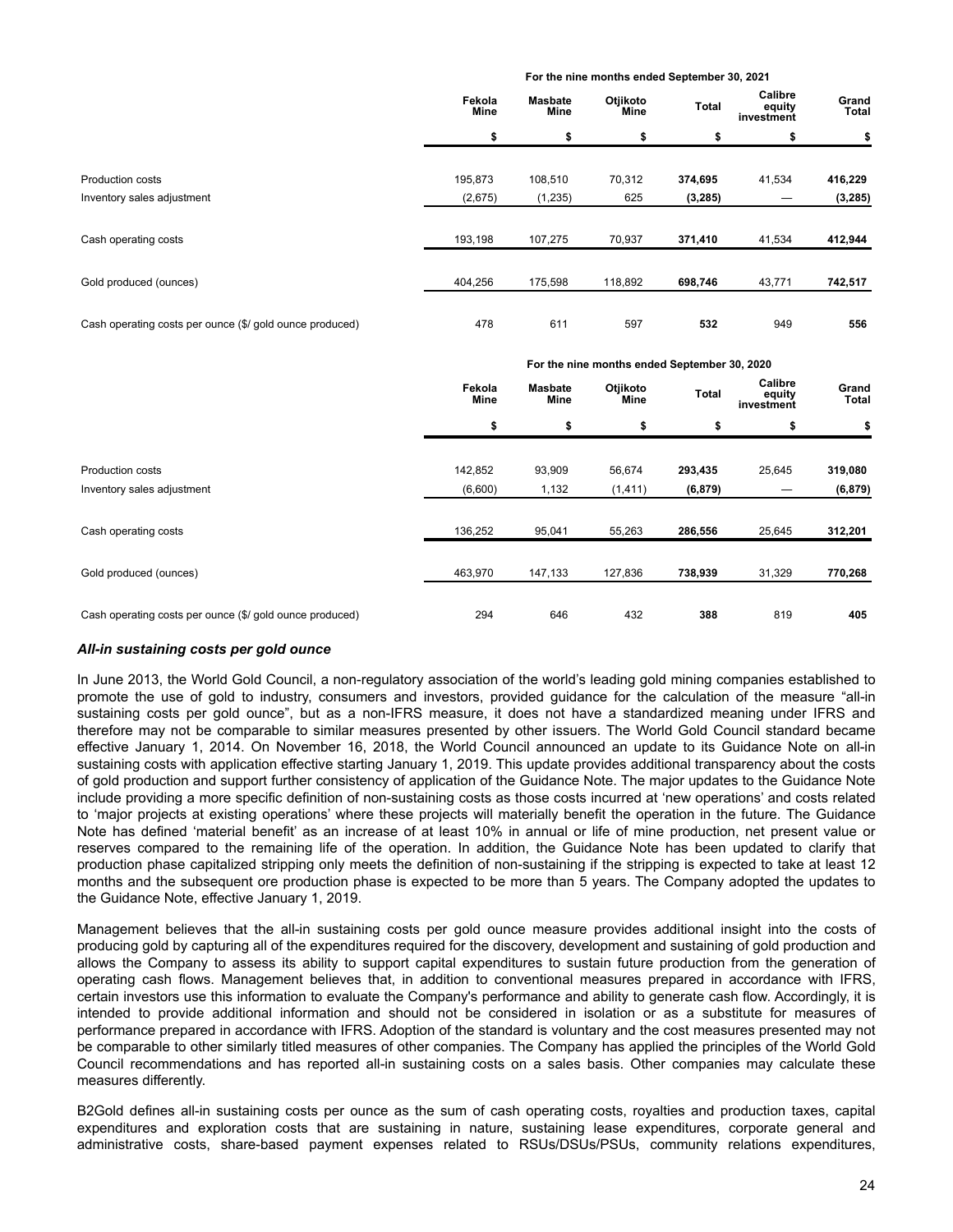reclamation liability accretion and realized (gains) losses on fuel derivative contracts, all divided by the total gold ounces sold to arrive at a per ounce figure.

The tables below show a reconciliation of all-in sustaining costs per ounce to production costs as extracted from the unaudited condensed interim consolidated financial statements on a consolidated and a mine-by-mine basis for the three months ended September 30, 2021:

|                                                        | For the three months ended September 30, 2021 |                               |                         |           |              |                                 |                       |  |
|--------------------------------------------------------|-----------------------------------------------|-------------------------------|-------------------------|-----------|--------------|---------------------------------|-----------------------|--|
|                                                        | Fekola<br><b>Mine</b>                         | <b>Masbate</b><br><b>Mine</b> | Otjikoto<br><b>Mine</b> | Corporate | <b>Total</b> | Calibre<br>equity<br>investment | Grand<br><b>Total</b> |  |
|                                                        | \$                                            | \$                            | \$                      | \$        | \$           | \$                              | \$                    |  |
| Production costs                                       | 68,525                                        | 36,177                        | 26,068                  |           | 130,770      | 14,372                          | 145,142               |  |
| Royalties and production taxes                         | 22,453                                        | 6,472                         | 4,229                   |           | 33,154       | 1,069                           | 34,223                |  |
| Corporate administration                               | 1,943                                         | 451                           | 1,465                   | 6,551     | 10,410       | 565                             | 10,975                |  |
| Share-based payments - RSUs/DSUs/PSUs <sup>(1)</sup>   |                                               |                               |                         | 4,131     | 4,131        |                                 | 4,131                 |  |
| Community relations                                    | 502                                           | 38                            | 315                     |           | 855          |                                 | 855                   |  |
| Reclamation liability accretion                        | 124                                           | 147                           | 95                      |           | 366          |                                 | 366                   |  |
| Realized gains on derivative contracts                 | (1, 324)                                      | (1,556)                       | (736)                   |           | (3,616)      |                                 | (3,616)               |  |
| Sustaining lease expenditures                          | 159                                           | 330                           | 40                      | 667       | 1,196        |                                 | 1,196                 |  |
| Sustaining capital expenditures <sup>(2)</sup>         | 23,262                                        | 6,269                         | 13,404                  |           | 42,935       | 681                             | 43,616                |  |
| Sustaining mine exploration <sup>(2)</sup>             |                                               | 1,446                         | 1,034                   |           | 2,480        |                                 | 2,480                 |  |
| Total all-in sustaining costs                          | 115,644                                       | 49,774                        | 45,914                  | 11,349    | 222,681      | 16,687                          | 239,368               |  |
| Gold sold (ounces)                                     | 161,550                                       | 66,300                        | 58,800                  |           | 286,650      | 14,503                          | 301,153               |  |
| All-in sustaining cost per ounce (\$/ gold ounce sold) | 716                                           | 751                           | 781                     |           | 777          | 1,151                           | 795                   |  |

*(1) Included as a component of Share-based payments on the Statement of operations.* 

*(2) Refer to Sustaining capital expenditures and Sustaining mine exploration reconciliations below.*

The table below shows a reconciliation of sustaining capital expenditures to operating mine capital expenditures as extracted from the unaudited condensed interim consolidated financial statements for the three months ended September 30, 2021:

| <u> ---------- --, --- -</u> |              |                                 |                |  |  |  |  |
|------------------------------|--------------|---------------------------------|----------------|--|--|--|--|
| Otjikoto<br>Mine             | <b>Total</b> | Calibre<br>equity<br>investment | Grand<br>Total |  |  |  |  |
| \$                           | \$           | S                               | \$             |  |  |  |  |
| 19,371                       | 54,355       | 681                             | 55,036         |  |  |  |  |
|                              | (690)        |                                 | (690)          |  |  |  |  |
| –                            | (4,009)      | –                               | (4,009)        |  |  |  |  |
|                              | (460)        |                                 | (460)          |  |  |  |  |
|                              | (294)        |                                 | (294)          |  |  |  |  |
| (4, 559)                     | (4, 559)     |                                 | (4, 559)       |  |  |  |  |
| (1,408)                      | (1, 408)     |                                 | (1, 408)       |  |  |  |  |
| 13,404                       | 42,935       | 681                             | 43,616         |  |  |  |  |
|                              |              |                                 |                |  |  |  |  |

#### **For the three months ended September 30, 2021**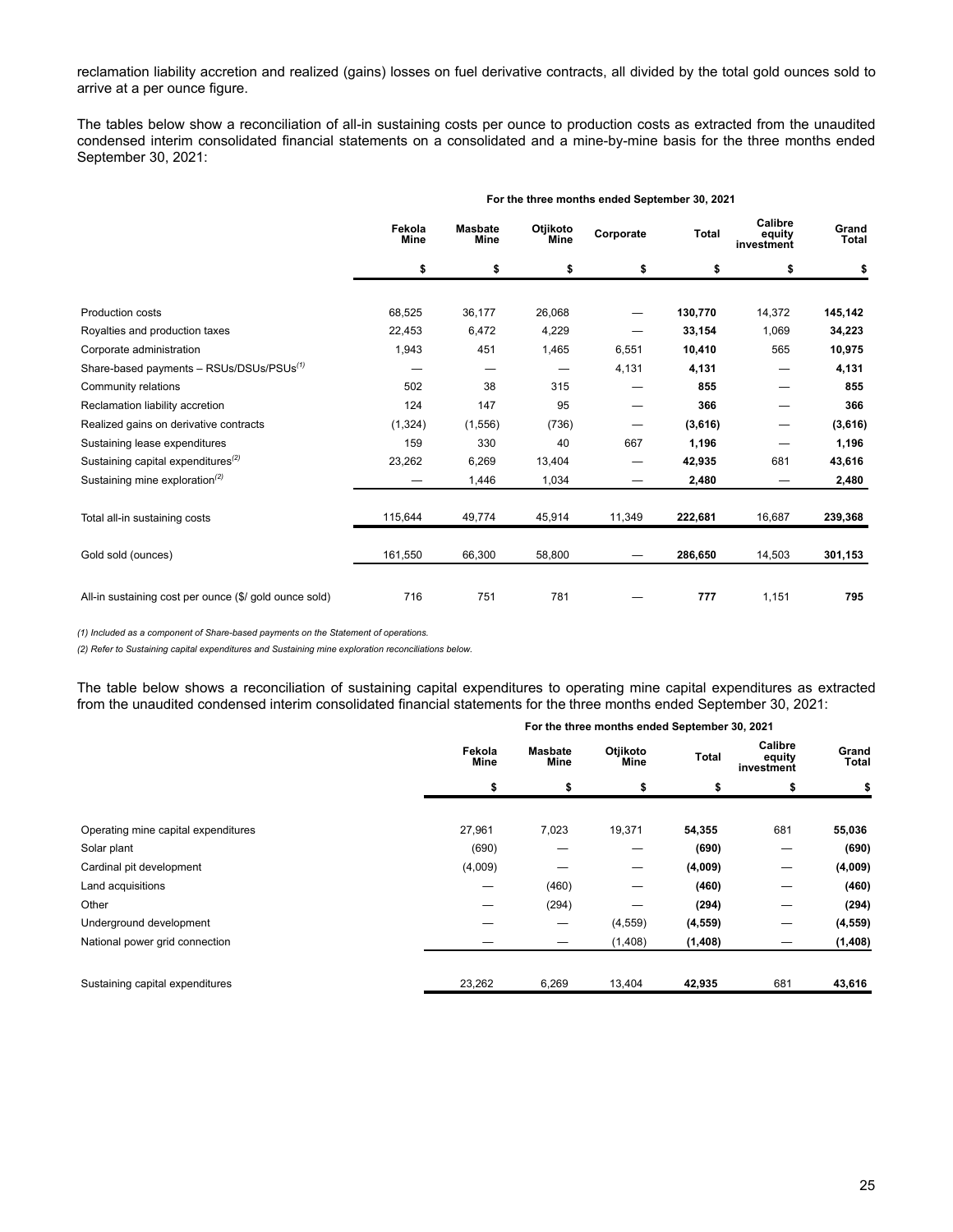The table below shows a reconciliation of sustaining mine exploration to operating mine exploration as extracted from the unaudited condensed interim consolidated financial statements for the three months ended September 30, 2021:

|                             | For the three months ended September 30, 2021 |                 |                  |          |                                 |                       |  |
|-----------------------------|-----------------------------------------------|-----------------|------------------|----------|---------------------------------|-----------------------|--|
|                             | Fekola<br><b>Mine</b>                         | Masbate<br>Mine | Otjikoto<br>Mine | Total    | Calibre<br>equity<br>investment | Grand<br><b>Total</b> |  |
|                             | \$                                            | \$              | \$               | \$       | \$                              | \$                    |  |
| Operating mine exploration  | 2,096                                         | 1,446           | 1,257            | 4,799    | 1,840                           | 6,639                 |  |
| Regional exploration        | (2,096)                                       |                 | (223)            | (2, 319) | (1,840)                         | (4, 159)              |  |
| Sustaining mine exploration |                                               | 1,446           | 1,034            | 2,480    |                                 | 2,480                 |  |

The tables below show a reconciliation of all-in sustaining costs per ounce to production costs as extracted from the unaudited condensed interim consolidated financial statements on a consolidated and a mine-by-mine basis for the three months ended September 30, 2020:

|                                                        | For the three months ended September 30, 2020 |                        |                         |           |              |                                 |                       |  |  |
|--------------------------------------------------------|-----------------------------------------------|------------------------|-------------------------|-----------|--------------|---------------------------------|-----------------------|--|--|
|                                                        | Fekola<br><b>Mine</b>                         | <b>Masbate</b><br>Mine | Otjikoto<br><b>Mine</b> | Corporate | <b>Total</b> | Calibre<br>equity<br>investment | Grand<br><b>Total</b> |  |  |
|                                                        | \$                                            | \$                     | \$                      | \$        | \$           | \$                              | \$                    |  |  |
|                                                        |                                               |                        |                         |           |              |                                 |                       |  |  |
| Production costs                                       | 54,531                                        | 30,698                 | 19,663                  |           | 104,892      | 12,531                          | 117,423               |  |  |
| Royalties and production taxes                         | 24,830                                        | 5,162                  | 3,553                   |           | 33,545       | 1,180                           | 34,725                |  |  |
| Corporate administration                               | 1,270                                         | 1,272                  | 970                     | 5,258     | 8,770        | 445                             | 9,215                 |  |  |
| Share-based payments - RSUs/DSUs/PSUs <sup>(1)</sup>   |                                               |                        | —                       | 2,302     | 2,302        |                                 | 2,302                 |  |  |
| Community relations                                    | 390                                           | 134                    | 166                     |           | 690          |                                 | 690                   |  |  |
| Reclamation liability accretion                        | 55                                            | 72                     | 44                      |           | 171          |                                 | 171                   |  |  |
| Realized losses on derivative contracts                | 573                                           | 660                    | 323                     |           | 1,556        |                                 | 1,556                 |  |  |
| Sustaining lease expenditures                          | 166                                           | 347                    | 575                     | 177       | 1,265        |                                 | 1,265                 |  |  |
| Sustaining capital expenditures $^{(2)}$               | 7,466                                         | 9,827                  | 16,774                  | —         | 34,067       | 2,295                           | 36,362                |  |  |
| Sustaining mine exploration <sup>(2)</sup>             | 4,113                                         | 2,124                  | 558                     |           | 6,795        | 268                             | 7,063                 |  |  |
| Total all-in sustaining costs                          | 93,394                                        | 50,296                 | 42,626                  | 7,737     | 194,053      | 16,719                          | 210,772               |  |  |
| Gold sold (ounces)                                     | 159,800                                       | 46,900                 | 46,500                  |           | 253,200      | 15,339                          | 268,539               |  |  |
| All-in sustaining cost per ounce (\$/ gold ounce sold) | 584                                           | 1,072                  | 917                     |           | 766          | 1,090                           | 785                   |  |  |

*(1) Included as a component of Share-based payments on the Statement of operations.* 

*(2) Refer to Sustaining capital expenditures and Sustaining mine exploration reconciliations below.*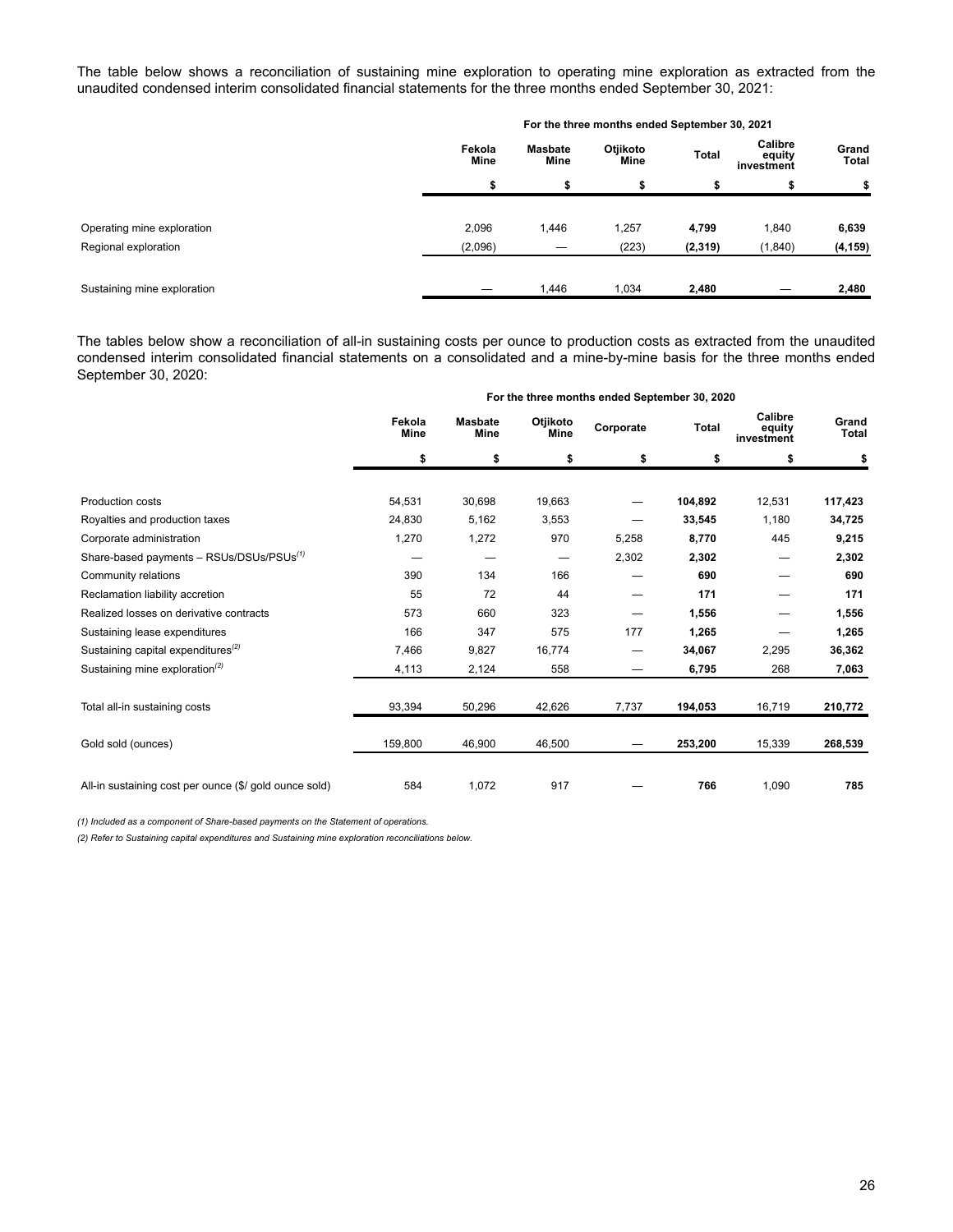The table below shows a reconciliation of sustaining capital expenditures to operating mine capital expenditures as extracted from the unaudited condensed interim consolidated financial statements for the three months ended September 30, 2020:

|                                     | For the three months ended September 30, 2020 |                 |                  |           |                                 |                       |  |  |
|-------------------------------------|-----------------------------------------------|-----------------|------------------|-----------|---------------------------------|-----------------------|--|--|
|                                     | Fekola<br><b>Mine</b>                         | Masbate<br>Mine | Otjikoto<br>Mine | Total     | Calibre<br>equity<br>investment | Grand<br><b>Total</b> |  |  |
|                                     | \$                                            | \$              | \$               | \$        | \$                              | \$                    |  |  |
|                                     |                                               |                 |                  |           |                                 |                       |  |  |
| Operating mine capital expenditures | 29,186                                        | 10,132          | 19,044           | 58,362    | 2,295                           | 60,657                |  |  |
| Mine expansion equipment            | (9,799)                                       |                 |                  | (9,799)   | —                               | (9,799)               |  |  |
| Plant expansion                     | (10, 665)                                     |                 |                  | (10, 665) |                                 | (10, 665)             |  |  |
| Solar plant                         | (965)                                         |                 |                  | (965)     |                                 | (965)                 |  |  |
| Other                               | (291)                                         | (81)            | (219)            | (591)     |                                 | (591)                 |  |  |
| Land acquisitions                   | –                                             | (224)           |                  | (224)     |                                 | (224)                 |  |  |
| Underground development             |                                               |                 | (2,051)          | (2,051)   |                                 | (2,051)               |  |  |
| Sustaining capital expenditures     | 7,466                                         | 9,827           | 16,774           | 34,067    | 2,295                           | 36,362                |  |  |

The table below shows a reconciliation of sustaining mine exploration to operating mine exploration as extracted from the unaudited condensed interim consolidated financial statements for the three months ended September 30, 2020:

|                             | For the three months ended September 30, 2020 |                 |                  |              |                                 |                       |
|-----------------------------|-----------------------------------------------|-----------------|------------------|--------------|---------------------------------|-----------------------|
|                             | Fekola<br><b>Mine</b>                         | Masbate<br>Mine | Otjikoto<br>Mine | <b>Total</b> | Calibre<br>equity<br>investment | Grand<br><b>Total</b> |
|                             |                                               |                 |                  |              |                                 | \$                    |
|                             |                                               |                 |                  |              |                                 |                       |
| Operating mine exploration  | 4,113                                         | 2,217           | 698              | 7,028        | 268                             | 7,296                 |
| Regional exploration        |                                               | (93)            | (140)            | (233)        | –                               | (233)                 |
|                             |                                               |                 |                  |              |                                 |                       |
| Sustaining mine exploration | 4,113                                         | 2,124           | 558              | 6,795        | 268                             | 7,063                 |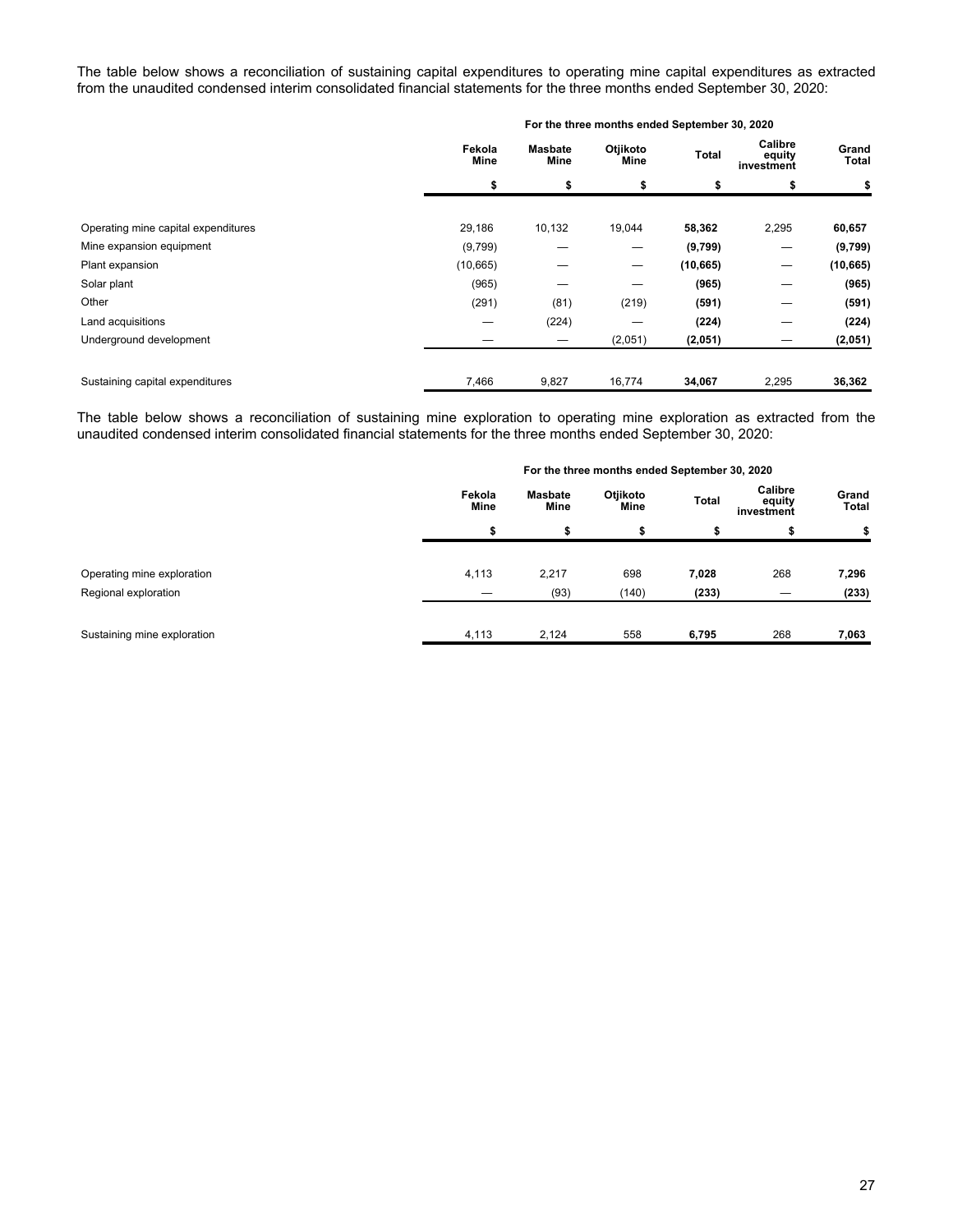The tables below show a reconciliation of all-in sustaining costs per ounce to production costs as extracted from the unaudited condensed interim consolidated financial statements on a consolidated and a mine-by-mine basis for the nine months ended September 30, 2021:

|                                                         | Fekola<br>Mine | <b>Masbate</b><br><b>Mine</b> | Otjikoto<br>Mine | Corporate | Total   | Calibre<br>equity<br>investment | Grand<br>Total |  |
|---------------------------------------------------------|----------------|-------------------------------|------------------|-----------|---------|---------------------------------|----------------|--|
|                                                         | \$             | \$                            | \$               | \$        | \$      | \$                              | \$             |  |
| Production costs                                        | 195,873        | 108,510                       | 70,312           |           | 374,695 | 41,534                          | 416,229        |  |
| Royalties and production taxes                          | 58,027         | 18,348                        | 7,976            |           | 84,351  | 3,147                           | 87,498         |  |
| Corporate administration                                | 5,265          | 1,857                         | 3,818            | 20,085    | 31,025  | 1,878                           | 32,903         |  |
| Share-based payments - RSUs/DSUs/PSUs <sup>(1)</sup>    |                |                               |                  | 8,684     | 8,684   |                                 | 8,684          |  |
| Community relations                                     | 1,054          | 73                            | 1,042            |           | 2,169   |                                 | 2,169          |  |
| Reclamation liability accretion                         | 355            | 431                           | 271              |           | 1,057   |                                 | 1,057          |  |
| Realized gains on derivative contracts                  | (3, 102)       | (3,342)                       | (1, 561)         |           | (8,005) |                                 | (8,005)        |  |
| Sustaining lease expenditures                           | 445            | 1,014                         | 121              | 1,044     | 2,624   |                                 | 2,624          |  |
| Sustaining capital expenditures $(2)$                   | 41,271         | 18,217                        | 41,375           |           | 100,863 | 2,209                           | 103,072        |  |
| Sustaining mine exploration <sup><math>(2)</math></sup> | 7,227          | 3,848                         | 2,503            |           | 13,578  |                                 | 13,578         |  |
| Total all-in sustaining costs                           | 306,415        | 148,956                       | 125,857          | 29,813    | 611,041 | 48,768                          | 659,809        |  |
| Gold sold (ounces)                                      | 396,750        | 181,641                       | 110,660          |           | 689,051 | 43,935                          | 732,986        |  |
| All-in sustaining cost per ounce (\$/ gold ounce sold)  | 772            | 820                           | 1,137            |           | 887     | 1,110                           | 900            |  |

*(1) Included as a component of Share-based payments on the Statement of operations.* 

*(2) Refer to Sustaining capital expenditures and Sustaining mine exploration reconciliations below.*

The table below shows a reconciliation of sustaining capital expenditures to operating mine capital expenditures as extracted from the unaudited condensed interim consolidated financial statements for the nine months ended September 30, 2021:

|                                     | For the nine months ended September 30, 2021 |                 |                  |           |                                 |                |  |  |
|-------------------------------------|----------------------------------------------|-----------------|------------------|-----------|---------------------------------|----------------|--|--|
|                                     | Fekola<br>Mine                               | Masbate<br>Mine | Otjikoto<br>Mine | Total     | Calibre<br>equity<br>investment | Grand<br>Total |  |  |
|                                     | \$                                           | \$              | \$               | \$        | \$                              | \$             |  |  |
|                                     |                                              |                 |                  |           |                                 |                |  |  |
| Operating mine capital expenditures | 54,078                                       | 20,365          | 59,337           | 133,780   | 2,209                           | 135,989        |  |  |
| Solar plant                         | (8,798)                                      |                 | –                | (8,798)   | –                               | (8,798)        |  |  |
| Cardinal pit development            | (4,009)                                      |                 | –                | (4,009)   | –                               | (4,009)        |  |  |
| Land acquisitions                   | —                                            | (1,488)         | –                | (1, 488)  | –                               | (1, 488)       |  |  |
| Other                               | –                                            | (660)           |                  | (660)     |                                 | (660)          |  |  |
| Underground development             |                                              | —               | (14, 479)        | (14, 479) | –                               | (14, 479)      |  |  |
| National power grid connection      |                                              |                 | (3, 483)         | (3, 483)  |                                 | (3, 483)       |  |  |
| Sustaining capital expenditures     | 41,271                                       | 18,217          | 41,375           | 100,863   | 2,209                           | 103,072        |  |  |

# **For the nine months ended September 30, 2021**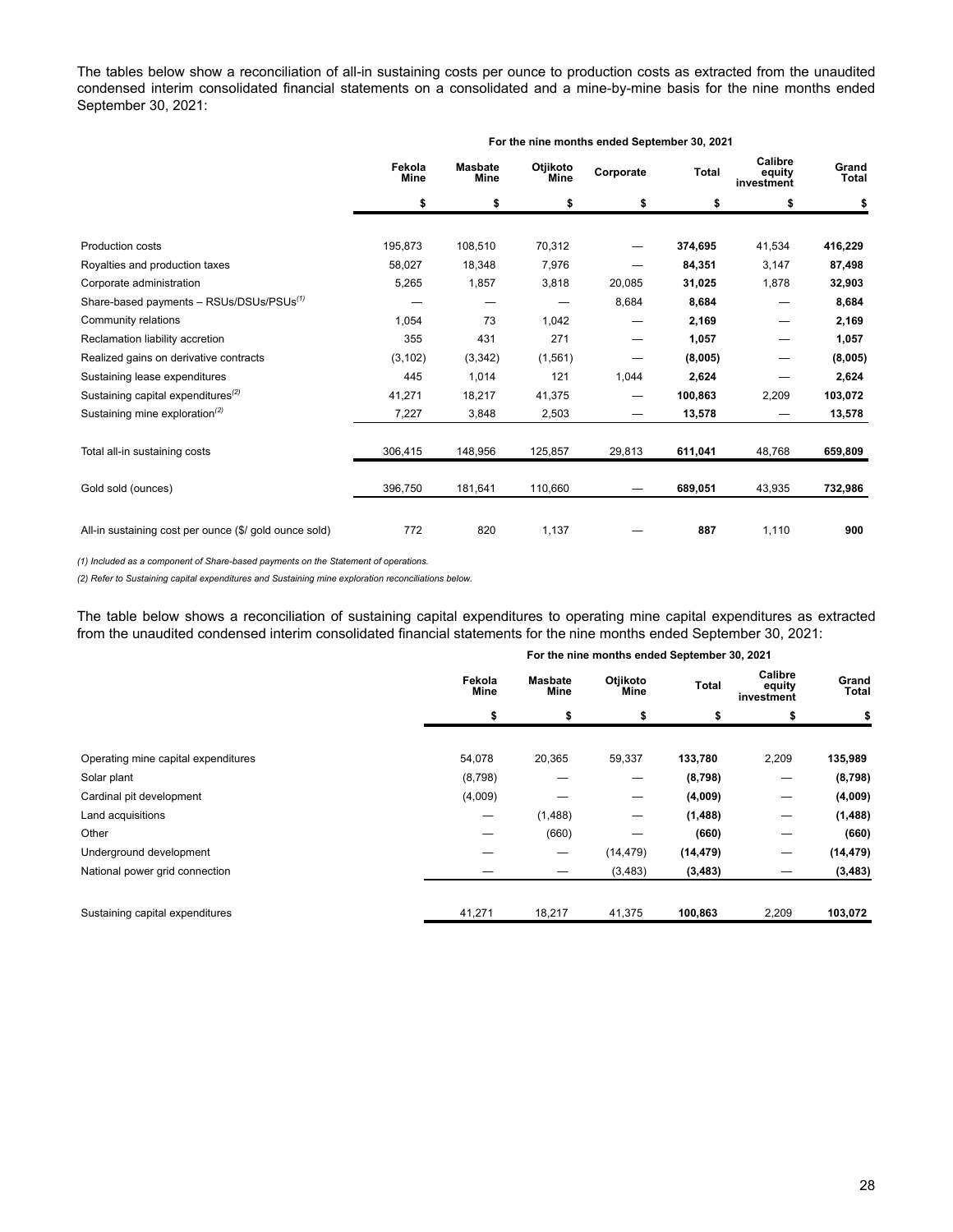The table below shows a reconciliation of sustaining mine exploration to operating mine exploration as extracted from the unaudited condensed interim consolidated financial statements for the nine months ended September 30, 2021:

|                             |                | For the nine months ended September 30, 2021 |                  |              |                                 |                       |  |  |
|-----------------------------|----------------|----------------------------------------------|------------------|--------------|---------------------------------|-----------------------|--|--|
|                             | Fekola<br>Mine | Masbate<br>Mine                              | Otjikoto<br>Mine | <b>Total</b> | Calibre<br>equity<br>investment | Grand<br><b>Total</b> |  |  |
|                             | \$             | \$                                           | ¢<br>ъ           | \$           | \$                              | \$                    |  |  |
| Operating mine exploration  | 9,323          | 3,871                                        | 2,846            | 16,040       | 3,382                           | 19,422                |  |  |
| Regional exploration        | (2,096)        | (23)                                         | (343)            | (2, 462)     | (3, 382)                        | (5, 844)              |  |  |
| Sustaining mine exploration | 7.227          | 3,848                                        | 2,503            | 13,578       |                                 | 13,578                |  |  |

The tables below show a reconciliation of all-in sustaining costs per ounce to production costs as extracted from the unaudited condensed interim consolidated financial statements on a consolidated and a mine-by-mine basis for the nine months ended September 30, 2020:

|                                                        | For the nine months ended September 30, 2020 |                        |                  |                                |         |                                 |                       |
|--------------------------------------------------------|----------------------------------------------|------------------------|------------------|--------------------------------|---------|---------------------------------|-----------------------|
|                                                        | Fekola<br>Mine                               | <b>Masbate</b><br>Mine | Otjikoto<br>Mine | Corporate                      | Total   | Calibre<br>equity<br>investment | Grand<br><b>Total</b> |
|                                                        | \$                                           | \$                     | \$               | \$                             | \$      | \$                              | \$                    |
| <b>Production costs</b>                                | 142,852                                      | 93,909                 | 56,674           |                                | 293,435 | 25,645                          | 319,080               |
| Royalties and production taxes                         | 66,923                                       | 14,133                 | 9,454            |                                | 90,510  | 2,182                           | 92,692                |
|                                                        |                                              |                        |                  |                                |         |                                 |                       |
| Corporate administration                               | 3,576                                        | 2,385                  | 3,242            | 17,817                         | 27,020  | 2,046                           | 29,066                |
| Share-based payments - RSUs/DSUs/PSUs <sup>(1)</sup>   |                                              |                        |                  | 7,627                          | 7,627   |                                 | 7,627                 |
| Community relations                                    | 2,133                                        | 563                    | 2,220            |                                | 4,916   | —                               | 4,916                 |
| Reclamation liability accretion                        | 271                                          | 266                    | 203              |                                | 740     |                                 | 740                   |
| Realized losses on derivative contracts                | 1,896                                        | 2,024                  | 1,017            |                                | 4,937   |                                 | 4,937                 |
| Sustaining lease expenditures                          | 553                                          | 1,065                  | 770              | 522                            | 2,910   |                                 | 2,910                 |
| Sustaining capital expenditures $^{(2)}$               | 38,001                                       | 18,906                 | 38,568           | $\qquad \qquad \longleftarrow$ | 95,475  | 3,365                           | 98,840                |
| Sustaining mine exploration <sup>(2)</sup>             | 9,154                                        | 5,752                  | 1,516            | $\qquad \qquad \longleftarrow$ | 16,422  | 760                             | 17,182                |
| Total all-in sustaining costs                          | 265,359                                      | 139,003                | 113,664          | 25,966                         | 543,992 | 33,998                          | 577,990               |
| Gold sold (ounces)                                     | 477,300                                      | 137,300                | 135,200          |                                | 749,800 | 31,191                          | 780,991               |
| All-in sustaining cost per ounce (\$/ gold ounce sold) | 556                                          | 1,012                  | 841              |                                | 726     | 1,090                           | 740                   |

*(1) Included as a component of Share-based payments on the Statement of operations.* 

*(2) Refer to Sustaining capital expenditures and Sustaining mine exploration reconciliations below*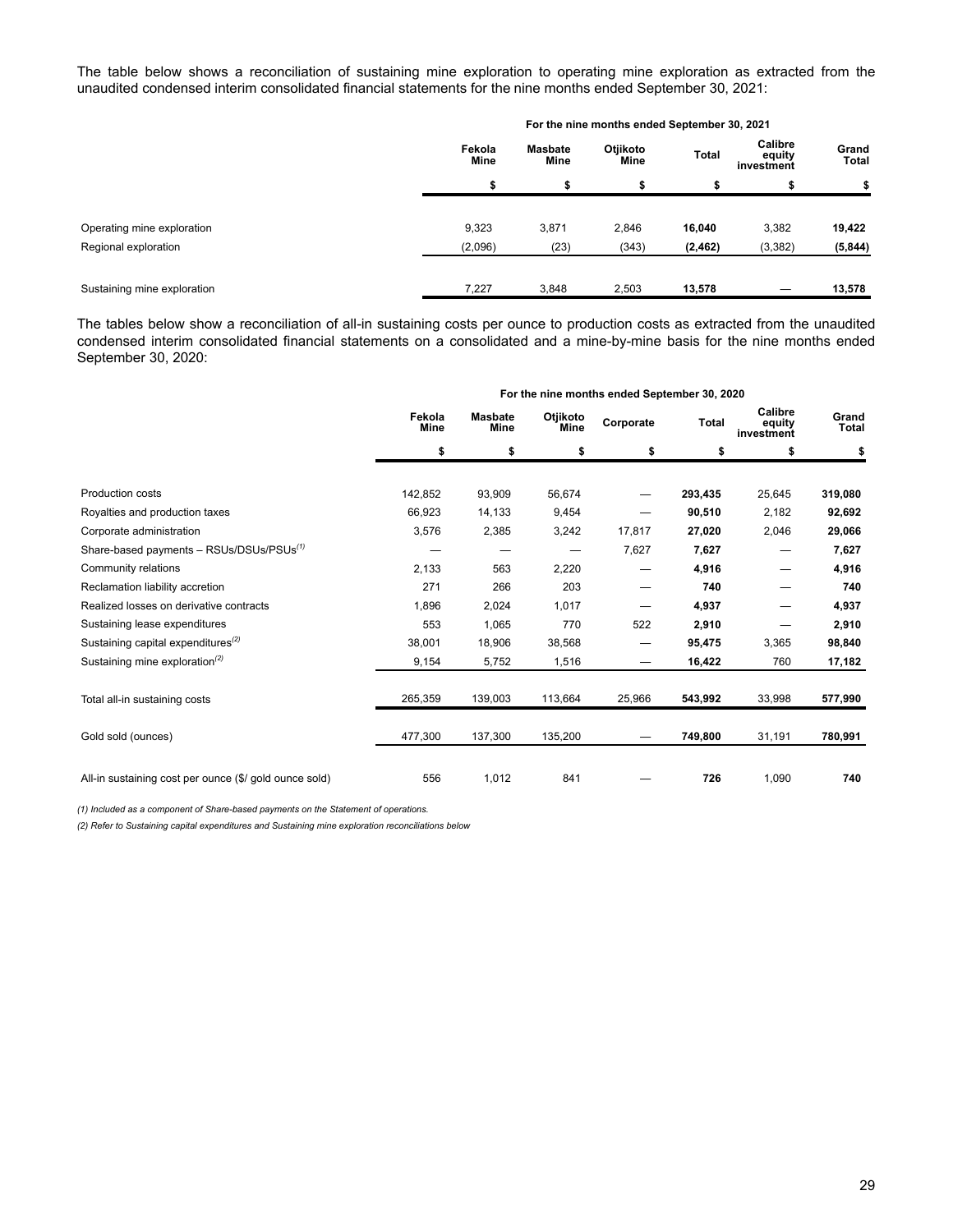The table below shows a reconciliation of sustaining capital expenditures to operating mine capital expenditures as extracted from the unaudited condensed interim consolidated financial statements for the nine months ended September 30, 2020:

|                                     | Fekola<br><b>Mine</b> | <b>Masbate</b><br>Mine | Otjikoto<br>Mine | <b>Total</b> | Calibre<br>equity<br>investment | Grand<br><b>Total</b> |
|-------------------------------------|-----------------------|------------------------|------------------|--------------|---------------------------------|-----------------------|
|                                     | \$                    | \$                     | \$               | \$           | \$                              | \$                    |
| Operating mine capital expenditures | 155,659               | 19,422                 | 41,696           | 216,777      | 3,365                           | 220,142               |
| Mine expansion equipment            | (57, 759)             |                        |                  | (57, 759)    |                                 | (57, 759)             |
| Plant expansion                     | (39, 388)             |                        |                  | (39, 388)    |                                 | (39, 388)             |
| Solar plant                         | (18, 751)             |                        | –                | (18, 751)    |                                 | (18, 751)             |
| Other                               | (1,760)               | (130)                  | (234)            | (2, 124)     |                                 | (2, 124)              |
| Land acquisitions                   |                       | (386)                  | –                | (386)        |                                 | (386)                 |
| Underground development             |                       |                        | (2,894)          | (2,894)      |                                 | (2,894)               |
| Sustaining capital expenditures     | 38,001                | 18,906                 | 38,568           | 95,475       | 3,365                           | 98,840                |

**For the nine months ended September 30, 2020**

The table below shows a reconciliation of sustaining mine exploration to operating mine exploration as extracted from the unaudited condensed interim consolidated financial statements for the nine months ended September 30, 2020:

|                             |                       | For the nine months ended September 30, 2020 |                  |        |                                 |                |  |
|-----------------------------|-----------------------|----------------------------------------------|------------------|--------|---------------------------------|----------------|--|
|                             | Fekola<br><b>Mine</b> | Masbate<br>Mine                              | Otjikoto<br>Mine | Total  | Calibre<br>equity<br>investment | Grand<br>Total |  |
|                             | ъ                     | ъ                                            | ъ                | ж      | ж                               | \$             |  |
| Operating mine exploration  | 9,154                 | 5,845                                        | 1,721            | 16,720 | 760                             | 17,480         |  |
| Regional exploration        |                       | (93)                                         | (205)            | (298)  |                                 | (298)          |  |
|                             |                       |                                              |                  |        |                                 |                |  |
| Sustaining mine exploration | 9,154                 | 5,752                                        | 1,516            | 16,422 | 760                             | 17,182         |  |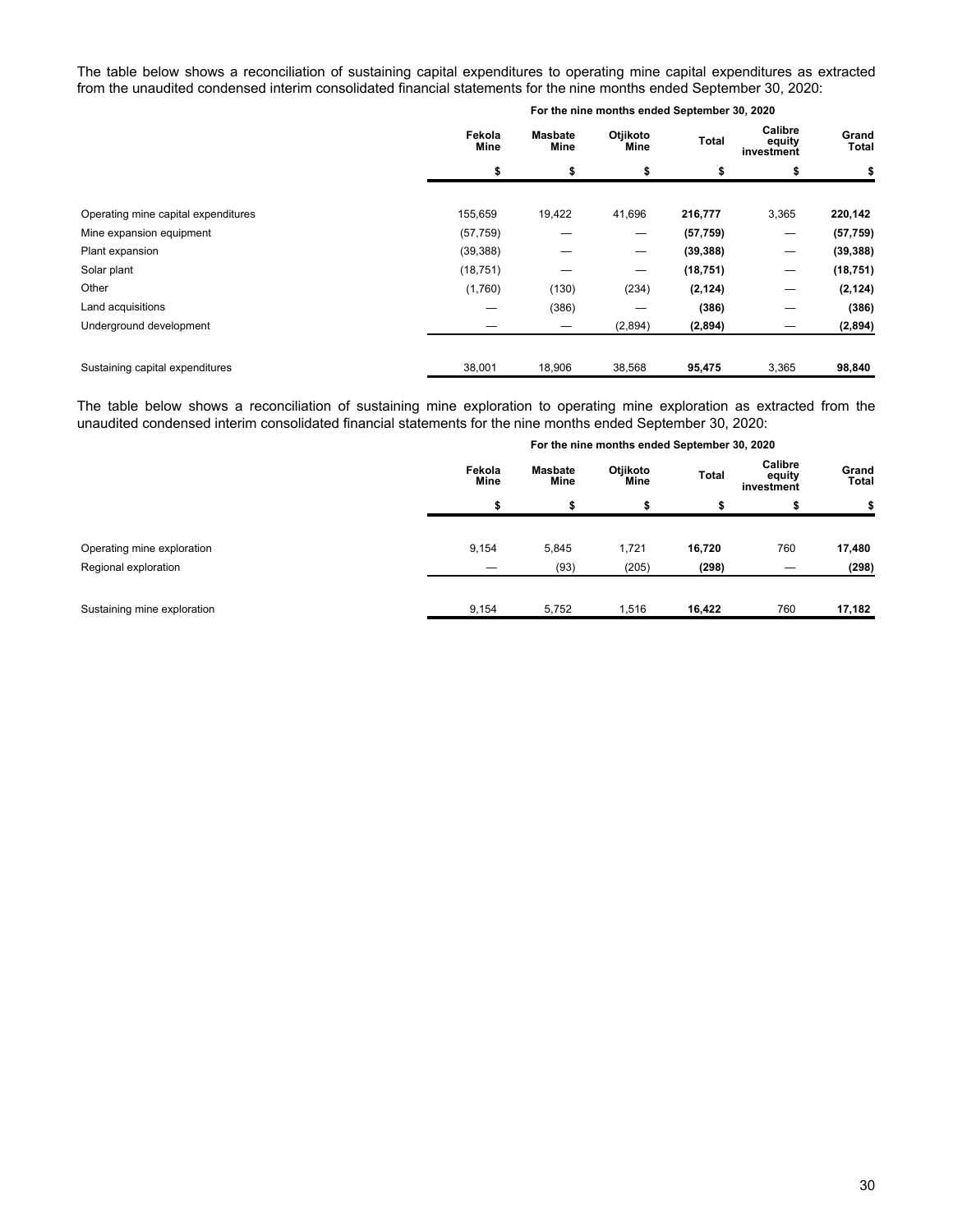## *Adjusted net income and adjusted earnings per share - basic*

Adjusted net income and adjusted earnings per share – basic are non-IFRS measures that do not have a standardized meaning prescribed by IFRS and therefore may not be comparable to similar measures presented by other issuers. The Company defines adjusted net income as net income attributable to shareholders of the Company adjusted for non-recurring items and also significant recurring non-cash items. The Company defines adjusted earnings per share – basic as adjusted net income divided by the basic weighted number of common shares outstanding.

Management believes that the presentation of adjusted net income and adjusted earnings per share - basic is appropriate to provide additional information to investors regarding items that we do not expect to continue at the same level in the future or that management does not believe to be a reflection of the Company's ongoing operating performance. Management further believes that its presentation of these non-IFRS financial measures provide information that is useful to investors because they are important indicators of the strength of our operations and the performance of our core business. Accordingly, it is intended to provide additional information and should not be considered in isolation as a substitute for measures of performance prepared in accordance with IFRS. Other companies may calculate this measure differently. In order to improve comparability with other senior gold producers, effective September 30, 2020, the Company no longer adjusts for share-based payments expense. Prior periods have been updated to reflect this change.

A reconciliation of net income to adjusted net income as extracted from the unaudited condensed interim consolidated financial statements is set out in the table below:

|                                                                                                 | Three months ended |            | Nine months ended |            |  |
|-------------------------------------------------------------------------------------------------|--------------------|------------|-------------------|------------|--|
|                                                                                                 | September 30,      |            | September 30,     |            |  |
|                                                                                                 | 2021               | 2020       | 2021              | 2020       |  |
|                                                                                                 | \$                 | \$         | \$                | \$         |  |
|                                                                                                 | (000's)            | (000's)    | (000's)           | (000's)    |  |
| Net income attributable to shareholders of the Company for<br>the period:                       | 123,110            | 262,868    | 283,122           | 459,601    |  |
| Adjustments for non-recurring and significant recurring non-<br>cash items:                     |                    |            |                   |            |  |
| Reversal of impairment of long-lived assets                                                     |                    | (174, 309) |                   | (174, 309) |  |
| Write-down of mineral property interests                                                        |                    | 11,047     |                   | 11,047     |  |
| COVID-19 relief donations                                                                       |                    |            |                   | 2,752      |  |
| Unrealized (gains) losses on derivative instruments                                             | (2, 532)           | (1, 185)   | (17,076)          | 2,823      |  |
| Non-cash modification of Calibre receivable                                                     |                    | (743)      |                   | (54)       |  |
| Deferred income tax expense                                                                     | 2,172              | 63,505     | 5,560             | 66,302     |  |
| Adjusted net income attributable to shareholders of the<br>Company for the period               | 122,750            | 161,183    | 271,606           | 368,162    |  |
| Basic weighted average number of common shares<br>outstanding (in thousands)                    | 1,054,747          | 1,046,973  | 1,053,127         | 1,040,911  |  |
| Adjusted net earnings attributable to shareholders of the<br>Company per share-basic (\$/share) | 0.12               | 0.15       | 0.26              | 0.35       |  |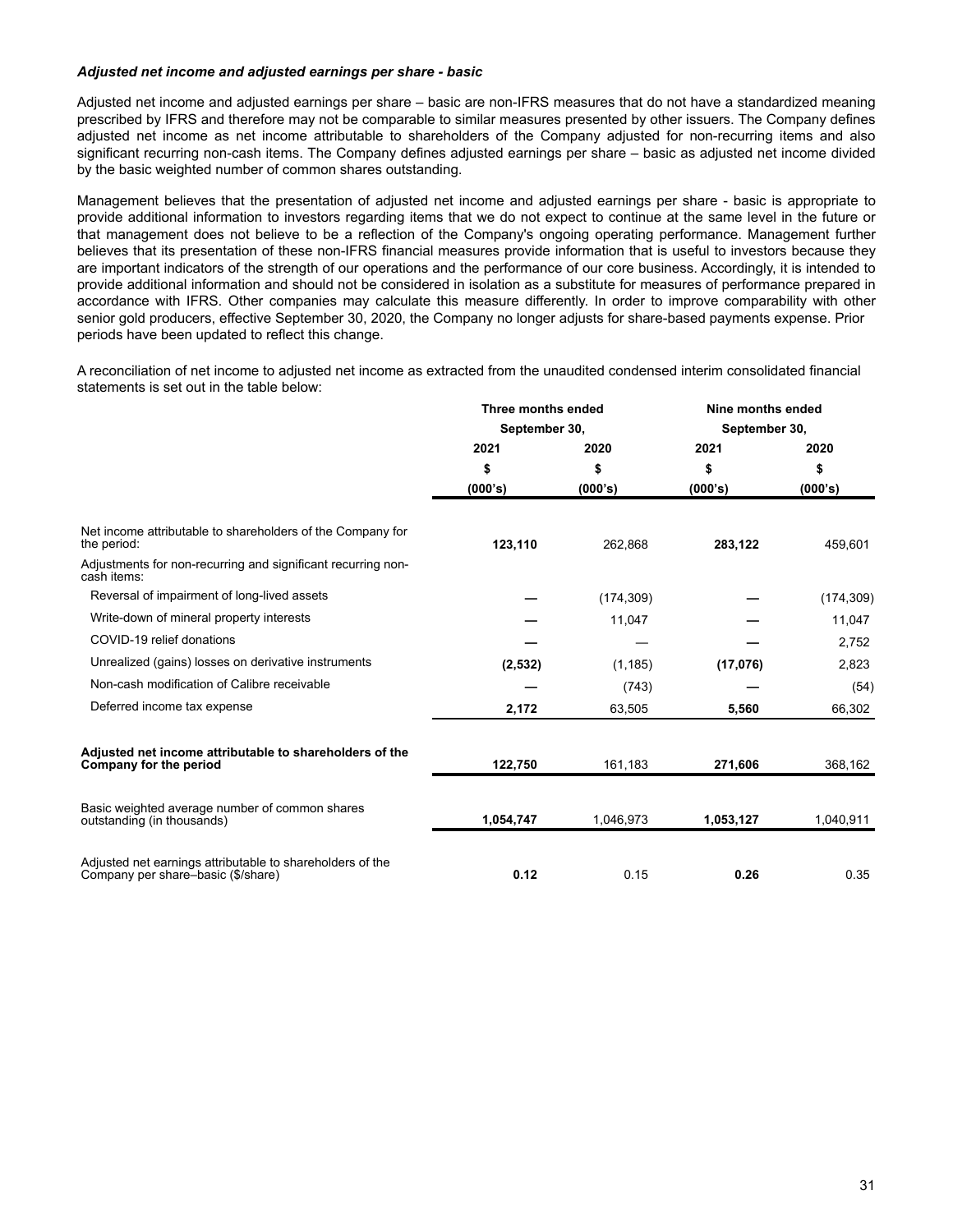#### <span id="page-31-0"></span>**SUMMARY OF QUARTERLY RESULTS**

|                                                                                                     | Q <sub>3</sub> | Q2      | Q1      | Q <sub>4</sub> | Q <sub>3</sub> | Q2      | Q <sub>1</sub> | Q4      |
|-----------------------------------------------------------------------------------------------------|----------------|---------|---------|----------------|----------------|---------|----------------|---------|
|                                                                                                     | 2021           | 2021    | 2020    | 2020           | 2020           | 2020    | 2020           | 2019    |
| Gold revenue (\$ in thousands)                                                                      | 510,859        | 362,990 | 362,302 | 479.525        | 487,166        | 441,939 | 380,298        | 313,659 |
| Net income for the period (\$ in thousands)                                                         | 134,871        | 73,982  | 98,832  | 174,405        | 277,039        | 137,961 | 83,008         | 182,413 |
| Earnings per share $(1)$ – basic (\$)                                                               | 0.12           | 0.07    | 0.09    | 0.16           | 0.25           | 0.12    | 0.07           | 0.17    |
| Earnings per share $(1)$ – diluted (\$)                                                             | 0.12           | 0.06    | 0.09    | 0.16           | 0.25           | 0.12    | 0.07           | 0.17    |
| Cash (used) provided by operating<br>activities (\$ in thousands)                                   | 320,283        | (8,316) | 145,854 | 196,690        | 300,762        | 238,089 | 216,213        | 144,905 |
| Gold sold, excluding discontinued<br>operations (ounces)                                            | 286.650        | 200,071 | 202.330 | 256.655        | 253,200        | 257,100 | 239.500        | 211,800 |
| Average realized gold price (\$/ ounce)                                                             | 1,782          | 1,814   | 1,791   | 1,868          | 1,924          | 1,719   | 1,588          | 1,481   |
| Gold produced, excluding discontinued<br>operations (ounces)                                        | 295,723        | 197,380 | 205,643 | 256,319        | 248,733        | 239,574 | 250,632        | 228,406 |
| Gold produced, total including discontinued<br>operations and Calibre Equity<br>Investment (ounces) | 310,261        | 211,612 | 220.644 | 270.469        | 263,813        | 241.593 | 264.862        | 245,140 |
| Cash operating costs <sup>(2)</sup><br>(\$/ gold ounce sold)                                        | 482            | 675     | 582     | 461            | 437            | 383     | 405            | 479     |
| Total cash costs <sup>(2)</sup> (\$/ gold ounce sold)                                               | 596            | 794     | 709     | 578            | 567            | 498     | 516            | 579     |
| All-in sustaining costs <sup>(2)</sup><br>(\$/ gold ounce sold)                                     | 795            | 1,016   | 932     | 926            | 785            | 712     | 721            | 882     |
| Adjusted net income $(1)(2)(3)$ (\$ in thousands)                                                   | 122,750        | 51,866  | 96,990  | 146,729        | 161,183        | 111,690 | 95,289         | 65,116  |
| Adjusted earnings per share (1)(2)(3) - basic<br>$($ \$)                                            | 0.12           | 0.05    | 0.09    | 0.14           | 0.15           | 0.11    | 0.09           | 0.06    |

*(1) Attributable to the shareholders of the Company.*

<sup>(2)</sup> Non-IFRS Measure. For a description of how these measures are calculated and a reconciliation of these measures to the most directly comparable measures specified, defined or determined *under IFRS and presented in the Company's financial statements, refer to "Non-IFRS Measures".*

*(3) Previous periods have been adjusted to reflect the removal of the adjustment for share-based payments expense, refer to "Non-IFRS Measures".*

Quarterly gold revenue throughout the eight quarters is a function of quarterly production levels, the timing of bullion shipments and changes in average realized gold price while cash flows from operating activities are also impacted by cash operating costs of each quarter and changes in working capital, including the timing of tax payments, in addition to the factors noted for gold revenue. The net income in the fourth quarter of 2019 reflects an impairment reversal of \$70 million related to the Masbate Mine, net of deferred income tax expense and the gain on sale of Nicaraguan Assets of \$40 million. The net income in the third quarter of 2020 reflects an impairment reversal of \$122 million related to the Masbate Mine, net of deferred income tax and the recognition of a deferred income tax liability of \$24 million related to future withholding tax expected to be incurred on retained earnings the Company is planning to repatriate from its foreign subsidiaries.

#### **SUMMARY AND OUTLOOK**

The Company is pleased with its third quarter and first nine months of 2021 gold production results. Based on a strong first nine months of 2021, the Company has increased its total gold production guidance to between 1,015,000 and 1,055,000 ounces (including 50,000 to 60,000 attributable ounces projected from Calibre) (original guidance was between 970,000 and 1,030,000 ounces). For full-year 2021, the Company's total consolidated cash operating costs are expected to be in the guidance range of between \$500 and \$540 per ounce and total consolidated all-in sustaining costs to be at the upper-end of the Company's guidance range of between \$870 and \$910 per ounce. The Company is still forecasting to meet its total consolidated cost per ounce guidance ranges even in the current inflationary cost environment, reflecting to how well the Company's operating mines and their management teams have performed and continue to perform in 2021.

Due to the Company's strong net positive cash position, strong operating results and the current higher gold price environment, B2Gold's quarterly dividend rate is expected to be maintained at \$0.04 per common share (or an annualized rate of \$0.16 per common share), one of the highest dividend yields in the gold sector.

The Company also continues to advance its development projects while at the same time reviewing its portfolio and divesting non-core assets which it determines do not meet the Company's investment criteria. Work continues on the Gramalote Project and based on a review of the feasibility study work to date, B2Gold believes that there is strong potential for a more robust project and has recently agreed a revised 2021 budget with its 50% joint venture partner, AngloGold, to advance the scope of planned feasibility study work and for additional infill drilling of the inferred portion of the Gramalote Mineral Resource and further drilling of the Trinidad deposit. Completion of the Gramalote feasibility study is now scheduled for the second quarter of 2022 as a result of an increase in planned drilling and the impact of ongoing COVID-19 restrictions. On October 25, 2021, the Company entered into an agreement with WAF to sell the Company's 81% interest in the Kiaka Project in Burkina Faso for a combination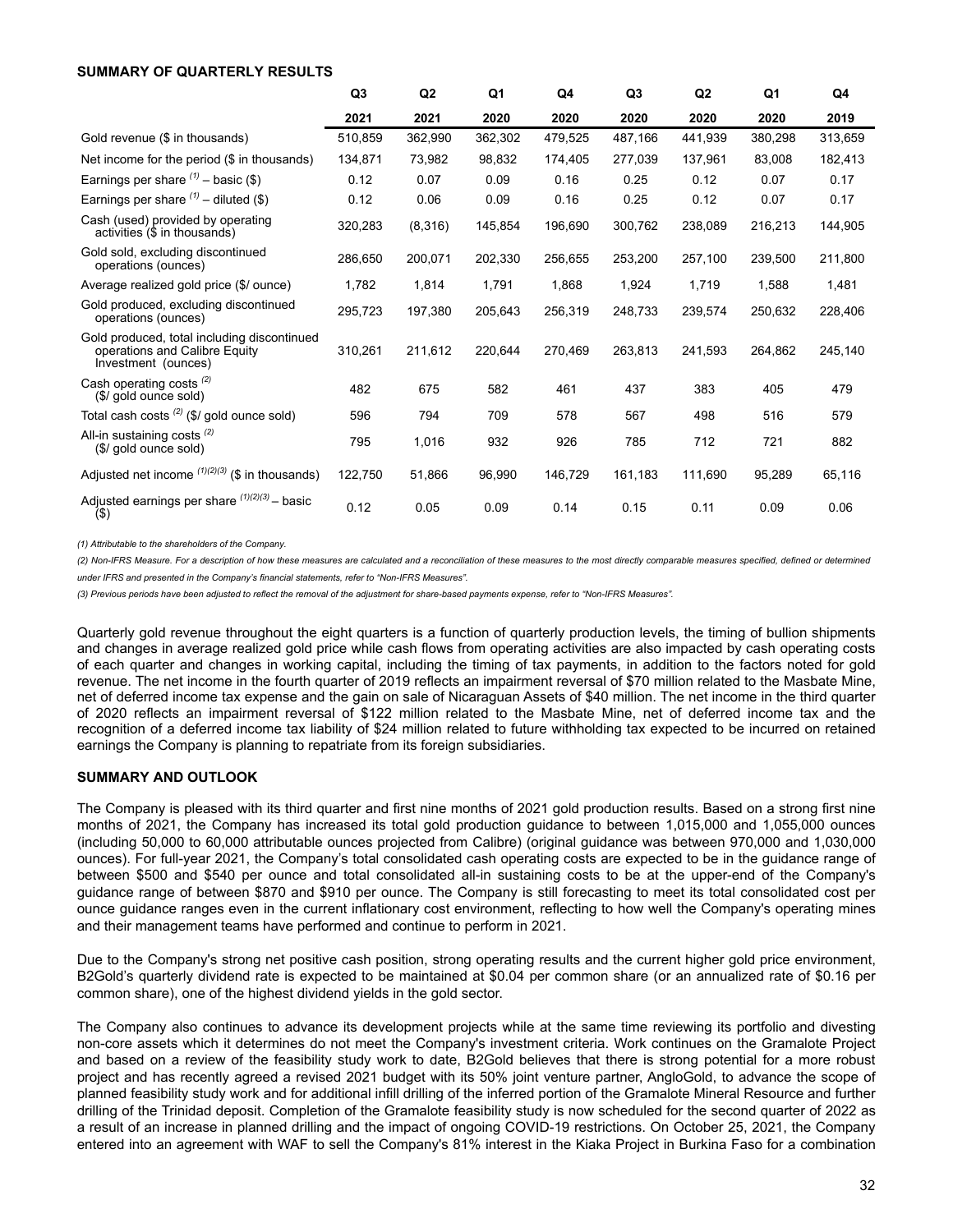<span id="page-32-0"></span>of cash, WAF shares and production royalties. This allows the Company to both monetize its investment in Kiaka to-date while at the same time benefit from the future development of the project.

Following a very successful year for exploration in 2020, B2Gold is conducting an aggressive exploration campaign in 2021 with a budget of approximately \$66 million (excluding the Gramalote Project). Exploration is focused predominantly in Mali, other operating mine sites in Namibia and the Philippines and grassroots exploration programs around the world. Many years of target generation and pursuing opportunities in prospective gold regions have culminated in the Company allocating a record \$25 million in 2021 to high quality targets for its grassroots exploration programs, including several new regions. This is evidenced by recent positive exploration drill results at the Company's joint venture in Finland.

In Mali, notwithstanding the commencement of arbitration proceedings related to the renewal of the Menankoto Permit, the Company is committed to continuing its ongoing discussions with the Malian Government to resolve the issue and remains optimistic that the renewal dispute can be resolved over the course of the next few months. Since the Company commenced its investment in Mali, B2Gold has always enjoyed a positive and mutually beneficial relationship with the Government of Mali.

The Company's ongoing strategy is to continue to maximize profitable production from its mines, further advance its pipeline of development and exploration projects, evaluate new exploration, development and production opportunities and continue to pay an industry leading dividend yield.

## **OUTSTANDING SHARE DATA**

At November 2, 2021, 1,055,584,594 common shares were outstanding. In addition, there were approximately 33.7 million stock options outstanding with exercise prices ranging between Cdn.\$2.94 to Cdn.\$8.53 per share, approximately 3.6 million RSUs outstanding and approximately 3.1 million PSUs outstanding.

## **CAUTIONARY STATEMENT ON FORWARD-LOOKING INFORMATION**

Production results and production guidance presented in this MD&A reflect the total production at the mines B2Gold operates on a 100% basis. Please see our most recent Annual Information Form for a discussion of our ownership interest in the mines B2Gold operates. In respect of La Libertad and El Limon mines, production is presented on a 100% basis for the period up until October 14, 2019 and on a 33% basis thereafter (to reflect B2Gold's current approximate interest in Calibre).

This MD&A includes certain "forward-looking information" and "forward-looking statements" (collectively "forward-looking statements") within the meaning of applicable Canadian and United States securities legislation, including: projections; outlook; guidance; forecasts; estimates; and other statements regarding future or estimated financial and operational performance, gold production and sales, revenues and cash flows, and capital costs (sustaining and non-sustaining) and operating costs, including projected cash operating costs and all-in sustaining costs, and budgets on a consolidated and mine by mine basis; the impact of the COVID-19 pandemic on B2Gold's operations, including any restrictions or suspensions with respect to our operations and the effect of any such restrictions or suspensions on our financial and operational results; the ability of the Company to successfully maintain our operations if they are temporarily suspended, and to restart or ramp-up these operations efficiently and economically, the impact of COVID-19 on the Company's workforce, suppliers and other essential resources and what effect those impacts, if they occur, would have on our business, our planned capital and exploration expenditures; future or estimated mine life, metal price assumptions, ore grades or sources, gold recovery rates, stripping ratios, throughput, ore processing; statements regarding anticipated exploration, drilling, development, construction, permitting and other activities or achievements of B2Gold; and including, without limitation: B2Gold remaining well positioned for continued strong operational and financial performance for 2021; projected gold production, cash operating costs and all-in sustaining costs on a consolidated and mine by mine basis in 2021, including production being weighted heavily to the second half of 2021; total consolidated gold production of between 1,015,000 and 1,055,000 ounces in 2021 with cash operating costs of between \$500 and \$540 per ounce and all-in sustaining costs expected to be at the upper end of the guidance range of \$870 to \$910 per ounce; the ability of the Fekola mill to run above the annualized throughput rate of 7.5 Mtpa, including maintaining a rate of 8.3 Mtpa for 2021 and average approximately 9.0 Mtpa for the life of mine; the Bantako North permit area providing saprolite material for 1.5 to 2 years to feed the Fekola mill commencing in 2022 subject to obtaining all necessary permits and completion of a final mine plan; the potential upside from the Cardinal resource area and the ability to produce an average of 60,000 ounces per year over the next 6 to 8 years; the development of the Wolfshag underground mine at Otjikoto, including the results of such development and the costs and timing thereof; stope ore production at the Wolfshag underground mine at Otjikoto commencing in early 2022; the total cash income tax payments of \$380 million in 2021; the Company's position that Menankoto is entitled to a renewal of the Menankoto Permit under applicable law and its intention to pursue all available legal remedies to resolve the issue; the results of the feasibility work completed to date on the Gramalote Project, including the economic analysis, and the Company's belief regarding the potential for a more robust project and further optimization; the delivery of a final feasibility study for the Gramalote Project by the end of the second quarter of 2022, and the results thereof; the potential payment of future dividends, including the timing and amount of any such dividends, and the expectation that quarterly dividends will be maintained at the same level; the availability of the RCF for future drawdowns; and B2Gold's attributable share at El Limon and La Libertad. All statements in this news release that address events or developments that we expect to occur in the future are forward-looking statements. Forward-looking statements are statements that are not historical facts and are generally, although not always, identified by words such as "expect", "plan", "anticipate", "project", "target", "potential", "schedule", "forecast", "budget", "estimate", "intend" or "believe" and similar expressions or their negative connotations, or that events or conditions "will", "would", "may", "could",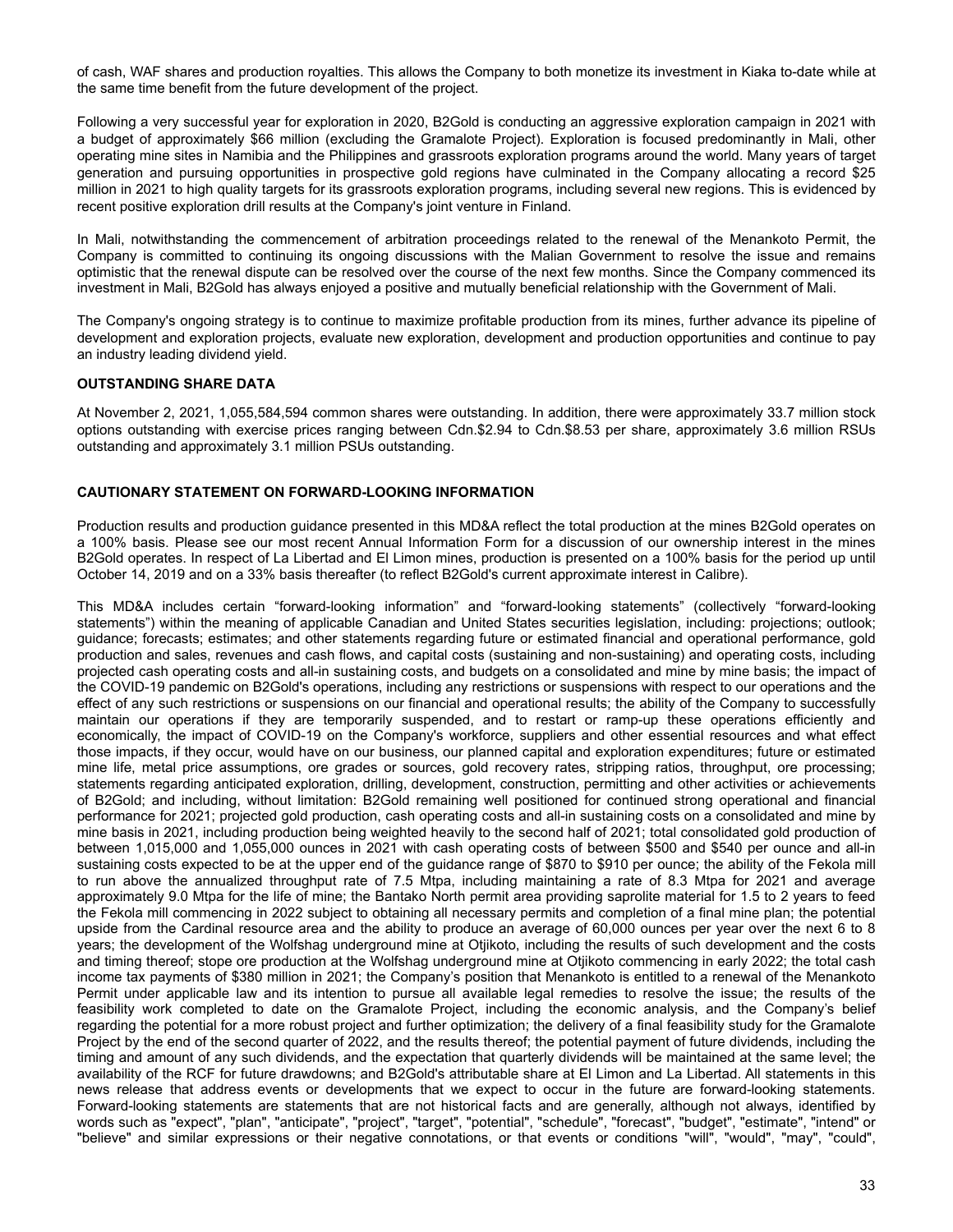"should" or "might" occur. All such forward-looking statements are based on the opinions and estimates of management as of the date such statements are made.

Forward-looking statements necessarily involve assumptions, risks and uncertainties, certain of which are beyond B2Gold's control, including risks associated with or related to: the duration and extent of the COVID-19 pandemic, the effectiveness of preventative measures and contingency plans put in place by the Company to respond to the COVID-19 pandemic, including, but not limited to, social distancing, a non-essential travel ban, business continuity plans, and efforts to mitigate supply chain disruptions; escalation of travel restrictions on people or products and reductions in the ability of the Company to transport and refine doré; the volatility of metal prices and B2Gold's common shares; changes in tax laws; the dangers inherent in exploration, development and mining activities; the uncertainty of reserve and resource estimates; not achieving production, cost or other estimates; actual production, development plans and costs differing materially from the estimates in B2Gold's feasibility and other studies; the ability to obtain and maintain any necessary permits, consents or authorizations required for mining activities; environmental regulations or hazards and compliance with complex regulations associated with mining activities; climate change and climate change regulations; the ability to replace mineral reserves and identify acquisition opportunities; the unknown liabilities of companies acquired by B2Gold; the ability to successfully integrate new acquisitions; fluctuations in exchange rates; the availability of financing; financing and debt activities, including potential restrictions imposed on B2Gold's operations as a result thereof and the ability to generate sufficient cash flows; operations in foreign and developing countries and the compliance with foreign laws, including those associated with operations in Mali, Namibia, the Philippines and Colombia and including risks related to changes in foreign laws and changing policies related to mining and local ownership requirements or resource nationalization generally, including in response to the COVID-19 outbreak; remote operations and the availability of adequate infrastructure; fluctuations in price and availability of energy and other inputs necessary for mining operations; shortages or cost increases in necessary equipment, supplies and labour; regulatory, political and country risks, including local instability or acts of terrorism and the effects thereof; the reliance upon contractors, third parties and joint venture partners; the lack of sole decisionmaking authority related to Filminera Resources Corporation, which owns the Masbate Project; challenges to title or surface rights; the dependence on key personnel and the ability to attract and retain skilled personnel; the risk of an uninsurable or uninsured loss; adverse climate and weather conditions; litigation risk; competition with other mining companies; community support for B2Gold's operations, including risks related to strikes and the halting of such operations from time to time; conflicts with small scale miners; failures of information systems or information security threats; the ability to maintain adequate internal controls over financial reporting as required by law, including Section 404 of the Sarbanes-Oxley Act; compliance with anticorruption laws, and sanctions or other similar measures; social media and B2Gold's reputation; risks affecting Calibre having an impact on the value of the Company's investment in Calibre, and potential dilution of our equity interest in Calibre; as well as other factors identified and as described in more detail under the heading "Risk Factors" in B2Gold's most recent Annual Information Form, B2Gold's current Form 40-F Annual Report and B2Gold's other filings with Canadian securities regulators and the U.S. Securities and Exchange Commission (the "SEC"), which may be viewed at www.sedar.com and www.sec.gov, respectively (the "Websites"). The list is not exhaustive of the factors that may affect B2Gold's forward-looking statements.

B2Gold's forward-looking statements are based on the applicable assumptions and factors management considers reasonable as of the date hereof, based on the information available to management at such time. These assumptions and factors include, but are not limited to, assumptions and factors related to B2Gold's ability to carry on current and future operations, including: the duration and effects of COVID-19 on our operations and workforce; development and exploration activities; the timing, extent, duration and economic viability of such operations, including any mineral resources or reserves identified thereby; the accuracy and reliability of estimates, projections, forecasts, studies and assessments; B2Gold's ability to meet or achieve estimates, projections and forecasts; the availability and cost of inputs; the price and market for outputs, including gold; foreign exchange rates; taxation levels; the timely receipt of necessary approvals or permits; the ability to meet current and future obligations; the ability to obtain timely financing on reasonable terms when required; the current and future social, economic and political conditions; and other assumptions and factors generally associated with the mining industry.

B2Gold's forward-looking statements are based on the opinions and estimates of management and reflect their current expectations regarding future events and operating performance and speak only as of the date hereof. B2Gold does not assume any obligation to update forward-looking statements if circumstances or management's beliefs, expectations or opinions should change other than as required by applicable law. There can be no assurance that forward-looking statements will prove to be accurate, and actual results, performance or achievements could differ materially from those expressed in, or implied by, these forward-looking statements. Accordingly, no assurance can be given that any events anticipated by the forward-looking statements will transpire or occur, or if any of them do, what benefits or liabilities B2Gold will derive therefrom. For the reasons set forth above, undue reliance should not be placed on forward-looking statements.

# **CAUTIONARY STATEMENT REGARDING MINERAL RESERVE AND RESOURCE ESTIMATES**

The disclosure in this MD&A was prepared in accordance with Canadian National Instrument 43-101 ("NI 43-101"), which differs significantly from the requirements of the SEC, and resource and reserve information contained or referenced in this MD&A may not be comparable to similar information disclosed by public companies subject to the technical disclosure requirements of the SEC. Historical results or feasibility models presented herein are not guarantees or expectations of future performance.